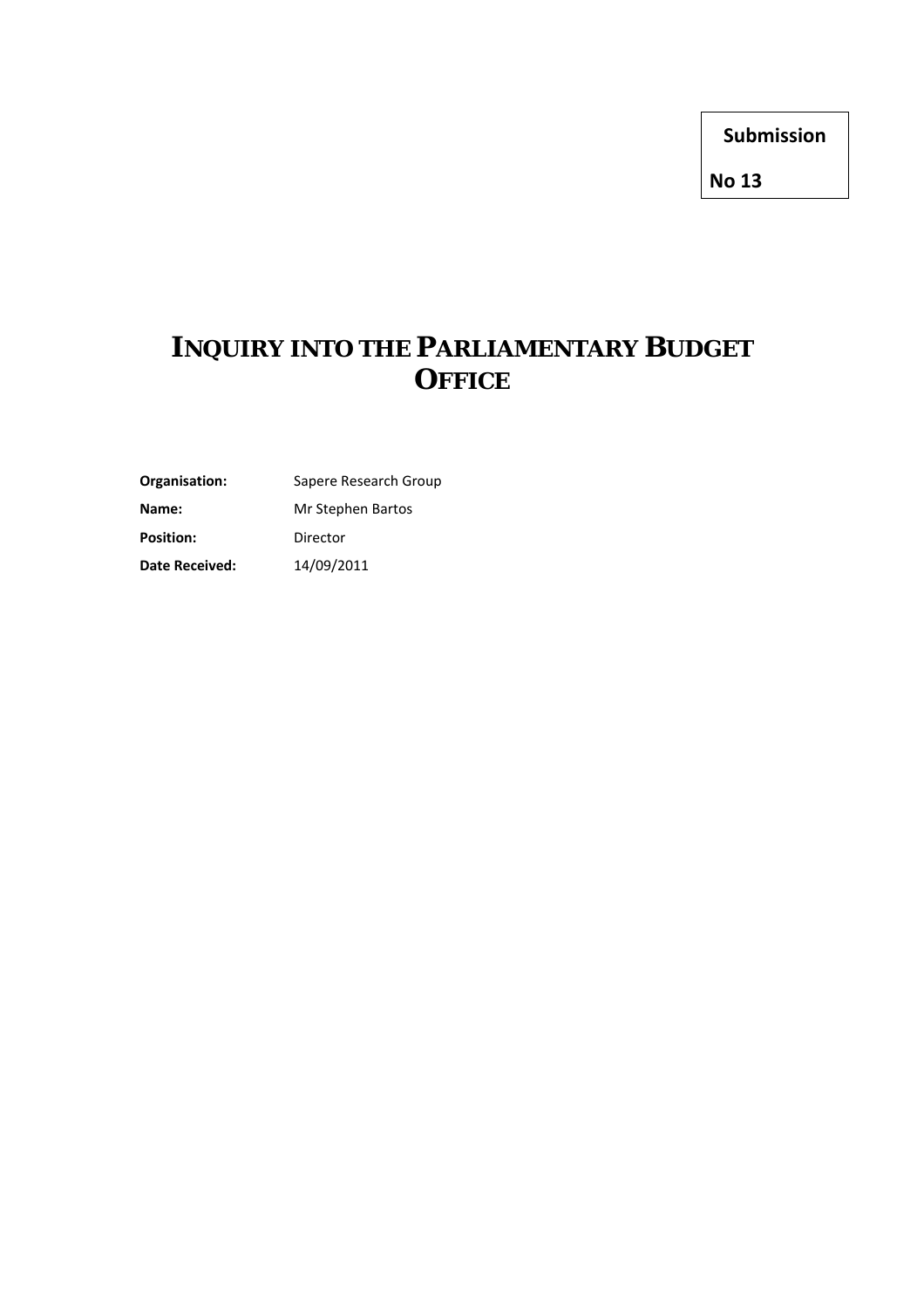#### **Submission to the Inquiry into the Parliamentary Budget Office**

#### **Stephen Bartos Director, Sapere Research Group**

I am pleased to provide this submission to assist the Committee with its inquiry.

In summary, a parliamentary budget office (PBO) is an important element of accountability and strengthens the institution of the Parliament. The State of NSW is to be congratulated on its establishment. However the submission suggests that the functions of the PBO could usefully be expanded to allow it to perform a more valuable role for the people of NSW.

#### **Costings**

Parliamentary budget offices are an emerging and important element of the accountability and governance of advanced economies.

The committee is considering "the purpose of the office, and whether the terms of the Act are appropriate". I also note that in addressing its terms of reference the committee "may consider the establishment and operation of comparable offices in other jurisdictions". At present, NSW has a more limited PBO than in most other jurisdictions that have established such an office.

To illustrate this observation, I have attached to this submission a report I prepared for the Business Council of Australia, *Enhancing Budget Integrity in Australia* (January 2011). That report provides an overview of functions of parliamentary budget offices in a number of jurisdictions in other countries, together with options for the Commonwealth to consider in developing its own PBO. The BCA has kindly agreed that I can provide the report to this committee.

One of the key messages of that report was that there are numerous functions that a PBO could potentially undertake:

- Economic forecasting
- Fiscal sustainability reporting
- Policy costings
- Program evaluation from a budget and value for money perspective
- Analysis of tax expenditures
- Briefing (either for parliamentarians alone, or for a wider audience) on budget and other economic issues

The present NSW *Parliamentary Budget Officer Act 2010* (the Act) concentrates almost exclusively on just one of these functions, policy costings. The relevant provisions of the Act are contained in Part 3, s.12, and the whole of Part 4, ss18-27.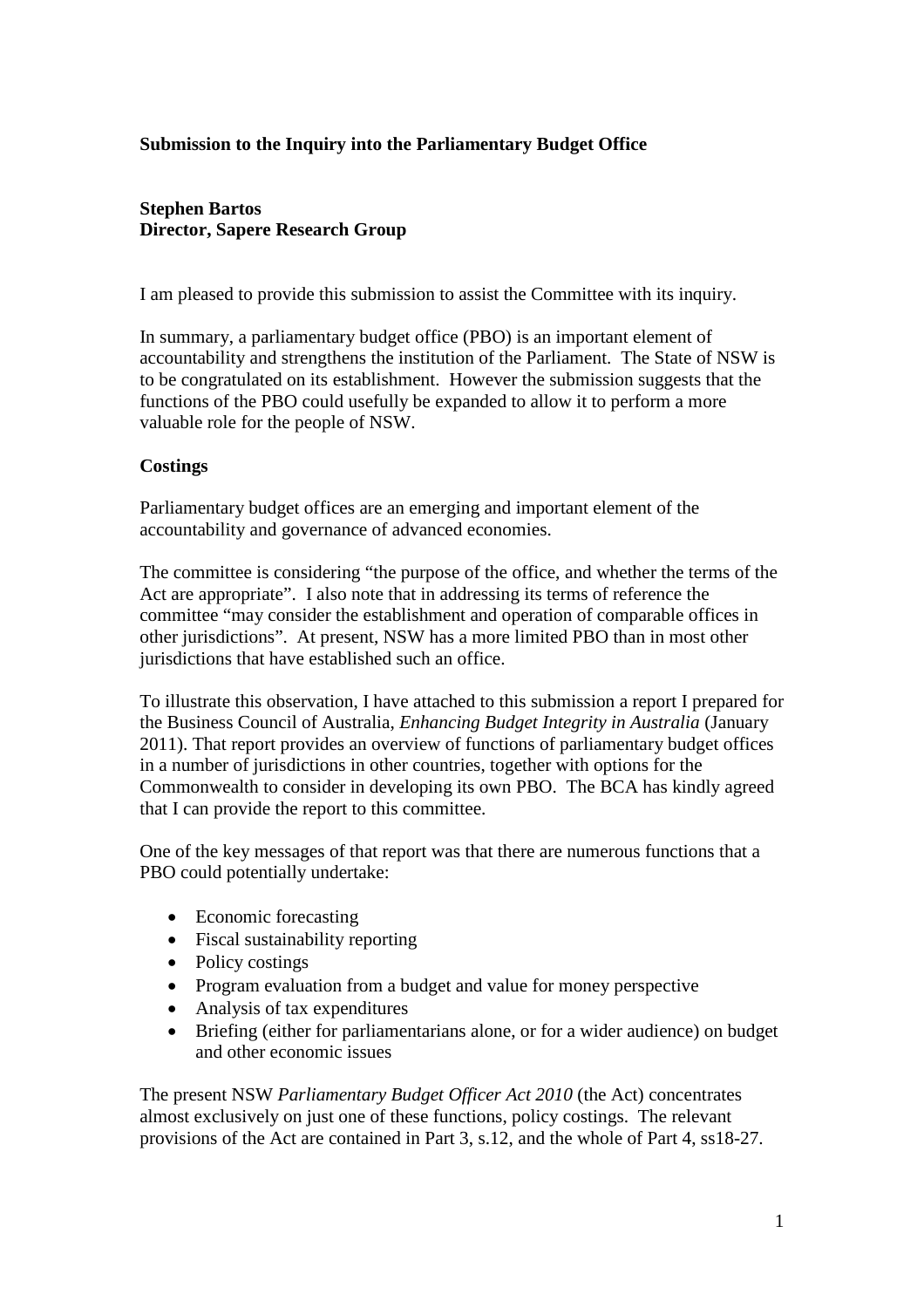The other function that is mentioned in s.13 of the Act, provision of analysis and advice, is also expressed very much in terms of costing:

s. 13 (1) (b) …provide any analysis, advice or briefing of a technical nature on financial, fiscal and economic matters (including in relation to the costing of proposals included in the State budget).

Moreover, s.13(4) excludes provision of "analysis, advice or briefing to committees of the Parliament" – which means that the PBO is only able to provide advice in the context of a request from an individual member of the parliament. From the other wording in that same section, it appears that there is an implicit presumption that the advice to be provided will relate to costing of proposals.

Ensuring that policy is costed accurately is an important function. In a modern democracy, a mechanism for assurance that election promises are affordable and that what political leaders claim they cost is indeed accurate is valuable for public trust and confidence. However, it is not the only function that a PBO can perform, and the ongoing existence of a PBO in the periods between elections is harder to justify if election policy costings constitute its predominant function.

#### **Beyond costings.**

The committee is charged with examining the functions and powers of the PBO. If, as argued above, costing is only one of many possible functions, what else could a NSW PBO do?

1. Assist in transparency and understanding

One of the useful functions a PBO can perform is to shed light on the mysteries of public sector budgeting. I have been looking at budget papers for almost 30 years and still find them at times impenetrable. It should also be noted that NSW budget papers are not amongst the most reader friendly in Australia. This is likely for various historical reasons outside the scope of this inquiry. It is difficult to obtain a thorough picture of the state of NSW finances through published documentation – not impossible, but something that requires a level of skill and dedication that is challenging for the everyday reader.

One way in which a PBO could assist the democratic process is by analysis of the budget and other published financial statements and summarising the key messages in simple, comprehensible language.

A budget is a key accountability document for government. Through its budget the government demonstrates its priorities and its values, through where it chooses to:

- increase or decrease spending;
- provide or withdraw capital investment;
- tax, or relieve from taxation.

For this reason, all parliamentarians should be able to engage in deep and careful scrutiny of the budget. In practice, the impenetrability of budget documentation and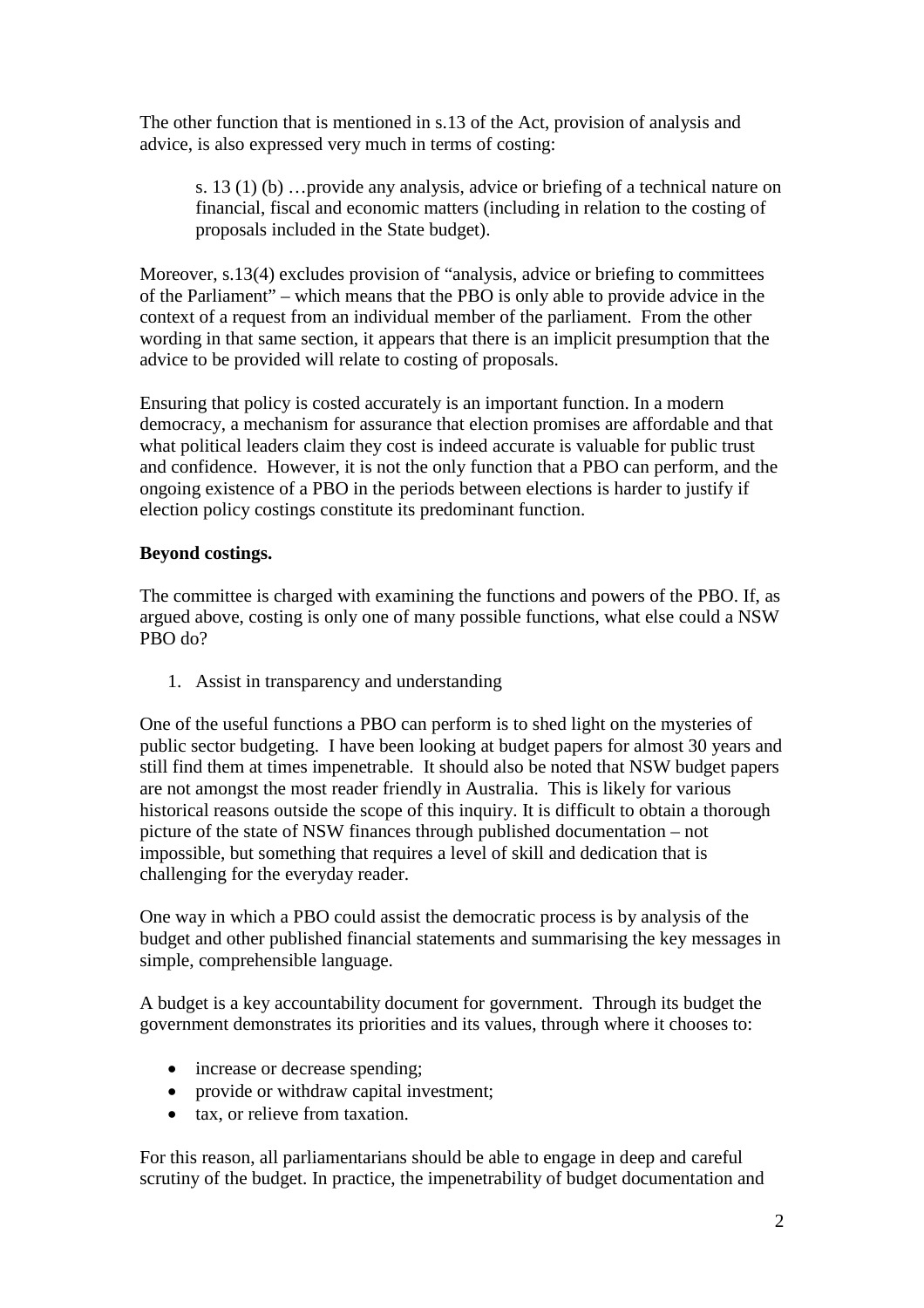concepts makes this difficult for parliamentarians, and especially for those newly elected who may not previously have had any exposure to public budgeting. It could be argued that such parliamentarians always have the option of being coached by the office of the Treasurer or shadow Treasurer (if a government member or opposition member respectively). In practice this is not a realistic option: few new members of any parliament are keen to demonstrate gaps in their understanding to senior members of their party. In reality, newly elected parliamentarians often are left having to muddle through as best they can.

There are various options whereby the PBO could assist with building budget awareness: confidential briefing to individual parliamentarians (although this is a costly option that may be impractical); seminars, conferences and other presentations to explain budget concepts; publication of factual briefing and explanation.

This last aspect has been particularly useful in the UK context (see the attached paper on budget integrity) in explaining trends in expenditure through devices such as fan diagrams. This assists parliamentarians and the wider public in appreciating the longer term impacts of budget decisions.

2. Sustainability reporting

Another important function that could usefully be undertaken by the NSW PBO is analysis of the sustainability of the State's finances. This is arguably one of the most important functions undertaken by the Congressional Budget Office in the United States, where its long term budget reports are a key influencer of public policy in that country. Sustainability reporting goes to questions such as:

- how best to maintain the viability of the State's balance sheet,
- what social, demographic and environmental pressures are likely to affect the budget in future, and
- what options are available to address emerging pressures.

For the credibility of the PBO, it will need to avoid entering into policy debate around sustainability –the risk of offending one side or other of the political debate is that the future of the PBO could be put in doubt. However, factual analysis and provision of information will assist in ensuring that the political debate is more constructive.

3. Wider publication of information on costings, budget numbers and government finances in general

As noted previously, at present under the Act the PBO plays a key role in provision of costings to parliamentary leaders. However, it is precluded from advising committees, and the release of any costing information on election policies is restricted to policies that have been announced. In reality, as outlined to the committee in a submission provided by Mr. Tony Harris,

"It is clear that existing law provides no certainty that the PBO can effectively advise the electorate of the costs of or the fiscal implications of election promises made by any parliamentary leader."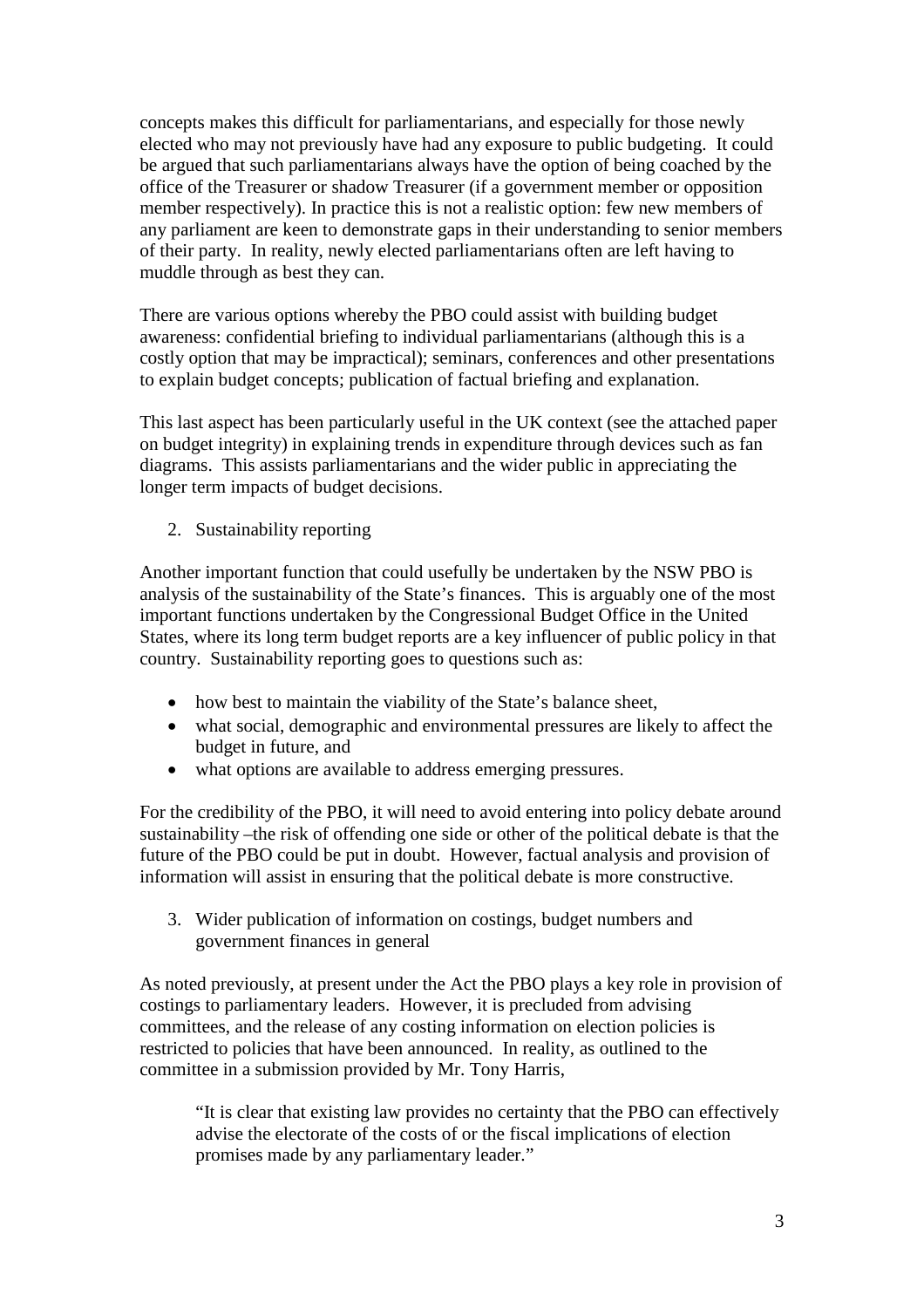As I argued in the attached report for the BCA, in any event the election period is not when the most value is to be gained from policy costings. Good policy making is an iterative process. Policies are initiated, their affordability considered, then revised if necessary in light of costing advice. This needs to be done confidentially - for obvious reasons – in relation to party political policy making. However, many potential policies arise through public discussion, including through parliamentary committees. There would be value in having a source of independent advice on the fiscal implications of such policy suggestions.

#### **Summary – why a PBO is important**

Trust in government is a key component of wellbeing in any jurisdiction. A PBO is one way to enhance public trust. It is neither sufficient nor necessary: other factors such as the presence or absence of corruption, transparency in decision making, maintenance of the rule of law, and even the personal behaviour and integrity of individual parliamentarians, are all arguably more important. That said, an emerging trend worldwide is to use independent scrutiny mechanisms such as a PBO to provide a level of assurance around budget and financial management that – all else being equal – will enhance the reputation and standing of the government concerned.

It is no coincidence that independent measures of government transparency and accountability show a strong correlation between high transparency and good economic performance. High trust societies function better both economically and socially; institutional mechanisms that enhance trust are therefore desirable.

For these reasons, the NSW PBO plays an important role. Desirably, its brief should be expanded to encompass a broader mandate than it has at present.

#### **Other issues – structure, staffing, resourcing, accountability, oversight.**

The resourcing of the NSW PBO appears to correspond in broad terms to international practice in terms of its budget as a proportion of overall State budget spending. There is always more an office such as this could do with more funding; however, there seems no obvious case for a large increase in funding.

There is though a good case to be made for greater certainty of funding in relation to a PBO. The Canadian experience indicates the difficulties that can arise if a PBO is (or is perceived to be) punished in budget terms for taking a perspective different to that of the government of the day.

I would be reluctant to comment on the staffing and oversight of the NSW PBO – that is more properly a matter for the Parliament and this committee to consider.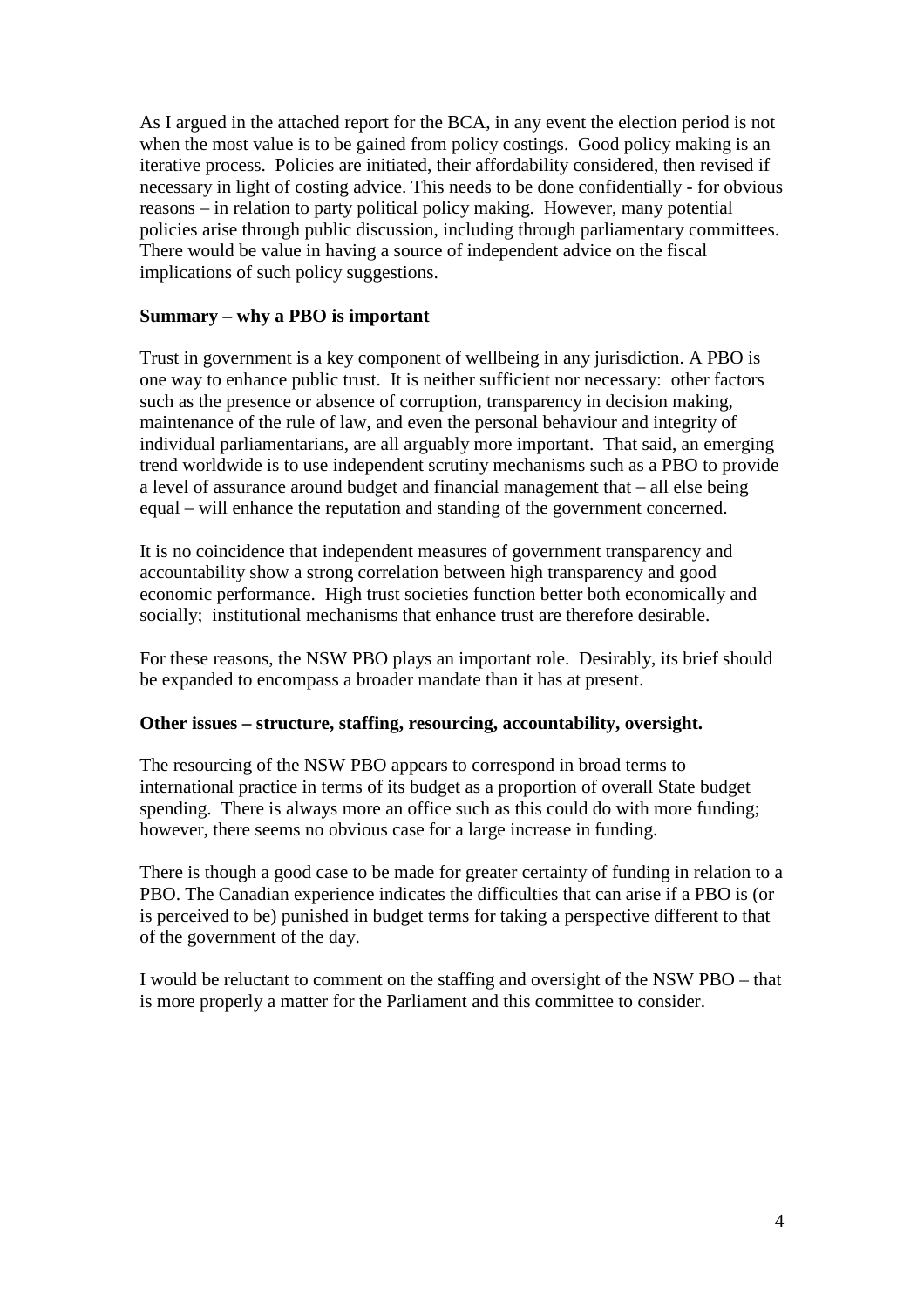About the author of this submission:

Stephen Bartos is a director with international consulting firm Sapere Research Group. He is an expert in public sector governance and author of two books: *Against the Grain – The AWB Scandal and Why it Happened* (UNSW Press, 2006) and the reference manual *Public Sector Governance – Australia* (CCH, 2004). He has written numerous refereed articles and comment and opinion pieces on governance and public policy. Prior to consulting, Stephen was Professor of Governance and Director of the National Institute of Governance at the University of Canberra. He previously worked in the Commonwealth Government for 25 years, including as Deputy Secretary in the Finance department and head of Budget Group, where he was responsible for Commonwealth estimates of spending and non-tax revenues, accounting policies, much of the budget documentation and related tasks.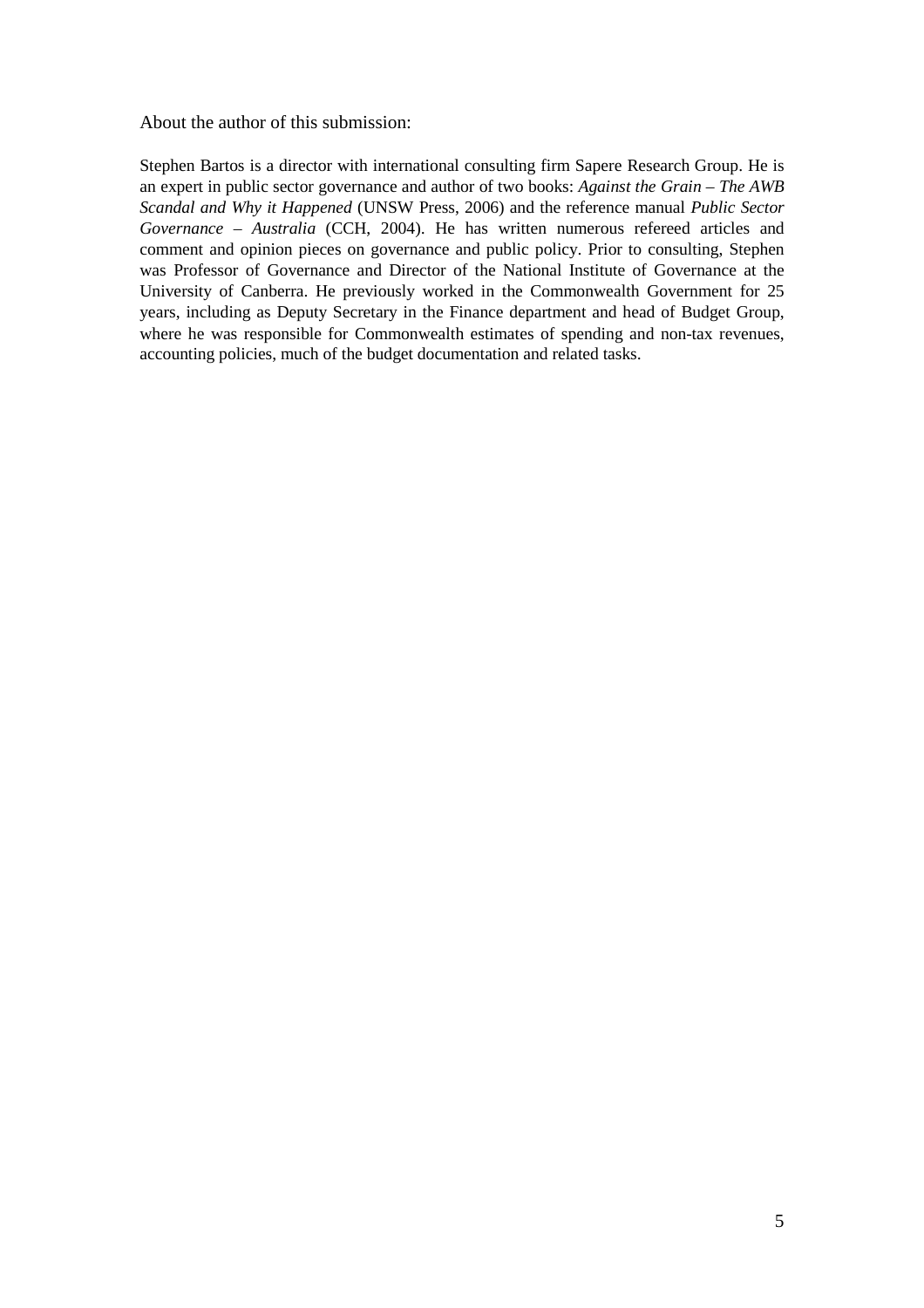

# Enhancing Budget Integrity in Australia

**An options paper for the Business Council of Australia** 

Stephen Bartos **January 2011** 

Privileged and Confidential



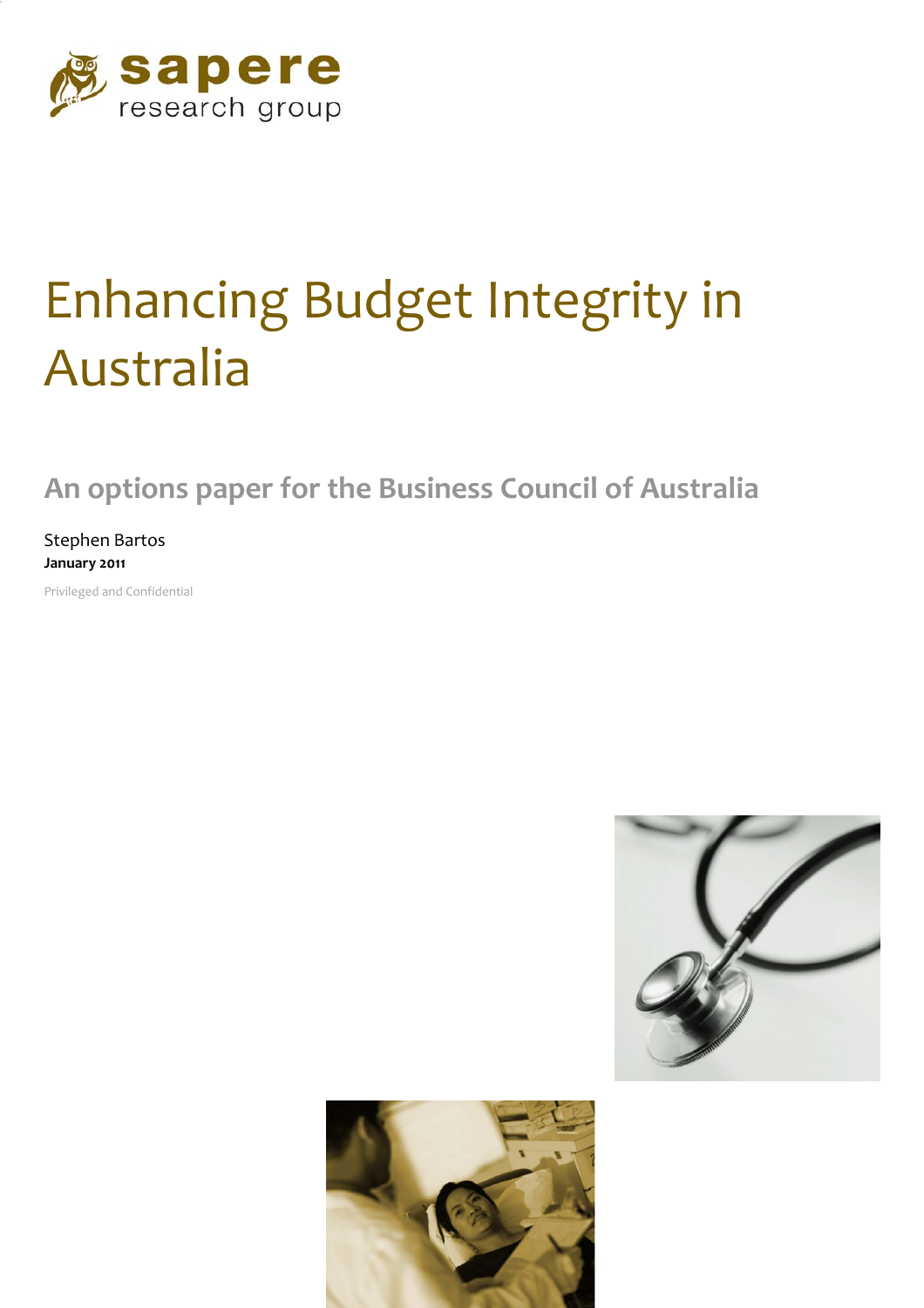# **About Sapere Research Group Limited**

Sapere Research Group is one of the largest expert consulting firms in Australasia and a leader in provision of independent economic, forensic accounting and public policy services. Sapere provides independent expert testimony, strategic advisory services, data analytics and other advice to Australasia's private sector corporate clients, major law firms, government agencies, and regulatory bodies.

The firm has more than 40 consultants – about one third with PhDs, and most with post‐graduate degrees. Sapere (or LECG as it was previously known) has led the way in providing clients with direct access to leading experts with strong international connectivity, avoiding the limitations of the traditional pyramid consulting models. We retain our international connections through an affiliate agreement with LECG, providing our clients with access to experts in the US and Europe.

#### **Wellington**

Level 9, 1 Willeston St PO Box 587 Wellington 6140 Ph: +64 4 915 7590 Fax: +64 4 915 7596

#### **Sydney**

Level 14, 68 Pitt St GPO Box 220 NSW 2001 Ph: + 61 2 9234 0200 Fax : + 61 2 9234 0201

#### **Auckland**

Level 17, 3‐5 Albert St PO Box 2475 Auckland 1140 Ph: +64 9 913 6240 Fax: +64 9 913 6241

#### **Canberra**

Level 6, 39 London Circuit PO Box 266 Canberra City ACT 2601 Ph: Fax: +61 2 6230 5269

#### **Melbourne**

Level 2, 65 Southbank Boulevard GPO Box 3179 Melbourne, VIC 3001 Ph: + 61 3 9626 4333 Fax: + 61 3 9626 4231

For information on this report please contact: Stephen Bartos at sbartos@srgexpert.com or on +61 2 6263 5941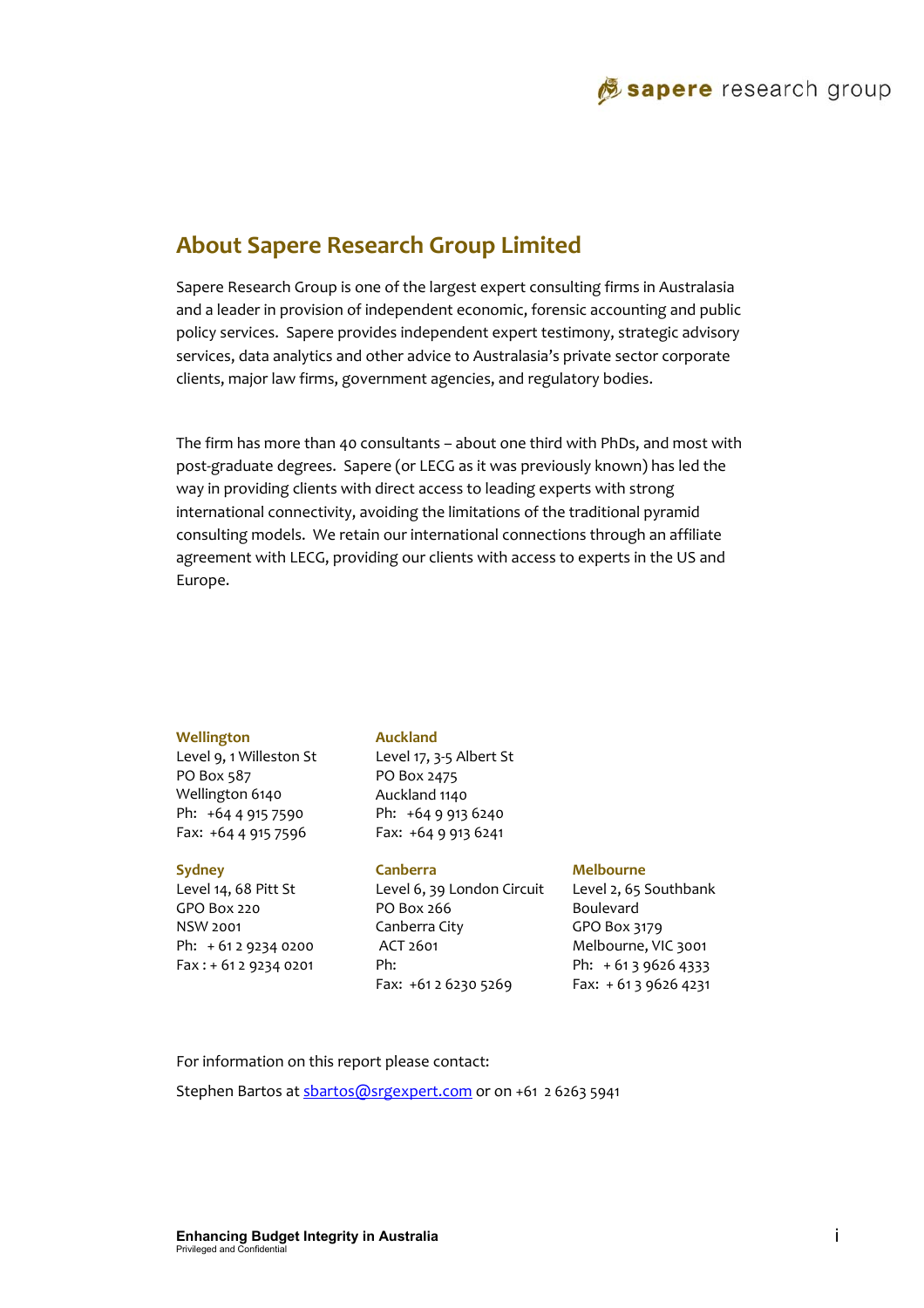# **Executive Summary**

There is an active debate at present on the creation of a Parliamentary Budget Office, subject of an inquiry by a Joint Select Committee of the Commonwealth Parliament.

Even were the present makeup of the parliament not a factor, there would be merit in the creation of an independent body to examine and report on the government's budget estimates, economic forecasts and financial management.

Around the world a number of comparable jurisdictions to Australia have such bodies, many created within the last three years. Their mandates and responsibilities differ widely, but the underlying drivers are the same: public demand for greater transparency in government, a need for both the public and parliamentarians to understand better how government budgeting and finance works, and a desire for a more robust debate on fiscal issues.

Dissatisfaction with government economic policy settings following the global financial crisis has been a factor in some countries. However, creation of independent budget scrutiny bodies is also a reflection of a globally widespread decline in trust in government performance over several decades.

This paper presents options for an independent budget office or commission for Australia. Key principles underpinning the options are:

- Achieve value for money through minimising duplication and overlap
- Need for a clear and well defined mandate
- A high level of transparency
- Capacity to make a significant difference to the public debate on fiscal policies.

Four options for such a body are examined:

- a) A Parliamentary Budget Office (PBO) inside the Parliamentary Library
- b) A PBO inside the Parliament, separate from the Library (but still within the Department of Parliamentary Services)
- c) An independent agency of government outside the Parliament
- d) An independent body outside government.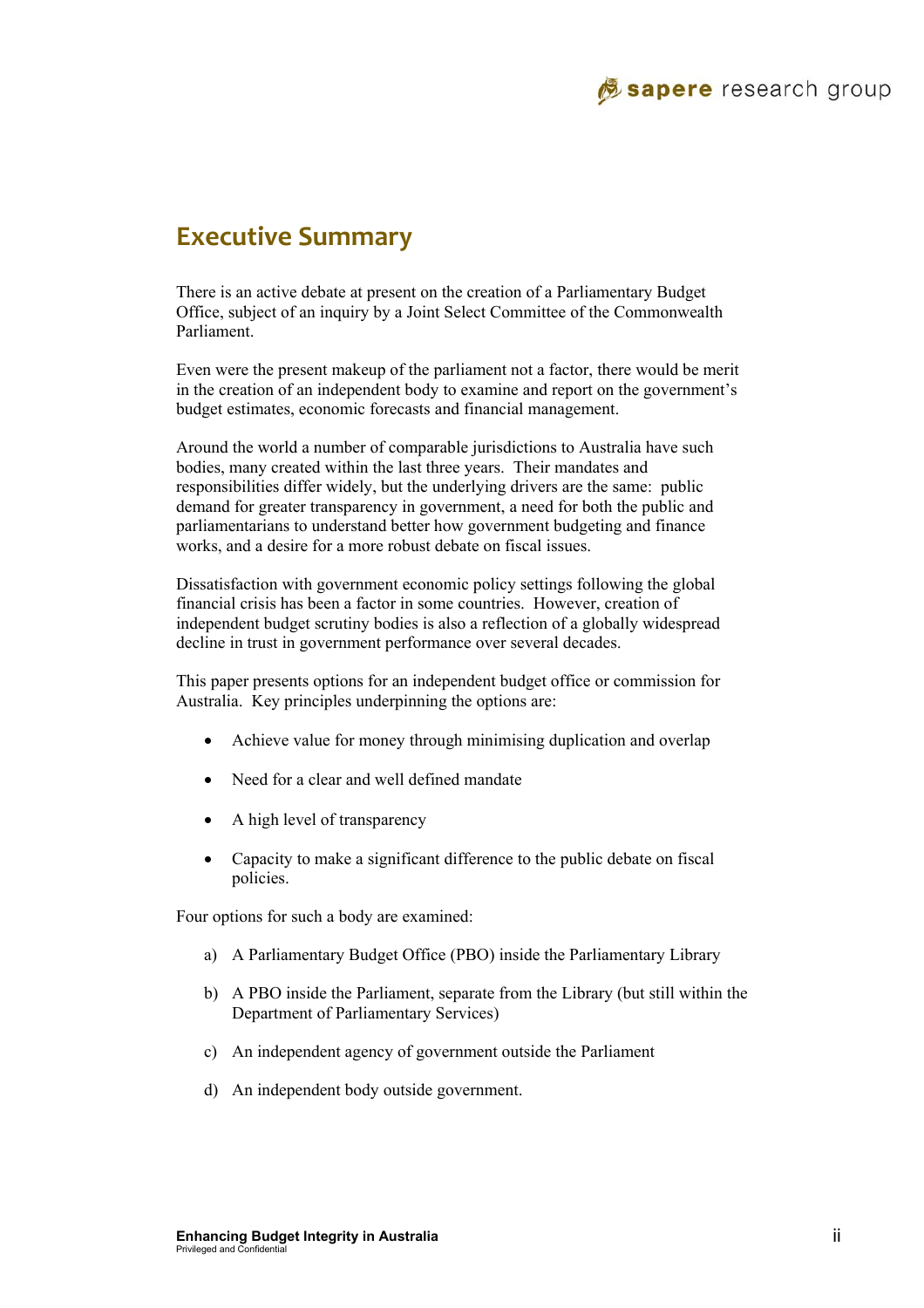# Sapere research group

The choice of option depends on the remit it is given. If the main purpose of the body is to provide services and advice to non-government members of parliament, options one or two are desirable. If the objective is to provide not only parliamentarians but also Ministers with an alternative source of advice, and to inform other levels of government and the public, then option three would be suitable. If the primary objective is arms-length, apolitical scrutiny to inform and assist public debate, then option four – an external body such as an independent Commission of Budget Integrity - is preferable.

The functions that could be performed by an independent budget commission are:

- Macroeconomic forecasting; noting however that there would be significant resource costs to adopting a fully blown forecasting function, and a better option might be for the independent body to provide an assurance function in relation to the official forecasts, confirming whether or not they are within acceptable bounds
- Analysis of the sustainability of the fiscal position including commentary on longer term fiscal pressures and risks to the budget.
- Analysis of tax expenditures currently a woefully neglected area of government fiscal activity
- Program evaluation, aimed not to duplicate other evaluations conducted within government but with the aim of identifying options to achieve better value for money in significant areas of government spending not otherwise subject to evaluation
- Costing of policy proposals from non-government parliamentarians (a function performed at present outside of the election period, within a limited budget and timeframe, by the Pre-Election Policy Unit in the Parliamentary Library)
- Budget and other economic commentary, including issuing discussion papers and contributions to public debate.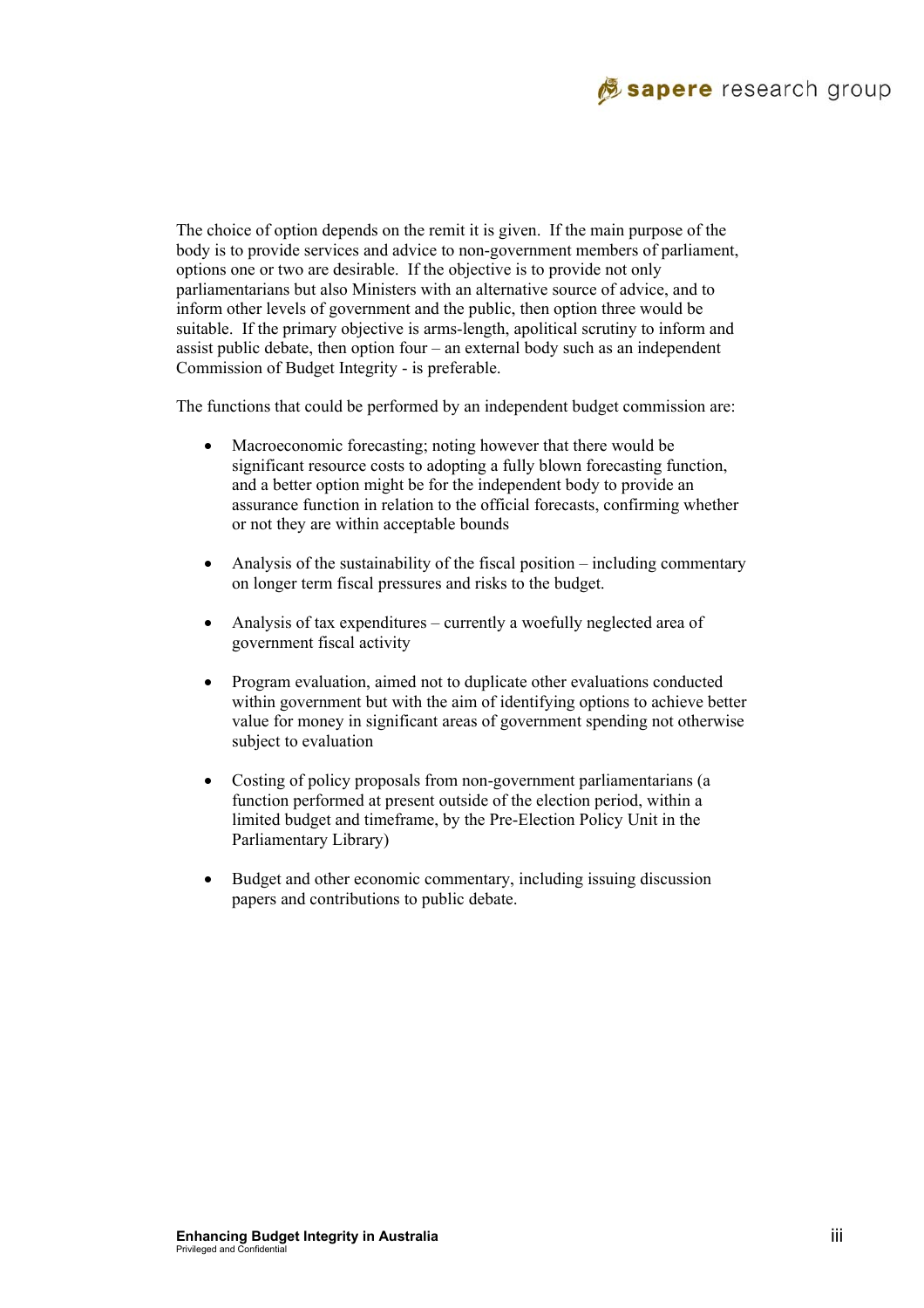

# **Table of Contents**

| $\blacksquare$          |     |       |                                                                             |  |
|-------------------------|-----|-------|-----------------------------------------------------------------------------|--|
|                         | 1.1 |       |                                                                             |  |
|                         | 1.2 |       |                                                                             |  |
|                         | 1.3 |       |                                                                             |  |
| $\overline{2}$          |     |       |                                                                             |  |
|                         | 2.1 |       |                                                                             |  |
|                         |     | 2.1.1 |                                                                             |  |
|                         |     | 2.1.2 | USA: CBO, the world's largest independent budget agency  9                  |  |
|                         |     | 2.1.3 |                                                                             |  |
|                         | 2.2 |       |                                                                             |  |
|                         | 2.3 |       |                                                                             |  |
| $\overline{\mathbf{3}}$ |     |       | Functions that could be performed by an PBO or an Independent Commission of |  |
|                         | 3.1 |       |                                                                             |  |
|                         |     | 3.1.1 |                                                                             |  |
|                         |     | 3.1.2 |                                                                             |  |
|                         | 3.2 |       |                                                                             |  |
|                         |     | 3.2.1 |                                                                             |  |
|                         |     | 3.2.2 |                                                                             |  |
|                         | 3.3 |       |                                                                             |  |
|                         |     | 3.3.1 |                                                                             |  |
|                         |     | 3.3.2 |                                                                             |  |
|                         | 3.4 |       |                                                                             |  |
|                         |     | 3.4.1 |                                                                             |  |
|                         | 3.5 |       |                                                                             |  |
|                         |     | 3.5.1 |                                                                             |  |
|                         |     | 3.5.2 |                                                                             |  |
|                         | 3.6 |       |                                                                             |  |
|                         |     | 3.6.1 |                                                                             |  |
|                         |     | 3.6.2 |                                                                             |  |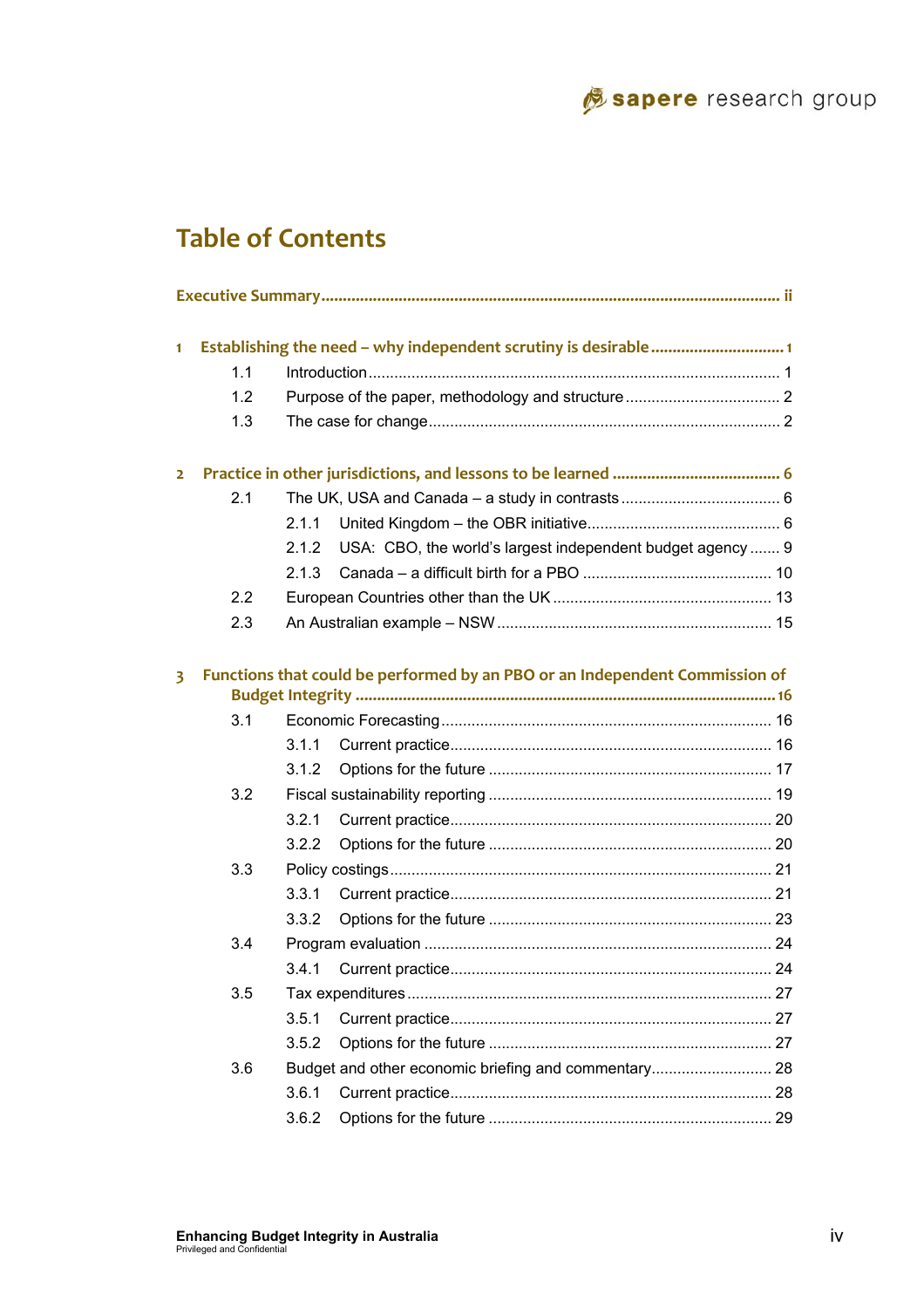# Sapere research group

| 4 |     |       |                                                             |  |
|---|-----|-------|-------------------------------------------------------------|--|
|   | 4.1 |       |                                                             |  |
|   |     | 4.1.1 | Fiscal advisory service inside the Parliamentary Library 32 |  |
|   |     | 4.1.2 | Fiscal advisory body as a separate organisation within the  |  |
|   |     |       |                                                             |  |
|   |     |       |                                                             |  |
|   |     | 4.1.4 |                                                             |  |
|   | 4.2 |       |                                                             |  |
|   |     | 4.2.1 |                                                             |  |
|   |     |       |                                                             |  |
|   |     |       |                                                             |  |
|   | 4.3 |       |                                                             |  |
|   |     |       |                                                             |  |
|   |     |       |                                                             |  |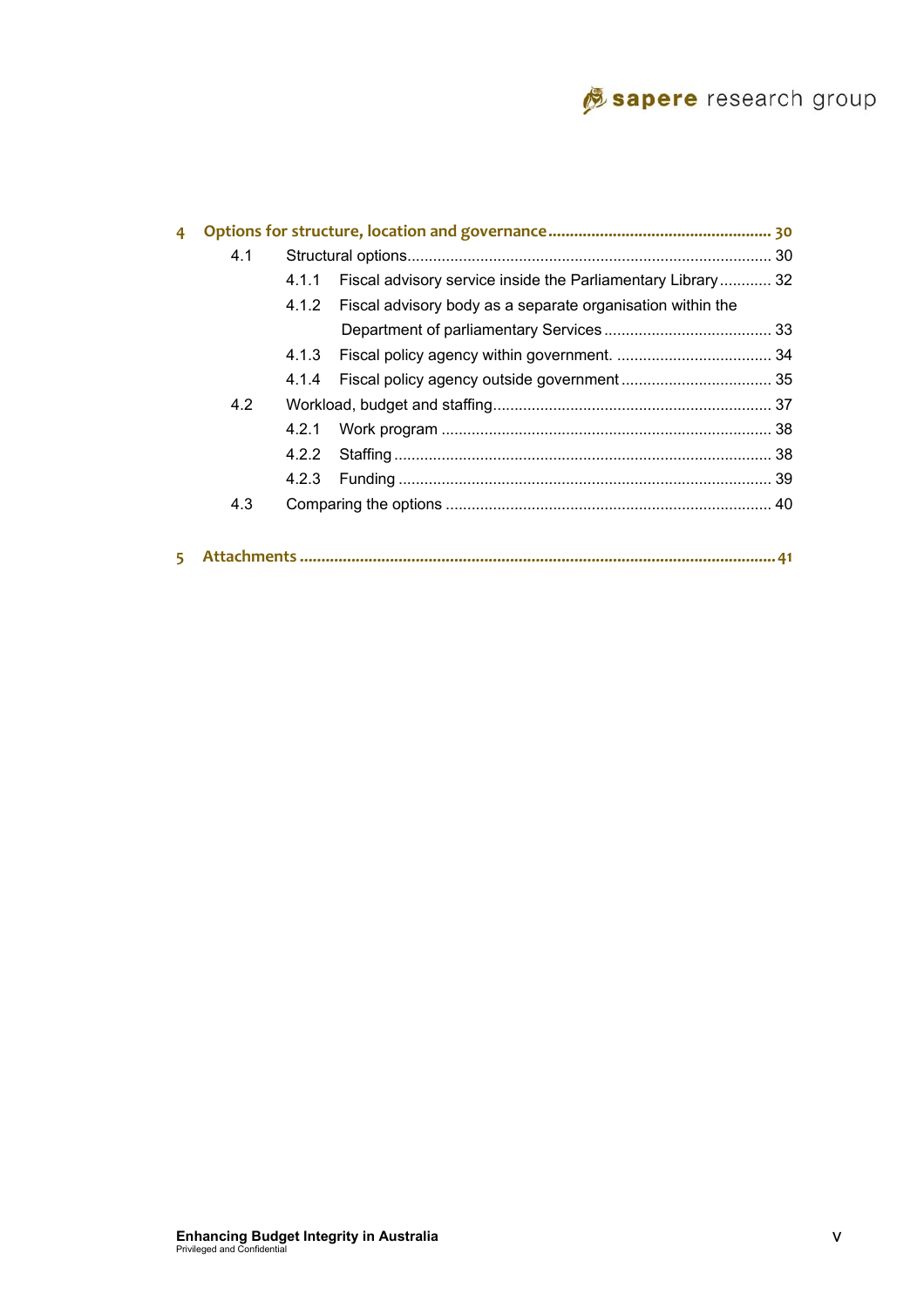# **1 Establishing the need – why independent scrutiny is desirable**

# **1.1 Introduction**

There is a lively discussion underway on creation of a Parliamentary Budget Office (PBO) in the Commonwealth Parliament.

In his budget reply speech of 2009 the then Opposition leader put forward a proposal to create such an office and in mid 2010 the Opposition introduced a Bill to that effect in the Senate. An inquiry into the Bill was begun by the Senate Committee on Finance and Public Administration, but was not completed due to the prorogation of the parliament.

Following the 2010 election the negotiations that led to the formation of the government included a commitment to establish a PBO. A Joint Select Committee on the Parliamentary Budget Office was established in November 2010. The Committee is examining possible arrangements for a PBO including its mandate, scope, structure, resourcing and protocols. It is due to report by 31 March 2011.

Other possible approaches have been put forward, including the Commission of Budget Integrity proposed by the Business Council of Australia.

#### **Box 1 – a Commission of Budget Integrity**

"…The agreement reached with the independents on parliamentary reform includes a proposal to establish a Parliamentary Budget Office to provide independent costings and research to members of parliament.

This will be a useful first step, but there is a case to go further.

Over the past three years, the BCA has promoted the need for all federal budget expenditure and revenue policies to be reviewed on a five yearly cycle.

The establishment of a beefed-up and permanent Commission of Budget Integrity would allow for government activities and public sector performance to be assessed independently and objectively.

It would allow us to consider whether programs are meeting their objectives and delivering value for money, and whether ongoing government involvement in particular areas is even appropriate."

> *Graham Bradley, President, Business Council of Australia Address to the National Press Club, 15 September 2010*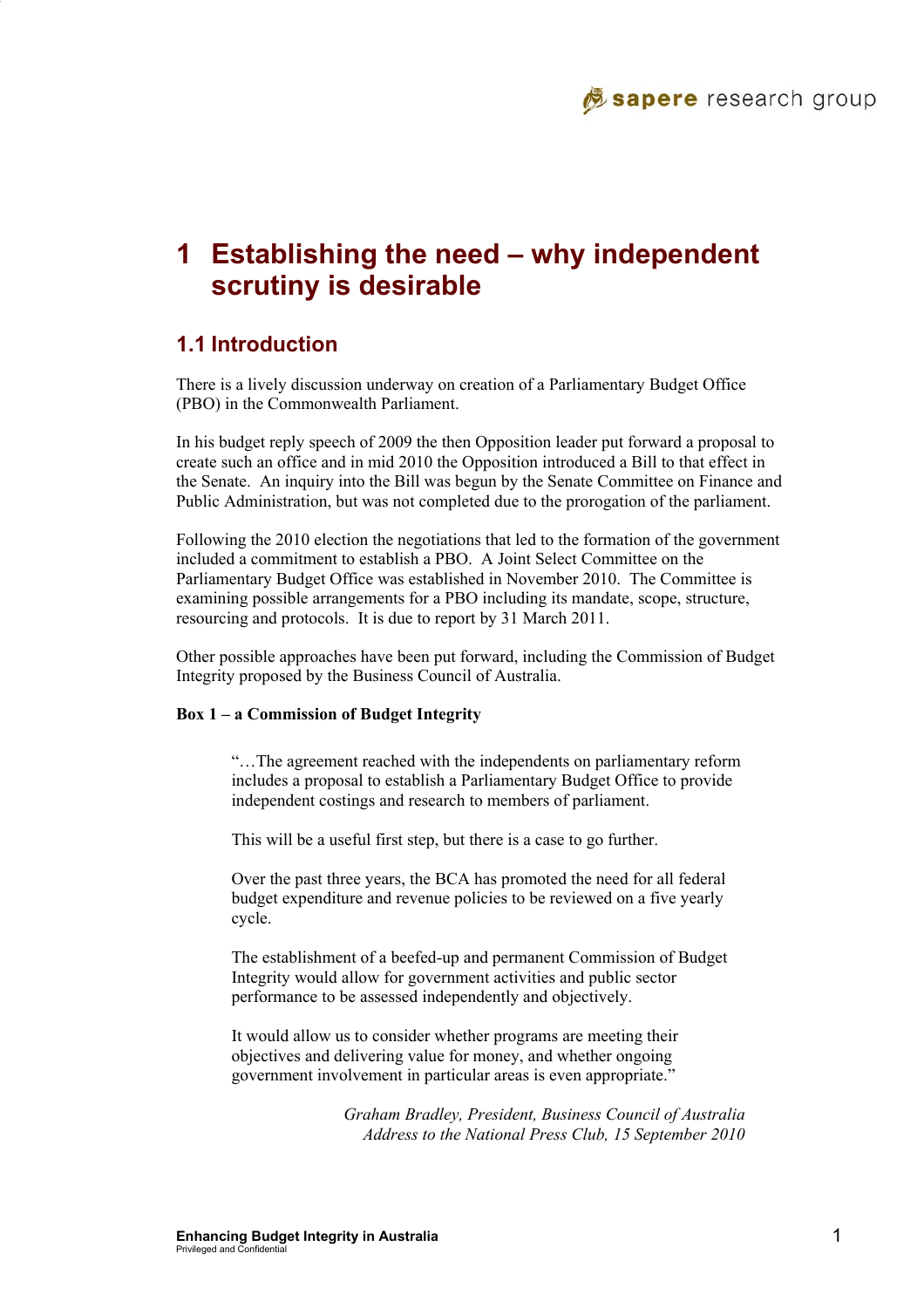# **1.2 Purpose of the paper, methodology and structure**

Even were there not a current discussion in the parliament on creation of a PBO, there is a strong case for introduction of an independent fiscal agency. It is a concept that has been raised in the past in Australian public policy discussion (see Attachment A for a summary of previous proposals) and has numerous supporters among academics and economic commentators. It is increasingly a structure being adopted in other jurisdictions as a desirable mechanism for increasing confidence in budget estimates, transparency in fiscal policy and improvement of economic debate.

The purpose of this paper is to set out options for how an independent fiscal agency could be established in the Australian Government. The options range from a limited function in a small PBO through to a more comprehensive range of functions that could be performed by an independent Commission of Budget Integrity.

Numerous sources of evidence were drawn on in preparation of this paper. We conducted a comprehensive survey of the literature, a review of media reporting in relation to independent fiscal agencies, and examination of the websites of a number of the key independent fiscal agencies internationally. The results of this desktop examination are incorporated in the paper.

Interviews were then conducted with a number of senior officials in government and parliamentary agencies, staff of parliamentarians in Australia, and some independent parliamentary budget offices internationally. The interviews were designed to elicit commentary that went beyond the official record and explored the underlying advantages and disadvantages of different options. All interviews were conducted on the basis of confidentiality, and interviewees are therefore not identified in the paper – however they all provided important insights and their contribution to the work is gratefully acknowledged.

The options paper discusses the underlying case for an independent agency in the following section, and the chapter after covers the experience of other jurisdictions. The paper then outlines possible functions that such a body could perform (Chapter 3), and options for different structural arrangements to match the desired functions (Chapter 4). Attachments cover a summary of previous Australian discussion on the topic, examples from European experience, the literature and a list of references.

# **1.3 The case for change**

There are three important reasons why an independent fiscal agency is highly desirable for Australia. It would help to: improve government's capacity for good fiscal policy and program management; improve public trust in government and public institutions; and enhance Australia's international reputation for good governance.

*1) Economic Management*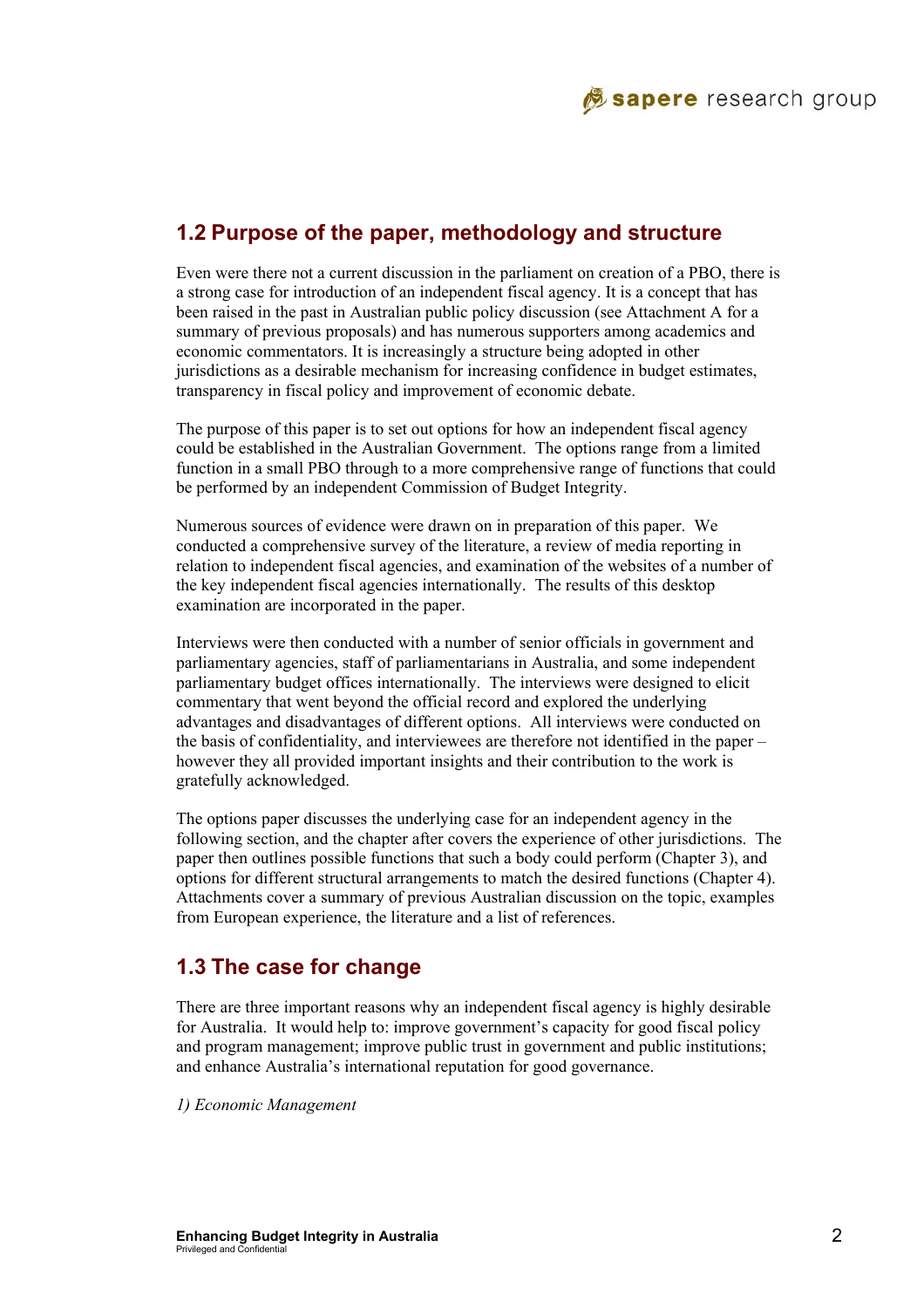

One of the factors contributing to a country's economic performance is the role played by institutions devoted to scrutiny, oversight and advice, both inside and outside government. There is a clear link between the strength and independence of economic institutions and national wellbeing. In Australia, the effective conduct of monetary policy by the Reserve Bank of Australia has been an important contributor to economic prosperity. Other key independent institutions include the review and analysis carried out and injected into public debate by the Productivity Commission, the audit function undertaken by the Australian National Audit Office, and competition monitoring through the Australian Competition and Consumer Commission.

Fiscal policy (tax and spending) has no equivalent institution. This is not to suggest that fiscal policies have been developed without independent advice; the key central economic agencies - the departments of the Treasury and Finance and Deregulation have a reputation for robust and impartial advice. The Treasury in particular has strongly fostered its reputation for independence. Commonwealth governments of whatever political persuasion in recent decades have encouraged these agencies to provide frank and impartial advice.

Nevertheless, under the Westminster system of government there is always the potential for a future government to depart from recent practice in this regard, to the detriment of the economy. Moreover, the advice provided to Ministers by these agencies is for the most part confidential<sup>1</sup>, and it is therefore generally impossible to determine the extent to which a government has or has not followed that advice.

The OECD has recently confirmed the usefulness of independent fiscal bodies for economic performance, albeit cautioning that they are not in themselves sufficient to guarantee success and need to be complemented by political commitment to achieving medium term fiscal goals.

#### **Box 2 – Independent fiscal institutions and economic performance.**

Experience and empirical evidence suggest that delegating macroeconomic forecasting to an independent fiscal council can indeed reduce forecasting bias. There is some empirical evidence that independent fiscal institutions can buttress a government's capacity to comply with a numerical rule. Good fiscal institutions are a necessary condition for achieving disciplined fiscal performance. Experience demonstrates, however, that their existence is not sufficient. Without strong and sustained political commitment to a medium-term fiscal goal and, where relevant, to the mandate of a fiscal council, durable improvements in fiscal performance will remain elusive.

Hagemann, OECD, 2010

l

 $1$  With the commendable recent exception that both central economic agencies published large portions of their briefings to the incoming government in 2010 – an initiative that greatly enhanced transparency and reflected well on those departments and the government.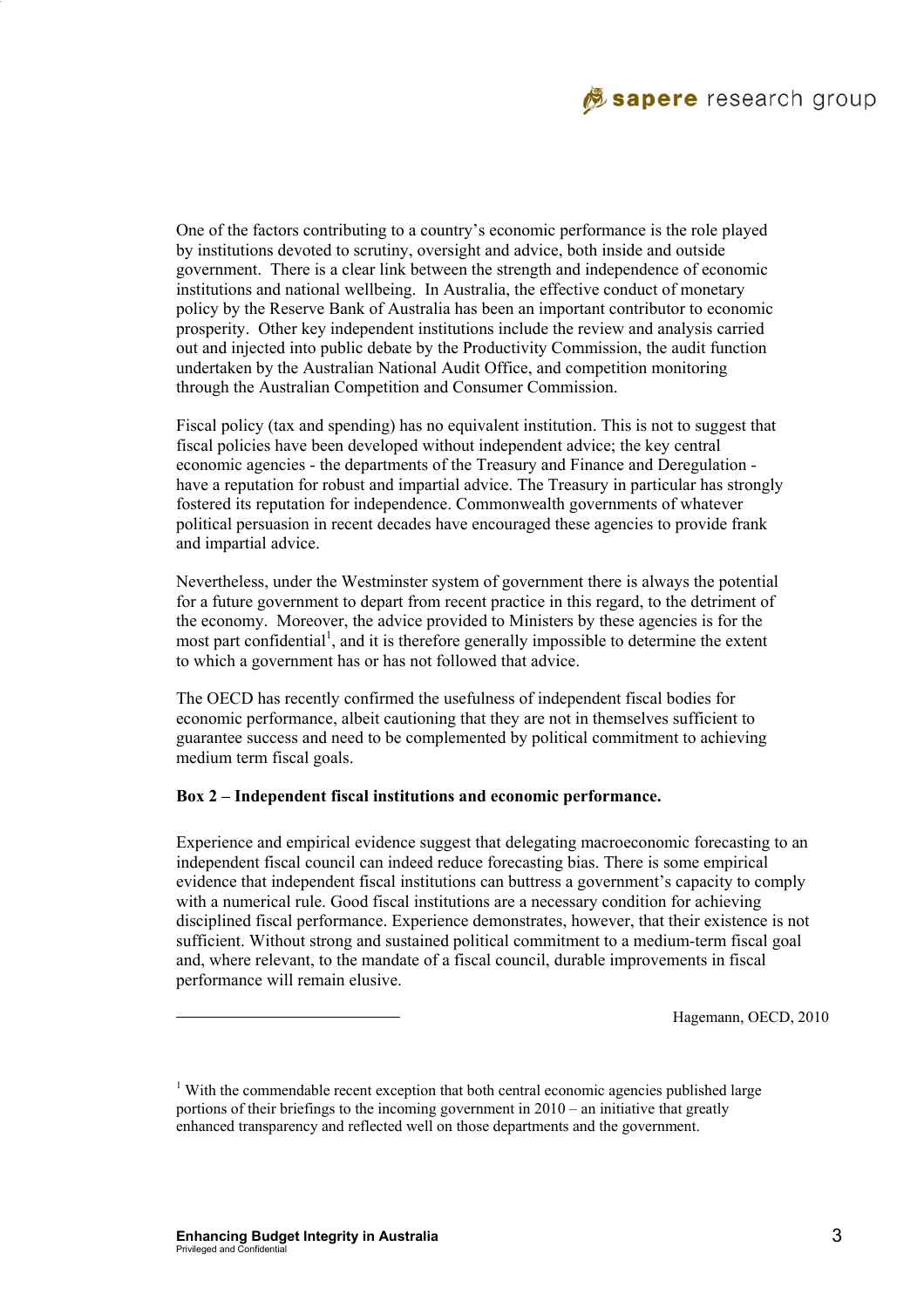

#### *2) Trust*

Alongside improved economic performance, it is also important that citizens perceive government as being able to influence that performance in an effective way. Public confidence in government has been in decline in most of the western world including in Australia. A key reason worldwide is "citizens' perception that the government is incapable of dealing with the current fiscal and financial challenges" (Blind, 2006).

A Scanlon Foundation survey (Markus, 2010) found that in 2010 only 31 per cent of Australians trusted their government 'to do the right thing for the Australian people'. The survey methodology does not provide a precise reason for this low level of trust, and notes that it correlates with declining popular support for the then government. In the same survey however the most frequent response to the question 'What do you think are the most important problems facing Australia today?' was the category 'Economy/ unemployment/ poverty'. It would be reasonable to infer that perceptions of how well government deals with these economic problems would affect respondents' levels of trust.

Economic management is consistently nominated in opinion polls as an important issue for voters. In the July 2010 Newspoll<sup>2</sup> published in *The Australian* 'the economy' rated third most important issue affecting voting intentions (behind 'health and medicare' and 'education'); it was the most important when the same poll was taken in February 2009.

A better informed public debate on fiscal matters would enhance business and public confidence in government. Budget and fiscal policy issues are not well understood in the Australian community at large. Media reporting on budget issues tends to be superficial, with a focus on the budget balance (surplus or deficit) or large tax or spending announcements. Commentary is guided strongly by the media management of the Treasurer of the day. Stakeholders consulted for this study commented that even parliamentarians in many cases face difficulty in coming to terms with the details of budget papers or the estimates underpinning vitally important fiscal decisions.

For most of the community budgeting remains a mysterious 'black box' process inside government. A feature of a healthy democracy is informed debate on important policy issues; economic policy should not be an exception.

#### *3) Good governance*

l

Although Australia has developed a strong reputation for the transparency of its budget documentation, there is no institutionalised independent external assurance or interpretation of the "official" view of the budget and government finances. This stands in contrast to many other comparable countries.

<sup>&</sup>lt;sup>2</sup> At www.newspoll.com.au viewed 12 November 2010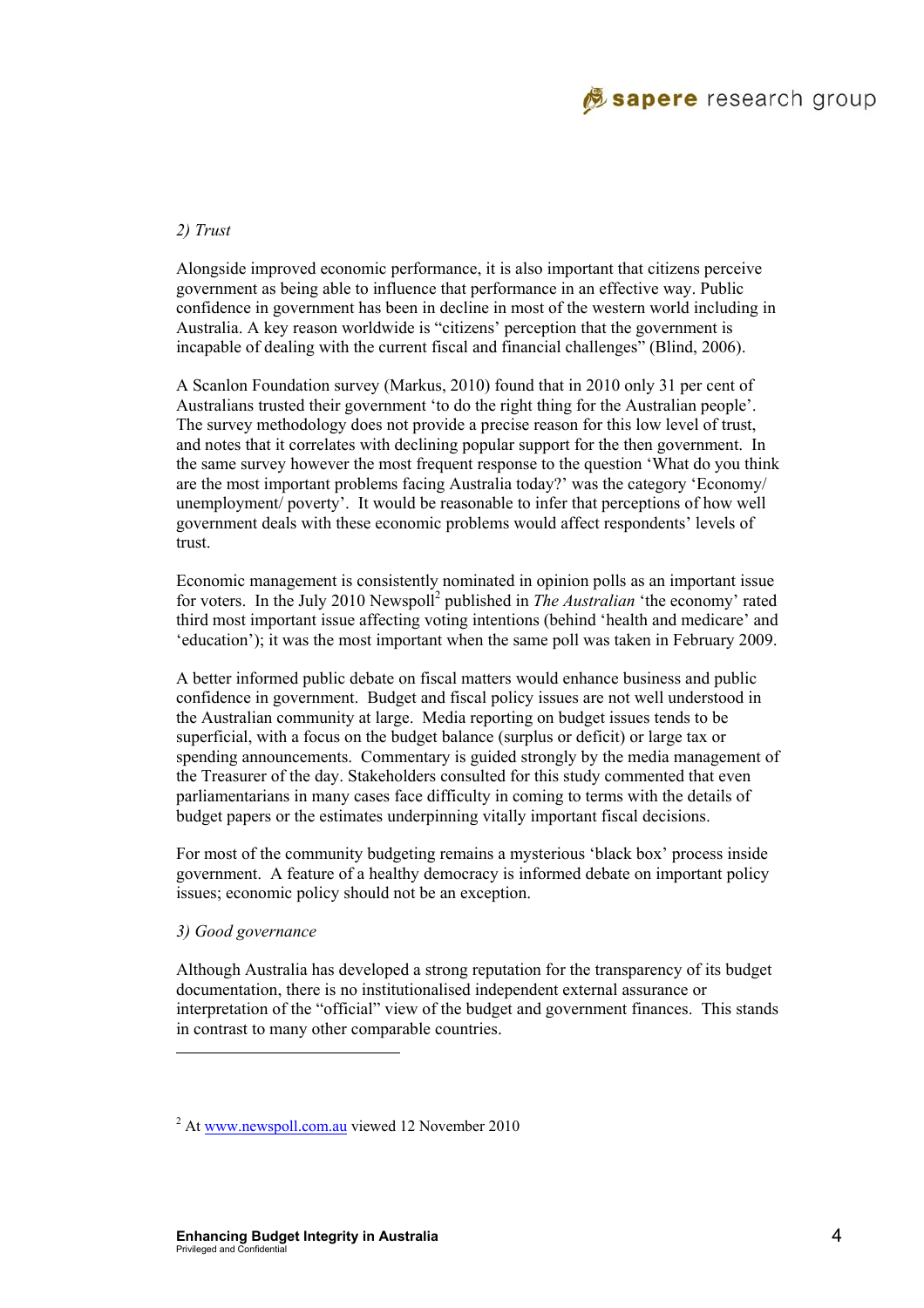

In the 1980s and 1990s Australia was one of the leading OECD countries in terms of economic and public sector reform. In 2004 Australia received a United Nations award for Improvement of the Quality of the Public Service Process in the Asia-Pacific region. As noted by the responsible Minister at the time "it reflects substantial public sector reform spanning two decades of management and workplace change and culminating in the Public Service Act 1999*" 3 .* 

As that statement suggests, international recognition builds slowly over time, and the lags are considerable. Countries' relative standings therefore tend to change slowly, but nonetheless they do change over time as national systems of governance evolve.

Many other countries have recognised or are recognising the benefits of an independent fiscal agency (see following section). All other things being equal, Australia's standing as an open and transparent economy and reputation for good governance will decline if we fail to learn from that experience, harming our international competitiveness over the longer term.

Our standing in international ratings is relatively high today. Such indices include the World Economic Forum global competitiveness report  $(16<sup>th</sup>$  in 2010, down a place from 2009), the Transparency International corruption perceptions index (ranked  $8<sup>th</sup>$  in 2010) and the World Bank survey of ease of doing business (ranked  $10<sup>th</sup>$  in 2010).

However, this is no reason for complacency or for ignoring the compelling case for reform. An investment in desirable institutional reform now will have long term payoffs and either enhance our standing or at the least help stave off decline.

An independent fiscal body is only one of many possible factors contributing to national transparency and economic performance. Introducing such a body in Australia would be a desirable reform, but of itself would not guarantee better budgeting. Economic performance will continue also to require discipline and commitment on the part of government, supported by effective scrutiny from parliament, the media and community.

l

<sup>&</sup>lt;sup>3</sup> Media Release, Kevin Andrews MP, at www.apsc.gov.au viewed 12 December 2010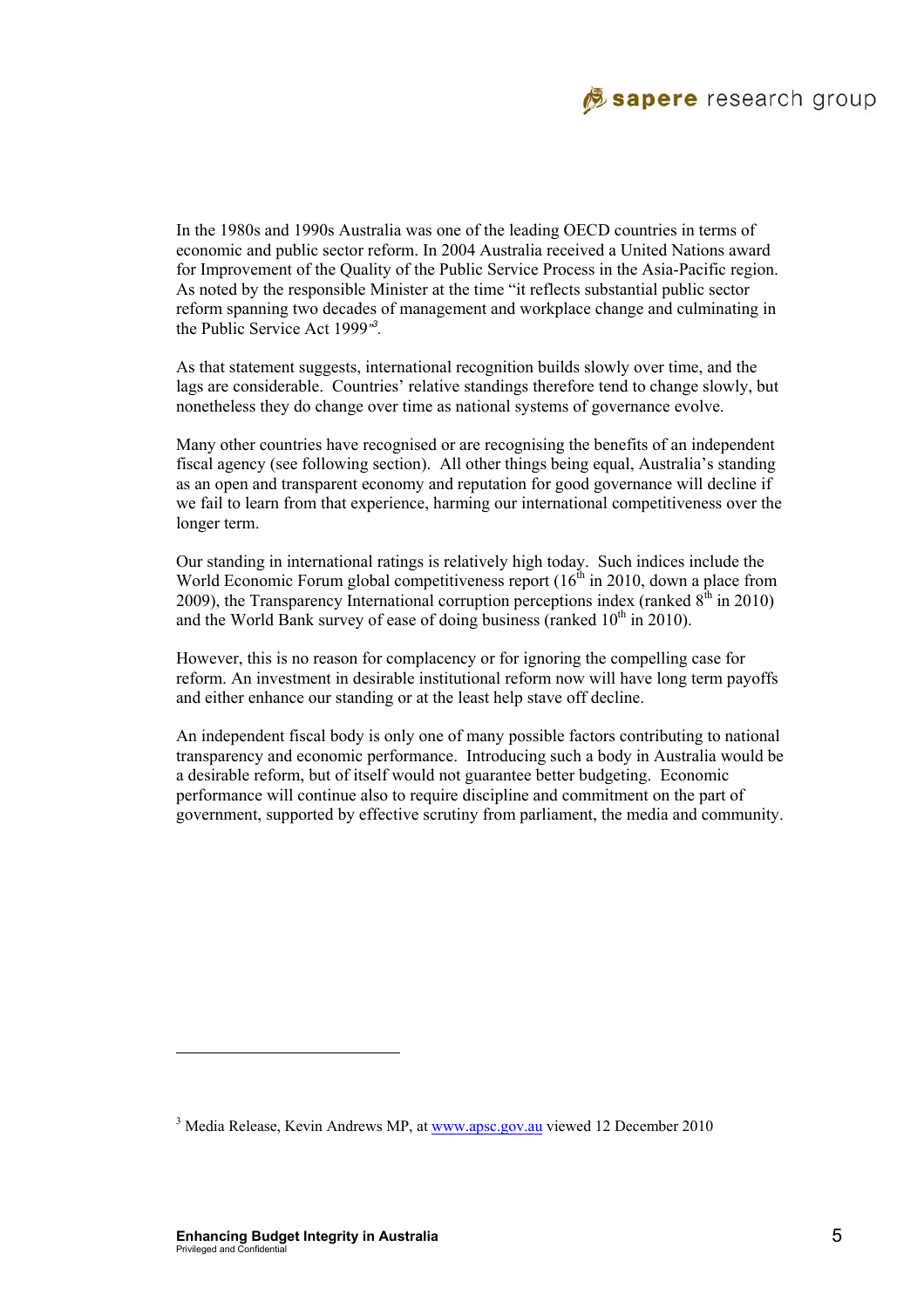# **2 Practice in other jurisdictions, and lessons to be learned**

Many other advanced economies have much stronger independent scrutiny of government spending than does Australia. Some are long established (the Netherlands, Denmark and USA) while others are more recent. Important lessons for Australia from those experiences are covered in this section of the report.

### **2.1 The UK, USA and Canada – a study in contrasts**

Three large English-speaking countries from which Australia frequently draws lessons in public sector management have independent fiscal offices. They are very different in nature, reflecting the different institutional history of each country.

A key lesson from the sharp differences between these examples is that there is no simple template for an independent fiscal body that can be applied from one jurisdiction to another. The functions and structure of such a body depend heavily on political history, other national institutions, and the economic policy challenges faced by the country in question.

### **2.1.1 United Kingdom – the OBR initiative**

The British government established the Office for Budget Responsibility (OBR) in May 2010. An interim Committee helped with the establishment phase of the OBR. Since October 2010 Robert Choate has been Chairman of the OBR. He was recruited from an independent think tank, the UK Institute for Fiscal Studies, and was formerly a senior economic journalist. Choate, together with a well respected professor of economics and a former high ranking Treasury official comprise the Budget Responsibility Committee, the formal OBR body that authorises its independent opinions on forecasts for the budget and its judgements on the states of public finances.

The role of the OBR is to make "independent assessments of the public finances and the economy… [and] of the public sector balance sheet". Details of its mandate and structure are spelt out at the website of the Office.

Its most significant publication to date has been the November 2010 *Economic and Fiscal Outlook*. This is a comprehensive 152 page publication that provides economic forecasts for key indicators such as economic growth (Gross Domestic Product), inflation and employment for the current year and five years into the future.

These forecasts were previously provided in Budget and Pre-budget reports prepared within the Treasury and presented by the Chancellor or the Exchequer. This past UK practice is very much equivalent to the present Australian practice (see section 2.4 below).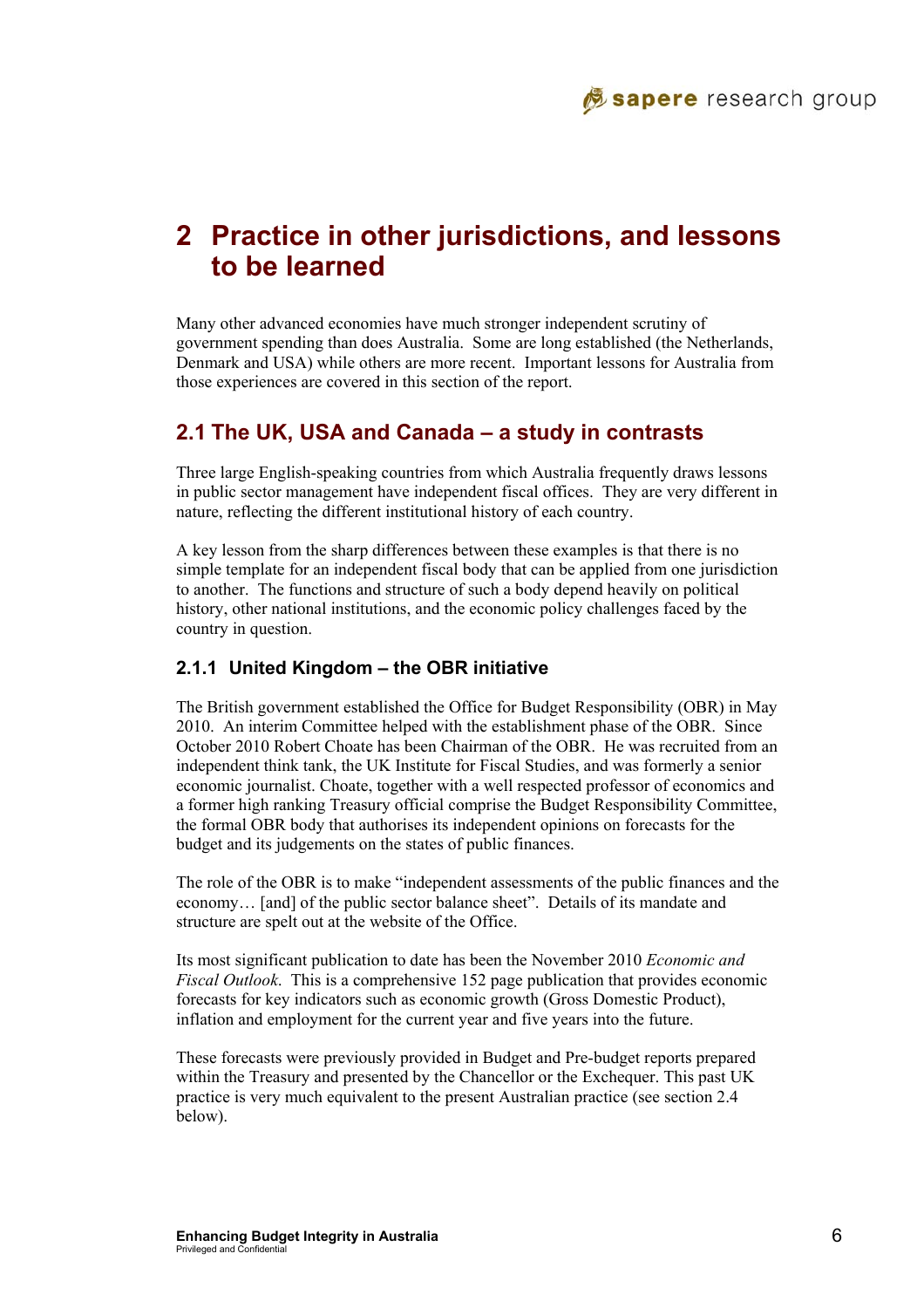

A bill to establish the OBR on a permanent footing, the *Budget Responsibility and National Audit Bill [HL] 2010-11* is, at time of writing, in the committee stage in the House of Lords, where the bill originated.

The House of Commons Treasury Committee conducted an inquiry into the OBR in mid 2010, and reported on 16 September 2010. The submissions and evidence provided to the Committee were largely positive about the anticipated role of the OBR, but there were some criticisms including its closeness (both physically and in terms of staffing) to Treasury, small budget, and lack of transparency in its forecasting methodology.

#### **Box 2 – Extracts, House of Commons Treasury Committee report on the OBR**

The Chancellor of the Exchequer has taken a bold step in giving responsibility for drawing up the Government's budget forecast to an independent body, the Office for Budget Responsibility…

For the OBR to succeed, it will have to be, and be seen to be, independent. There are obvious challenges in ensuring the independence of a body which will produce the forecasts which the Government uses in its budget, and which will have to draw on government resources in its forecasting role….

If it is to be successful, the OBR will provide clear, impartial forecasts and commentary which improve public debate. It will avoid being drawn into political controversy, even though the material it provides will inevitably be used by others in political debate.

The OBR has a budget, at present, of £1.75m per annum (around \$A2.8m). Although its key publications are authorised by the Budget Responsibility Committee, none of whom are currently Treasury staff (and only one was formerly), most of its employees have a Treasury background.

#### *Key features of relevance to Australia*

The OBR has a very high degree of independence. Its main purpose however is economic forecasting, and it therefore needs to maintain strong relationships with, and for much of its information is wholly reliant on, the Treasury and the Bank of England. Although it has drawn many of its staff from HM Treasury, it is a separate body and sees its separation as an important component of independence, to the extent of seeking to move physically away from the same building. The tension between the need to have very close links with Treasury in order to be able to undertake its work, while still maintaining independence, is one which any similar body will face in Australia.

Some of its presentation of information is more nuanced than forecasts published in the Australian budget papers – in particular, it presents "fan diagrams" that show the range of uncertainty in future forecasts (for example, its forecast for GDP growth of 2.7 per cent in 2015 is within a band that suggests this could be within a range from 0 to 5 per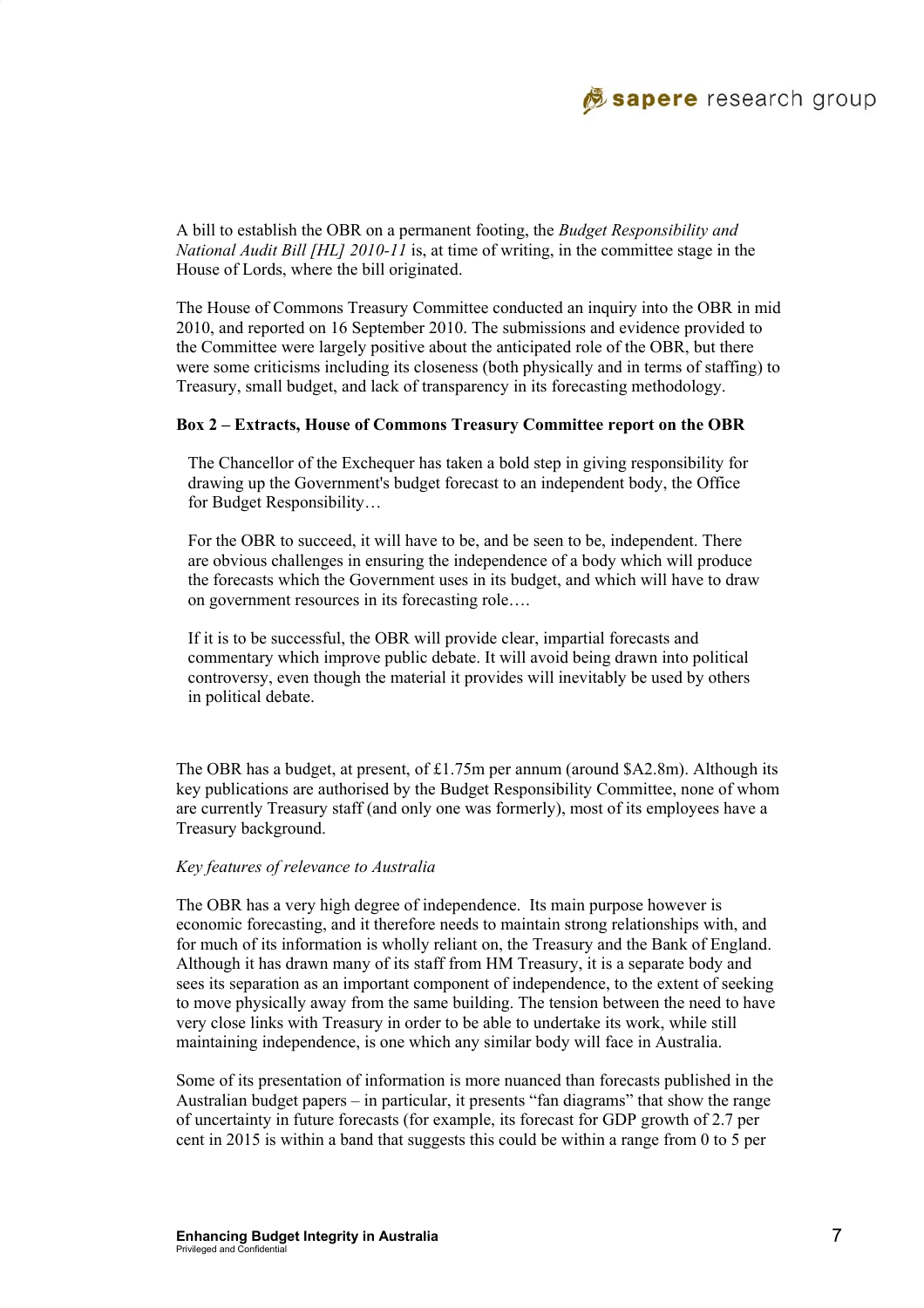

cent, at different degrees of probability). The 'fan diagram' approach has been used by the Bank of England since 1997 in producing its estimates of inflation, and has become a favoured technique for conveving the uncertainty around such forecasts (King, 2010).

A notable feature of the fan diagram approach is that it graphically illustrates the rapidly increasing uncertainty of estimates the further out they extend in time. A recent Bank of England fan chart shown in Figure 1 below illustrates the approach.



**Figure 1 - Bank of England November 2010 Inflation Report – Fan Chart4**

The high degree of independence given to the OBR reflects a confluence of politics and economics. The political dimension was election of a new coalition government; both coalition partners prior to the election had commented on the desirability more transparency and independence in budgeting. The economic dimension was the severe effect on the UK economy of the global financial crisis, and the new government's program of fiscal stringency instituted to restore the national public sector balance sheet.

 $\overline{\phantom{a}}$ 

<sup>&</sup>lt;sup>4</sup> An explanation of the chart from the Bank's May 2002 Inflation Report includes: "The fan chart depicts the probability of various outcomes for …inflation in the future. The darkest band includes the central (single most likely) projection and covers 10% of the probability. Each successive pair of bands is drawn to cover a further 10% of probability, until 90% of the probability distribution is covered. The outcomes bands widen as the time horizon is extended…".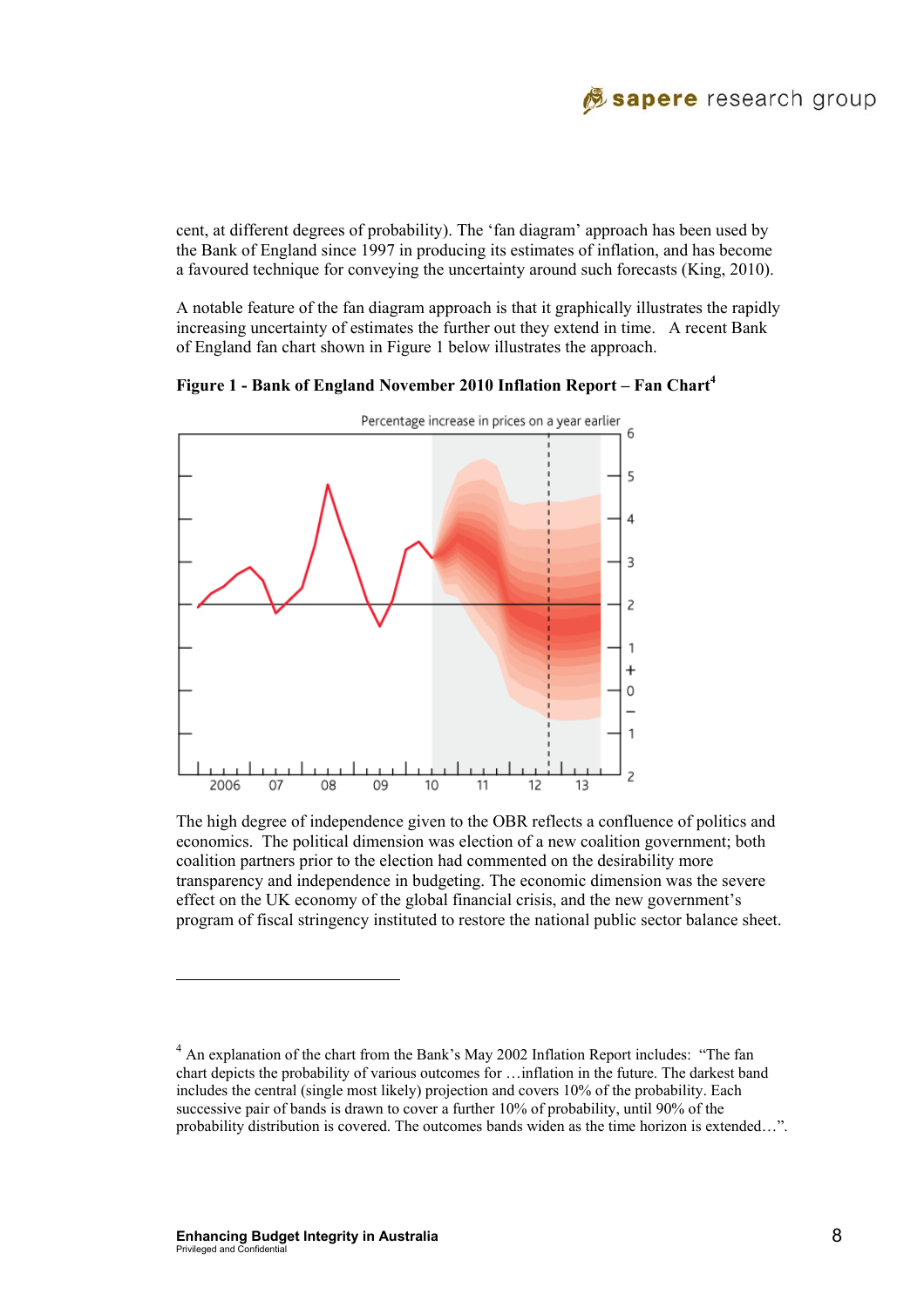

In these circumstances, a high level of independence from government was an important factor in ensuring the OBR would be perceived as free from government influence. It has been presented as a key reform to restore fiscal integrity and good economic management to an economy in difficult straits.

#### **2.1.2 USA: CBO, the world's largest independent budget agency**

The Congressional Budget Office (CBO) provides the United States' Congress with analysis to aid in economic and budgetary decisions on programs covered by the federal budget. CBO is responsible among other things for formulating a baseline against which the impact of budget proposals can be assessed, and reviewing the President's annual budget submission. It issues an annual Economic and Budget Outlook plus a mid-year update to the House and Senate Committees. It also provides a Long-Term Budget Outlook that presents illustrative scenarios for federal spending and revenues to 2050 and describes the implications of those scenarios for the economy.

The Speaker of the House of Representatives and the President of the Senate jointly appoint the CBO Director. The Director's term of office is four years, with no limit on the number of terms a Director may serve. Either House of Congress may remove the Director by resolution.

The *Congressional Budget and Impoundment Control Act* of 1974 (the Budget Act) is the basic legislative foundation for budget procedures (although amended by other Acts since its basic elements remain in place. It was passed in response to a long history of budget conflicts between presidents and the legislative branch in the US system of government. The Budget Act assumed that lawmakers would behave more responsibly if they faced up to budget totals and voted explicitly on budget aggregates. It also created the CBO to serve as the "scorekeeper'' for Congress and assist it to understand the totality of the budget figures on which it deliberated.

The mandate and authority of the Office has grown considerably since. It now publishes not only budget forecasts and analyses but also thorough, well researched papers on many of the major economic and budgetary issues facing the USA. Its analytical studies are prepared "at the request of a Congressional Committee or Subcommittee; the Congressional leadership; or, as time permits, individual Members" (information at www.cbo.gov/aboutcbo). They encompass difficult and highly contested policy areas such as greenhouse gas abatement, health reform and immigration. Most of its work is published, and its reports are widely read and highly influential in debate not only in the Congress but elsewhere in government, the media and the community.

The CBO has a budget of \$US45.2m in 2010 and a staff of some 250 people. A majority of staff have economics or public policy qualifications, frequently at postgraduate level.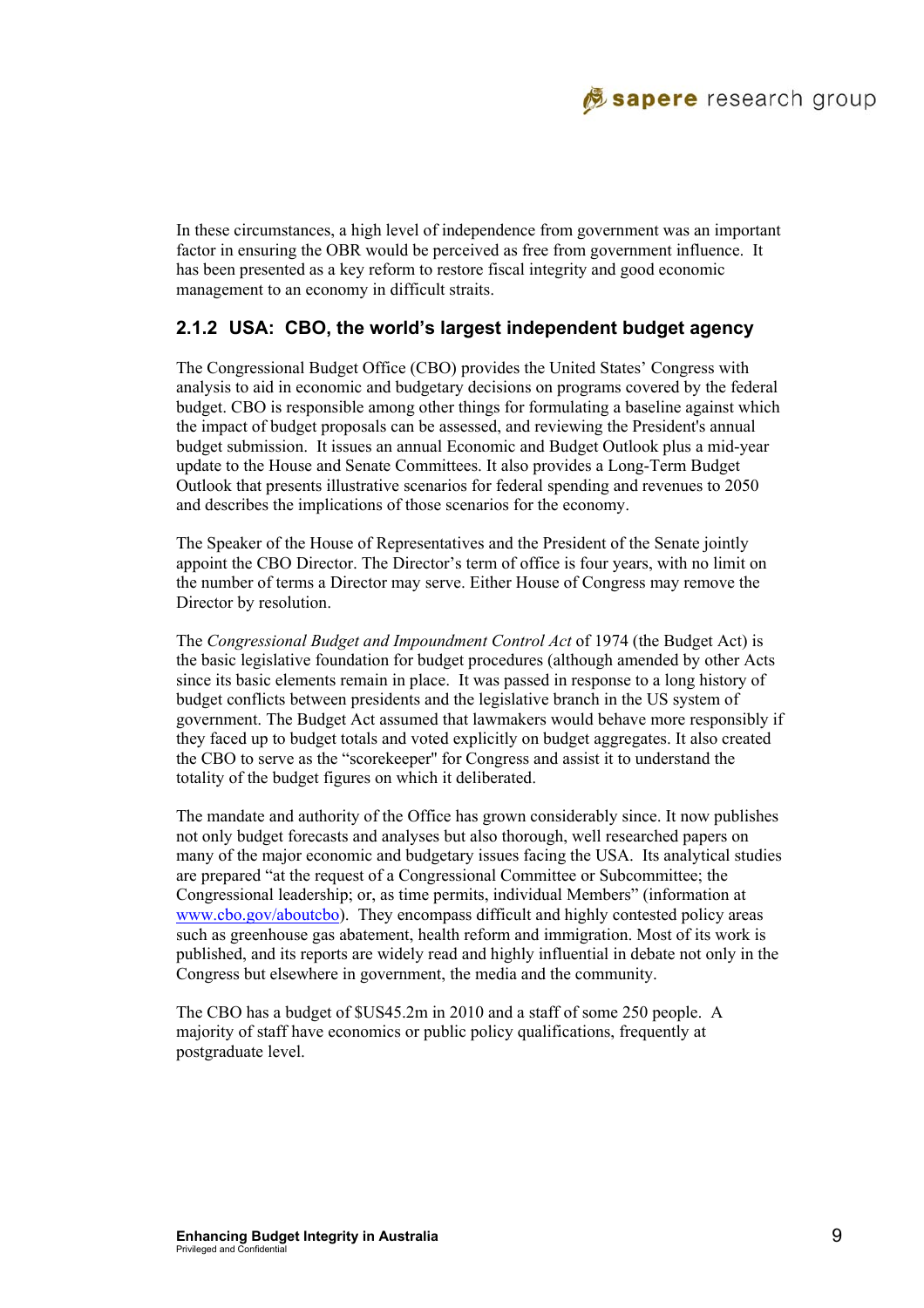

#### *Key features of relevance to Australia*

Despite the differences in scale between the US and Australian budgets there are useful lessons for Australia in the approach adopted by the CBO. In particular, its level of independence has been built up over time, and the type of influence it has on policy debates has developed progressively, with the current high level of performance built on past achievement. It did not start off by entering the deeply controversial end of the policy pool.

The other key feature to note is the excellent online (and hitherto on paper) transparency of the CBO – its published reports are widely used by media, other policy institutions and decision makers not only within the Congress but also within the executive.

The institutional structure of the USA is however very different to Australia. Despite some similarities, the role of the CBO as a large, powerful, well established arm of Congress is primarily due to that country's much stronger separation of powers between the executive and the legislature.

The system of budgeting is complex and intricate; the phrase "the President proposes, the Congress disposes" reflects the different roles of the executive and legislature, where the legislature is much more in control of the budget process, especially since the passage of the Budget Act and creation of the CBO in 1974.

The reality of the US system is that the final shape of the budget is largely reflective of the Congressional process, and the extent to which the executive influences the budget comes down to the President and key staff members' powers of persuasion. For this reason, a large and influential CBO is a necessary part of the system. However, the strength of the CBO is also reflective of a decline in the influence of the Office of Management and Budget, the budgeting agency that reports to the President. In the 1980s in particular its forecasting and budgeting credibility waned as it resorted to dubious figures (including what former OMB director David Stockman described as a "magic asterisk" that was employed to make future deficits disappear from the estimates). One interviewee for this project reflected that this was a scenario Australia should be careful to avoid.

#### **2.1.3 Canada – a difficult birth for a PBO**

The Conservative government of Stephen Harper, elected in 2006, came to office with a strong mandate to increase transparency and accountability.

One of its early initiatives was passage of the Federal Accountability Act, containing widespread changes to accounting and disclosure, appointment processes, restrictions on lobbying, and other institutional mechanisms to improve accountability. Among these was a Parliamentary Budget office within the Parliamentary Library.

The office was established through amendments to the *Parliament of Canada Act*. Its role is "to provide independent analysis to Parliament on the state of the nation's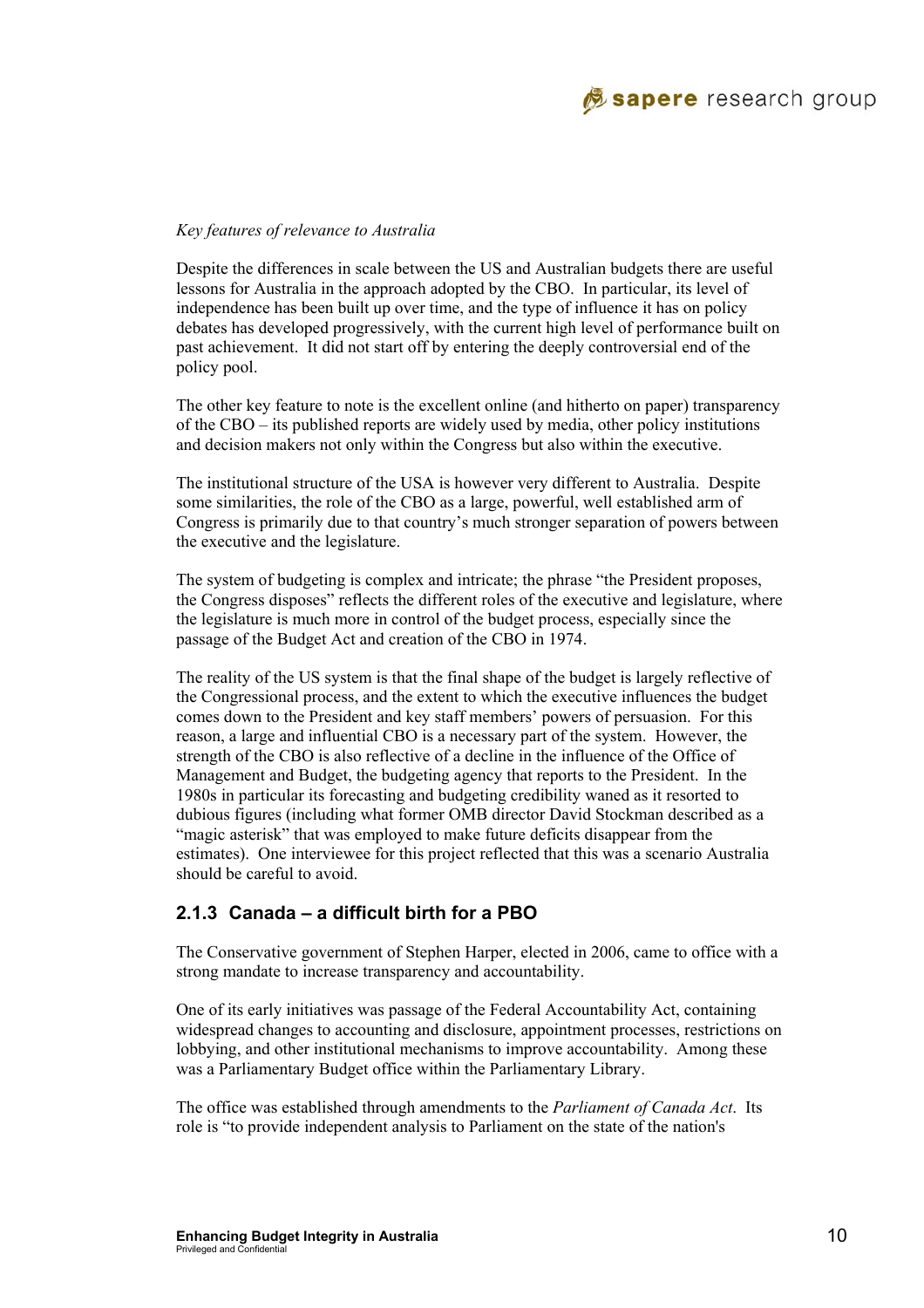

finances, the government's estimates and trends in the Canadian economy". The first Parliamentary Budget Officer, Kevin Page, was appointed in March 2008. The Office has a budget of \$C2.8m.

#### **Box 3 – the establishment of the Canadian PBO**

Improving the transparency and credibility of the Government's fiscal forecasting and budget planning process is a fundamental step in making it more accountable to Parliament and to Canadians. Parliamentary committees should have access to independent, objective analysis and advice on economic and fiscal issues, supported by the timely provision of accurate information from departments and agencies.

The Federal Accountability Act will introduce the following changes:

- The Act will expand the mandate and resources of the non-partisan Library of Parliament by establishing within it the position of Parliamentary Budget Officer.
- It will give this Officer the mandate to:
- provide objective analysis to the Senate and House of Commons concerning the state of the nation's finances and trends in the national economy;
- undertake economic and fiscal research for the Standing Committee on Finance, the Standing Committee on Public Accounts, or the Senate Standing Committee on National Finance, on the request of these committees; and
- estimate the financial cost of proposals currently or prospectively under consideration in either House when requested to do so by a Member, a committee of the Senate or the House of Commons, or a committee of both Houses.
- It will require that departments and agencies provide the Officer with existing data necessary to fulfill his or her mandate.

Source: *Federal Accountability Action Plan, April 2006*. Treasury Board of Canada Secretariat at www.tbs-sct.gc.ca/faa-lfi/docs/ap-pa/ap-pa06-eng.asp viewed 10 December 2010

The PBO in Canada has had an uneasy relationship with the Parliamentary Library. Some interviewees for this project who have observed the situation from a distance suggested there was some tension between the cultures of between the PBO's staff of professional ex-Finance department analysts and Library staff.

In addition, the PBO has clashed with the government over forecasts and fiscal policy, which has led to strained relations over budget and authority for the Office. To understand this conflict it should be noted that in a Westminster system such as Canada the government by definition has a majority in the lower house of the legislature, and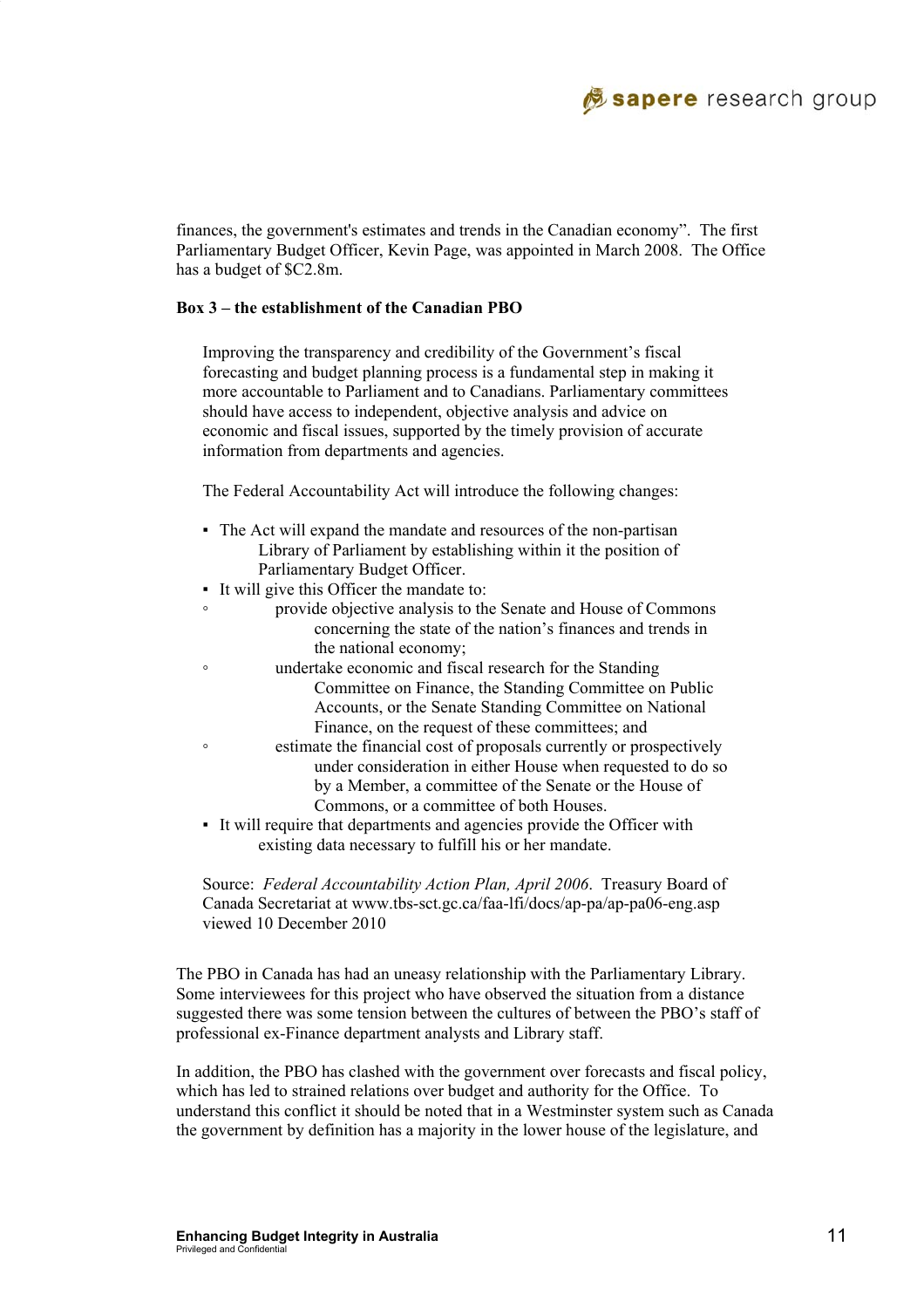government MPs in the Canadian system do not have as strong a tradition as in Australia of asserting parliamentary autonomy over the government in relation to the parliament's resourcing and operations.

#### **Box 4 – Battles over the Canadian PBO**

Last year, a dramatic public battle took place over how independent the Parliamentary Budget Office actually is. When Mr. Page was appointed in March 2008 as a result of the position being created under the Federal Accountability Act, he interpreted the position as an independent officer of Parliament.

Others, including the Speakers for both the House and Senate, maintained their interpretation that the position was an office within the Library of Parliament, which meant that Mr. Page would report to the Parliamentary Librarian rather than Parliament itself.

The Joint Library of Parliament committee later stepped in to also define his role as one within the Library, and in order for the office to receive the \$2.8-million budget increase last year that it was expecting when the office was first created, Mr. Page would have to follow a certain number of rules, such as working within pre-existing Library of Parliament structures and keeping reports confidential unless released by the Parliamentarian who requested it.

*The Hill Times Online* September 20 2010

Eventually these difficulties were resolved and the PBO given its budget and operational freedom, but not before it had lost two of its key senior staff.

#### *Key features of relevance to Australia*

Fundamental to the difficulties experienced by the PBO in Canada is a mismatch between its very broad mandate and relatively small budget. The dispute over its budget in 2009 highlighted the vulnerability of the office. The PBO is dependent on government for funding, while providing independent advice that may at times conflict with the narrative that same government wants to present to the public on fiscal matters.

The location of the PBO within the Parliamentary Library also proved problematic not only because of initial cultural mismatches referred to above, but also because of divergences in the two bodies' timeframe and focus. In Canada the Parliamentary Library, like Australia's, needs to respond to day to day requests for research and advice from parliamentarians. It operates according to the immediate priorities of parliamentarians in a contested political climate, and also (again, as in Australia) is often asked to provide advice to parliamentarians confidentially.

By contrast, the PBO has a focus on long term fiscal sustainability and a strong commitment to open publication and transparency. While not necessarily in conflict, there is a possible friction between these different approaches, especially when it comes to difficult fiscal policy questions that divide major political parties.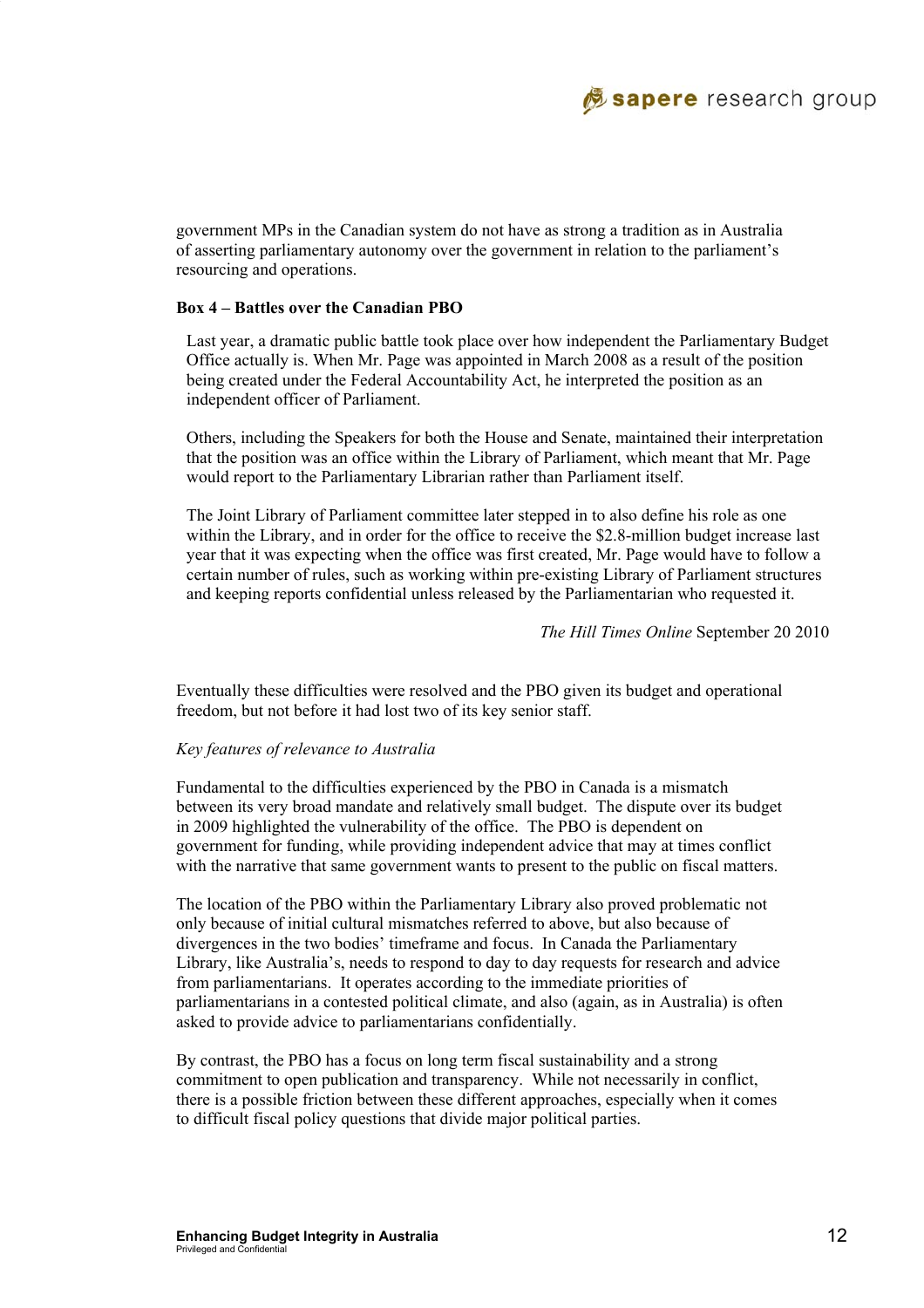

# **2.2 European Countries other than the UK**

Many European countries have an organisation – often in the form of a fiscal council to provide independent review of budgets or economic policies. Although some have existed for many years (for example, the CPB in the Netherlands), in the last three years new Fiscal Councils have been created in several other countries including Sweden, Slovenia and Hungary.

These moves have been given impetus by the 21 October 2010 report of a taskforce chaired by EU President Herman Van Rompuy *Strengthening Economic governance in the EU*. Among the findings of the report was that:

"Stronger institutions both at national and EU level will contribute to improve economic governance. At the national level, the Task Force recommends the use or setting up of public institutions or bodies to provide independent analysis, assessments and forecasts on domestic fiscal policy matters as a way to reinforcing fiscal governance and ensuring long-term sustainability".

The table below provides an indication of the kinds of bodies now in existence. A summary of the various arrangements is provided at Attachment B.

| Country            | <b>Body</b>                                                      | When<br><b>Established</b> | <b>Functions</b>                                                                                                                                              |  |  |
|--------------------|------------------------------------------------------------------|----------------------------|---------------------------------------------------------------------------------------------------------------------------------------------------------------|--|--|
| <b>Netherlands</b> | Bureau for<br>Economic Policy<br>Analysis                        | 1945                       | Economic forecasts,<br>evaluation of election<br>policies, specific issues<br>papers<br>2-3 year economic<br>forecasts, analysis of<br>specific topics        |  |  |
| Denmark            | Economic Council,<br>Environmental<br>Economic Council           | 1962<br>2007               |                                                                                                                                                               |  |  |
| Belgium            | High Council of<br>Finance;<br><b>Federal Planning</b><br>Bureau | 1989<br>1994               | Coordination of regional<br>and national fiscal policy<br>medium term objectives for<br>regional and national<br>budget deficits, analysis<br>and forecasting |  |  |

#### **Table 1 – European Fiscal Councils or similar bodies**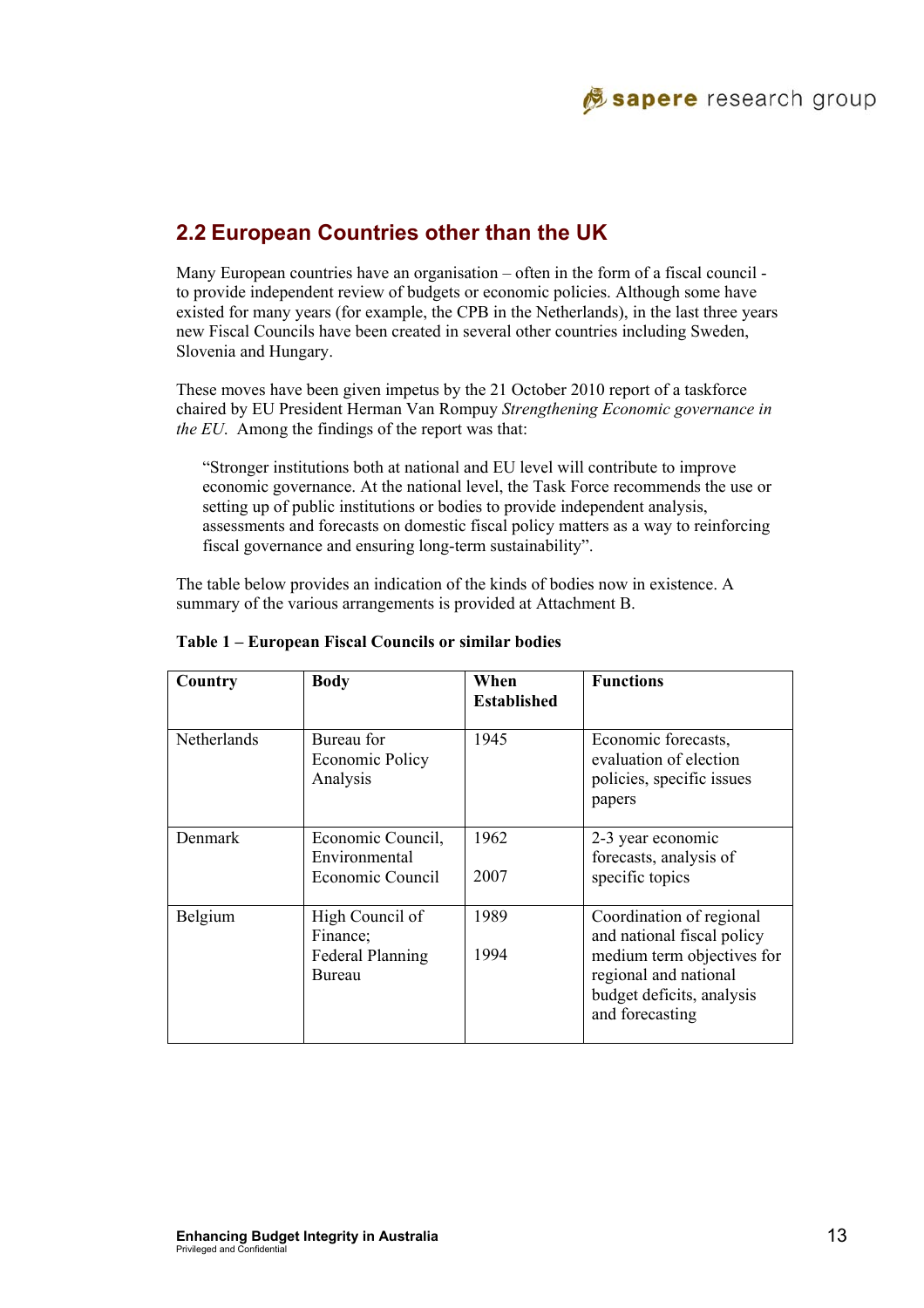

| Sweden   | <b>Fiscal Policy</b><br>Council                 | 2007 | Monitoring sustainability of<br>fiscal policy, employment<br>and growth forecasts,<br>evaluation of cyclical fiscal<br>policy, explanation of<br>government policy                                 |
|----------|-------------------------------------------------|------|----------------------------------------------------------------------------------------------------------------------------------------------------------------------------------------------------|
| Hungary  | Fiscal Council of the<br>Republic of<br>Hungary | 2009 | Macroeconomic forecasts,<br>comment and advice on<br>fiscal planning                                                                                                                               |
| Slovenia | <b>Fiscal Council</b>                           | 2009 | Assessment of:<br>sustainability of fiscal<br>policy, efficiency in use of<br>public funds, trends in<br>revenue and expenditure,<br>transparency in finances,<br>quality of economic<br>forecasts |

#### *Key features of relevance to Australia*

Many of the examples above are observed in countries, which have a long history of coalition governments and budget processes based on consensus building among different groupings in their parliaments. This makes the role of an external body capable of providing scrutiny and advice on fiscal issues more central than it would be likely to be in Australia.

The most interesting recent example from an Australian perspective is in Sweden, where the mandate of the Fiscal Policy Council is very wide, including both forecasting and evaluation of government programs. It is not clear how the independence of the office reconciles with its role of explaining fiscal aspects of government policies to the public; it will be tested in the event that the Council concludes that a policy advanced by the government of the day is fiscally irresponsible (noting this is less of a possibility in a consensual system of government than in a Westminster – there is a lower likelihood of the type of conflict that has characterised the Canadian experience).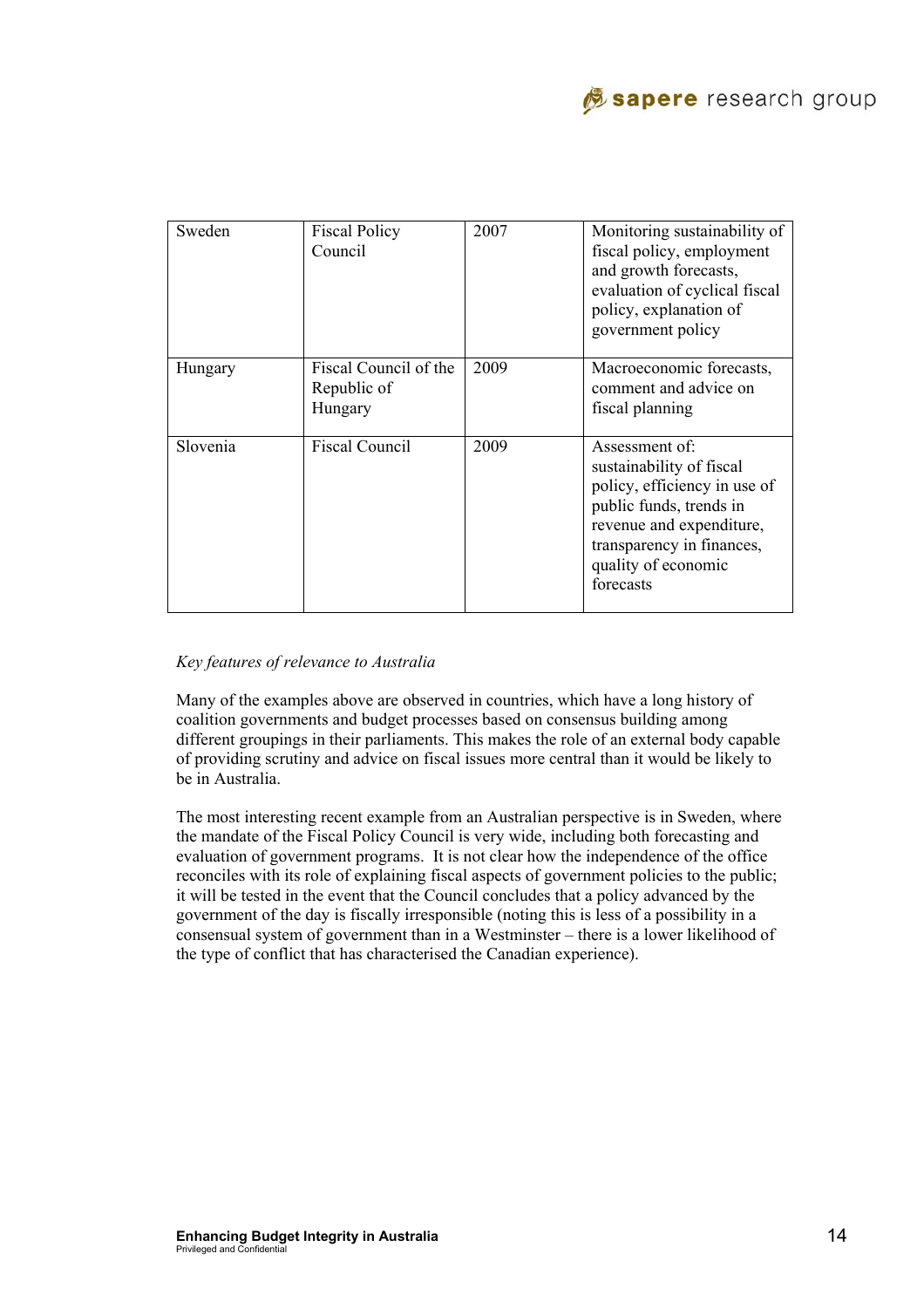

### **2.3 An Australian example – NSW**

New South Wales is in the process of establishing an independent Parliamentary Budget Office. From public statements to date by the NSW Treasurer<sup>5</sup> its main focus will be costing of election policies, with a staff of economists, accountants and analysts. It will also have an ongoing role outside election periods in "economic policy advice and research, and the costing of Bills introduced to Parliament".

Figures provided in the NSW Bill to establish a Parliamentary Budget Office indicate that: "the office will require approximately 12 to 16 qualified and experienced economists, accountants and financial analysts covering the key spending areas and requisite support staff. The office will receive up to \$4 million-recurrent and capital funding combined-in 2010-11 in order to establish the Parliamentary Budget Office, and up to \$3 million recurrent". The media statements from the NSW Treasurer confirm it will have 16 staff.

Given that NSW has budget expenses of \$56.9b, compared with the Commonwealth's expenses of \$354.6b, a pro-rata calculation (approximately 6:1) would suggest a setup cost for a Commonwealth office with equivalent functions of around \$24m; ongoing funding of around \$18m; and staffing of around 90 people. There could be economies of scale in a larger office that would reduce these figures; in any event, there are such differences in the nature of both revenue and expenses between a State and the Commonwealth government that mean direct pro-rata comparisons are at best indicative of scale. The resourcing for any Commonwealth independent fiscal body should be determined in reference to the functions it is designed to perform – analysed in the following section.

 $\overline{\phantom{a}}$ 

<sup>5</sup> Media Releases, Eric Roozendaal MP, NSW Treasurer, *What Have you Got to Hide Barry?* 20 October 2010 and *There's nothing left to hide Barry* 26 October 2010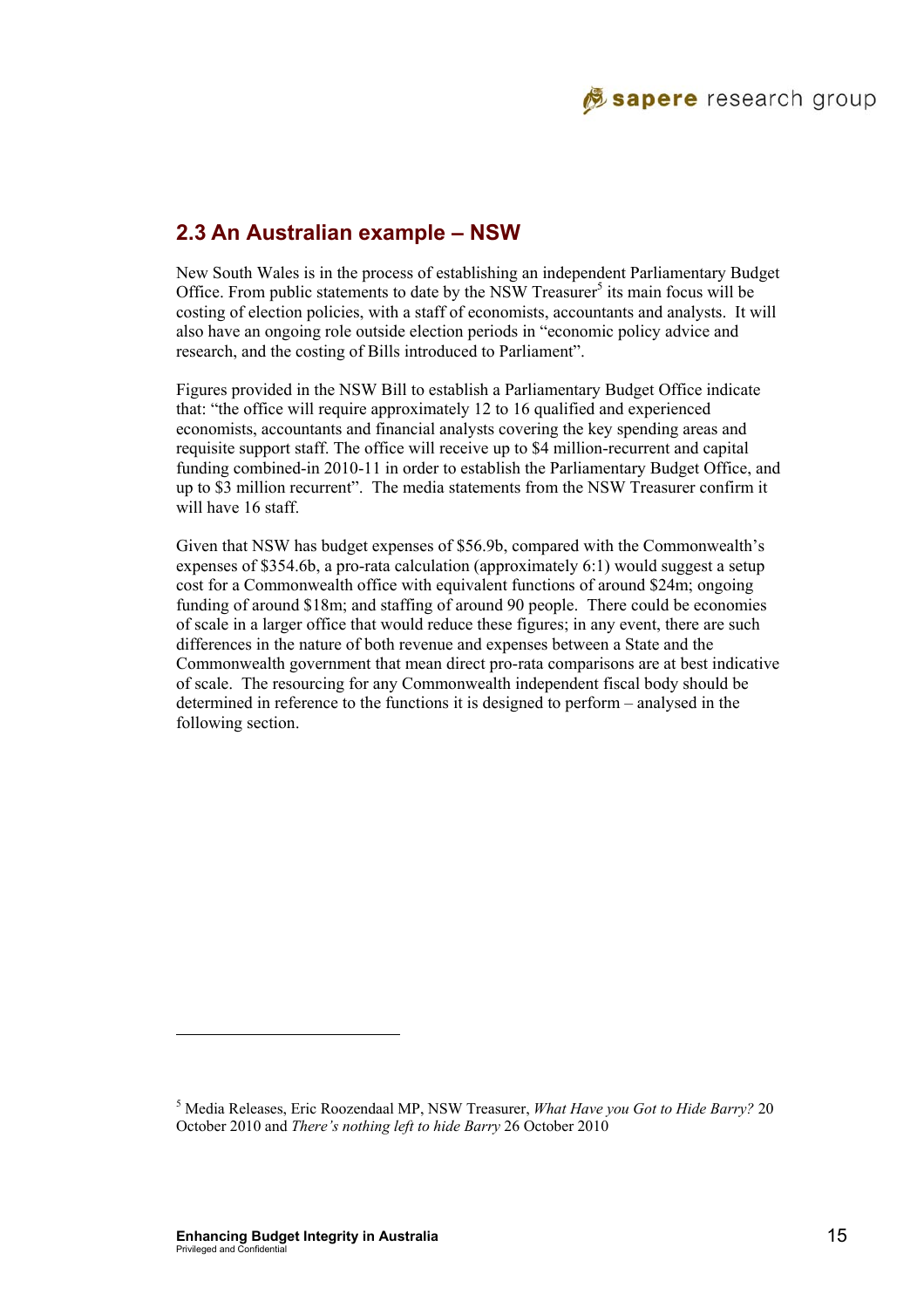

# **3 Functions that could be performed by an PBO or an Independent Commission of Budget Integrity**

This section outlines the advantages and disadvantages of an independent fiscal agency undertaking different types of work: macroeconomic forecasting; sustainability reporting; costing of policy proposals; program evaluations; analysis of tax expenditures; budget and fiscal commentary; preparation of issues or discussion papers; and possible other functions.

# **3.1 Economic Forecasting**

#### **3.1.1 Current practice**

Official economic forecasts in the budget papers and other updates are presented to the Parliament by the Treasurer and Minister for Finance and Deregulation in the annual Budget (Budget Paper One) and in the Mid-Year Economic and Fiscal Outlook. One set of Australian forecasts and estimates of revenue and expenses, the Pre-Election Fiscal Outlook, is prepared independently by Treasury and Finance under the *Charter of Budget Honesty Act 1998.* At other times forecasts are the government's and presented by Ministers, albeit reliant heavily on Treasury advice.

Within the bureaucracy preparation of the budget's economic forecasts is primarily the responsibility of the Treasury. The forecasts are considered by a standing inter-agency committee, the Joint Economic Forecasting Group (JEFG), comprised of the Commonwealth Treasury, Department of the Prime Minister and Cabinet, Department of Finance and Deregulation, and Reserve Bank of Australia. JEFG is mainly a consultative mechanism to assist Treasury in the construction of the economic forecasts. The Reserve Bank provides input through JEFG, but this is not taken as an endorsement of the JEFG forecasts; although the Bank contributes information through the JEFG process it can and sometimes does publish its own forecasts that differ from those in the Budget.

For a detailed account of forecasting in Australia see Hawkins (2005).

A number of different forecasts appear in the Budget and MYEFO, including not only the often quoted growth forecast but also inflation, employment, household consumption, private and public demand, exports, imports and others (see Table 1 of Budget Statement 2 at page 2-7 in 2010-11 Budget Paper One).

Forecasts are presented in the Australian Budget as single figures, rather than as the ranges in a fan diagram that is now the OBR practice in the United Kingdom. The budget papers do however indicate that the forecasts are subject to uncertainty, and readers can calculate (and the budget papers describe) the sensitivity of the budget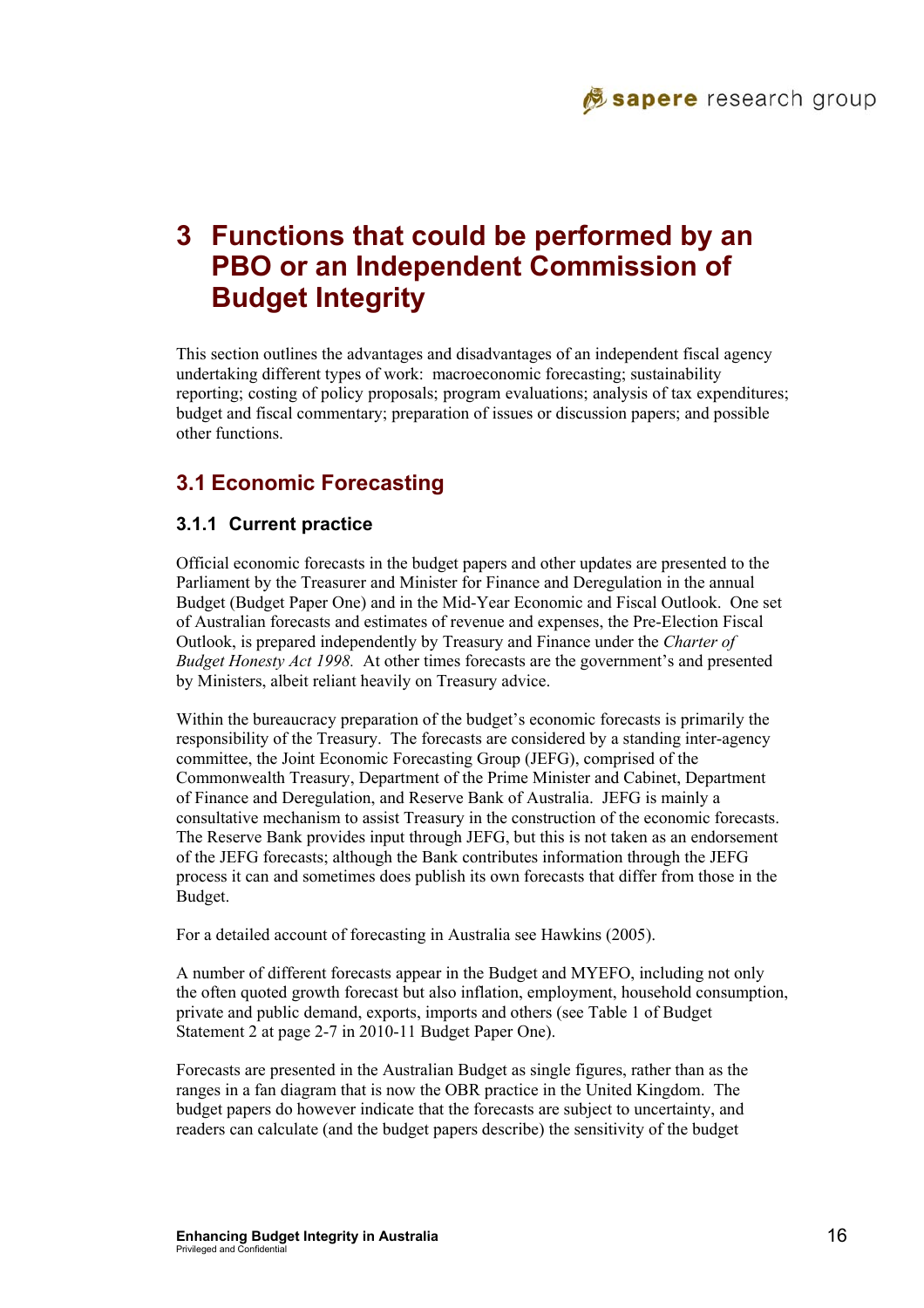

estimates to changed assumptions about a number of the key forecasts. Nevertheless the figures are often presented in media commentary as firm predictions rather than forecasts subject to uncertainty.

#### **3.1.2 Options for the future**

In some of the countries previously examined in chapter 2, economic forecasts are prepared by the fiscal council or similar body. Not all countries use government agencies to prepare budget forecasts – in Canada the budget uses an average of private sector forecasts (although the Finance Ministry also constructs forecasts in-house, these are not published and are not the basis of the budget). In the USA there is a multitude of forecasts produced by different analysts and independent think tanks, together with official forecasts prepared by the administration. The forecasts provided by the CBO however are generally used in public debate as the most authoritative and reliable.

Unlike some of the countries surveyed, Australia already has a history of well developed and reliable government forecasts that are generally accepted as independent and impartial (although there has been some criticism of Treasury forecasts in recent years, see e.g. Carling (2009)). To what extent would it be desirable for a separate office to develop its own forecasts separate from the official JEFG forecasts? Would such an office have any credibility in preparing its own forecasts?

The House of Commons Treasury Committee inquiry (see section 2.1.1 above) has struggled with the question of the forecasting role for the OBR. Under the heading "the dilemma" the committee report notes that:

The majority of fiscal councils comment externally on government forecasts or produce their own forecasts. They are not, therefore, involved in the policy-making process leading up to the publication of a Budget. The information they use is for the most part in the public domain. The staff of the council are employed entirely by the council itself.

The OBR is in a more difficult position. In the run up to the Budget it is producing the official forecasts for government, in the light of policy options that have not yet been settled —let alone made public. The requirements for confidentiality and access to internal government information and knowledge are therefore much higher. The question is, how to ensure these requirements are met without compromising the OBR's independence?...[quoting Sir Alan Budd] the involvement of officials working in the Treasury, HMRC and DWP is absolutely inevitable. They command the detailed knowledge of the policies and programmes; they work on the policy changes, if any; and they are the experts on the effects of those policy changes…how does the OBR perform this task which has been allotted to it, which involves using departmental officials, whilst ensuring its independence and satisfying the world that it is independent?...around 100 staff in the Treasury, HMRC and DWP who are involved in drawing up the Budget forecasts.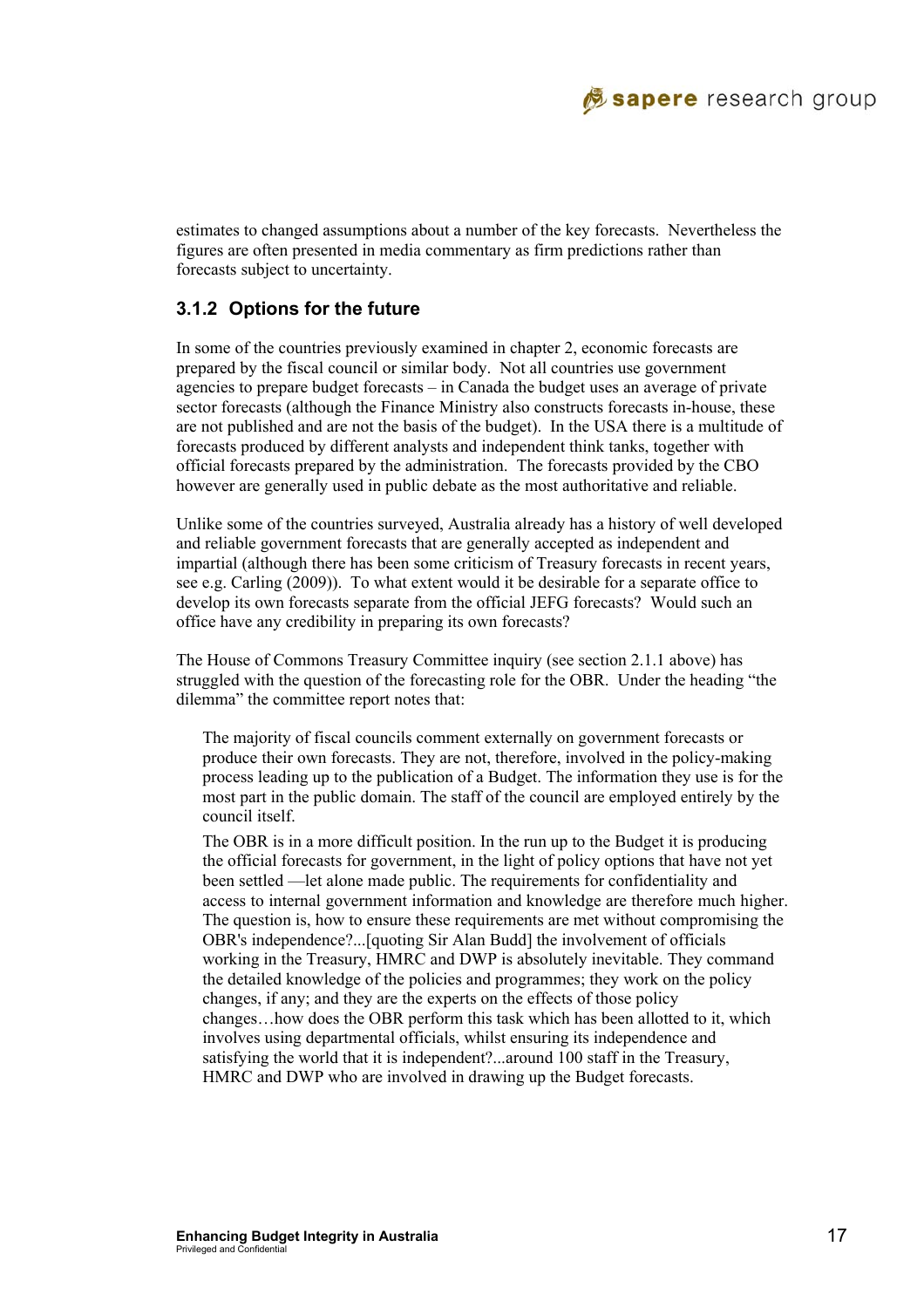

A similar situation prevails in Australia. Interviewees for this project stressed the resource intensive nature of the forecasting conducted by Treasury and other agencies. The issue with forecasting is not the acquisition of a forecasting model (a version of a computable general equilibrium model can even be downloaded free of charge from the Centre of Policy Studies at Monash University). The resources required are a consequence of a) maintenance of the model (populating it with up to date economic data, improving or amending the algorithms used, ensuring latest modelling research is incorporated) and b) using it skilfully to prepare reliable forecasts (the forecasts produced by a model are only as good as the parameters that are input). One interviewee suggested that "it would take 30-40 people to run the ruler over the official forecasts". Preparation of the full range of forecasts through a separate agency might require a budget of anywhere between \$10-12m ongoing and up to \$20m in its establishment phase (depending on access to IT resources and sources of information).

In addition to staff in Treasury involved in preparing the economic forecasts, staff in other departments including the Departments of Finance and Deregulation and Prime Minister and Cabinet, and in some cases line departments, contribute to the forecasts. For example, the Finance department plays an important role in estimation of public sector final demand; the department of Families, Housing, Community Services and Indigenous Affairs may have input in relation to unemployment numbers; and other agencies could be called on to assist with aspects of economic forecasting from time to time. To replicate this function would require not only a large staff and but also the authority to acquire information from other government agencies as inputs to the task.

There would seem no real value to taxpayers in replication of the official forecasts in a separate body: this would simply double the already significant costs involved. It is moreover likely that there would be small differences in forecasts produced by different bodies given that the forecasts are always subject to some uncertainty. This in itself carries risks – where Treasury and the fiscal agency produced different forecasts, an unedifying and complicated debate about forecasting methodologies could erupt, and potentially be used or misused in political debate. If taken to extremes this could even possibly undermine market confidence in Australian fiscal integrity.

One option advanced in interviews conducted for this report was that the independent fiscal agency could aid in public understanding of the budget by preparing forecasts for years just outside the three forward estimates years – that is, four, five or six years after the budget year. There is potential value in showing the costs of government policies in this way. In particular, some large expenditure programs with long implementation lead times can appear in the forward estimates to be relatively inexpensive, although in a full year of operation they may be very costly options. Similar concerns could potentially apply to revenue measures.

The options in relation to budget forecasts could be:

a) Make the official forecasts the responsibility of the new independent fiscal agency and transfer the function to it from the Treasury. This option would be strongly resisted by Treasury, which sees the preparation of the official forecasts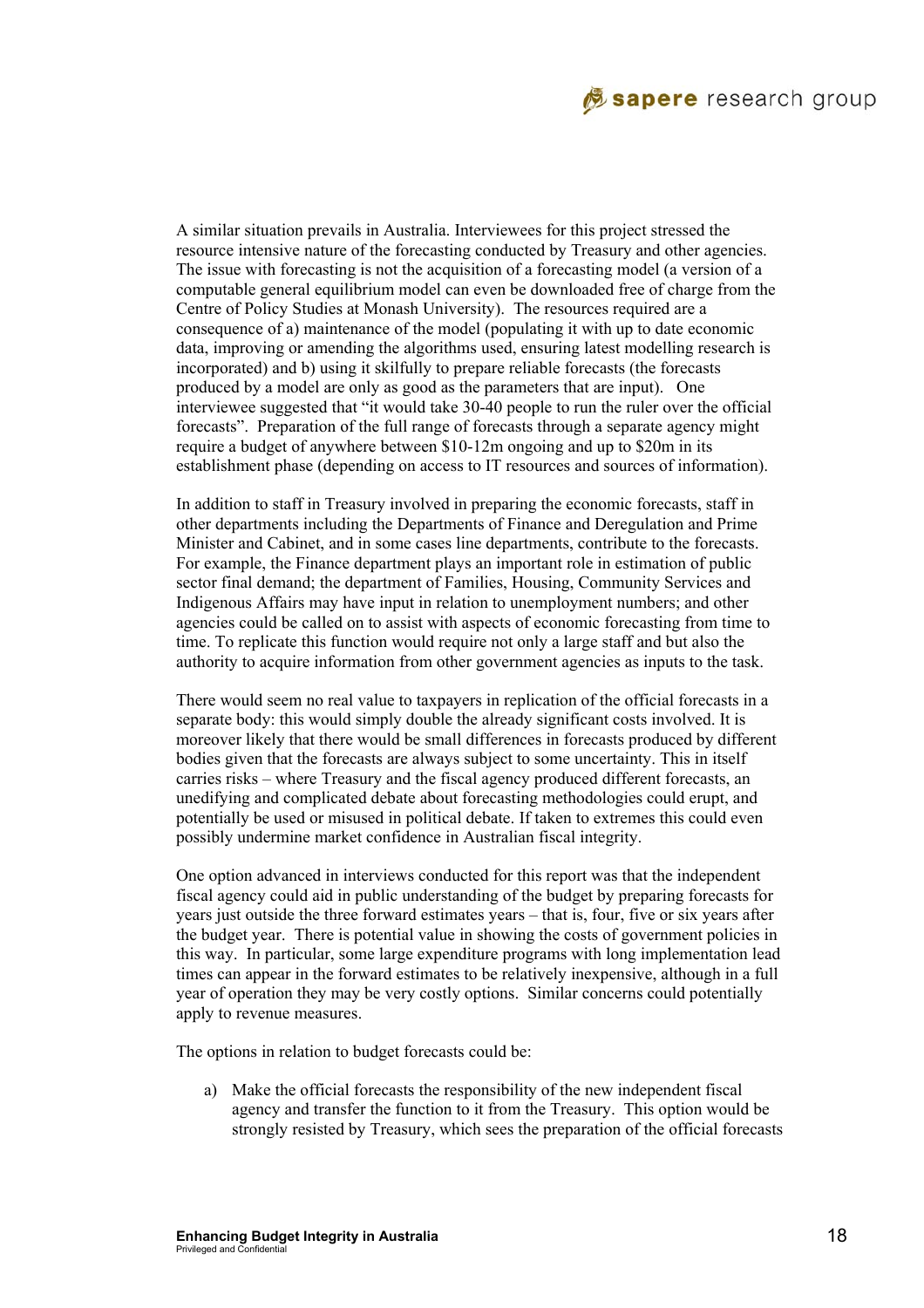

as one of its core tasks. It does have precedents internationally, and administratively would be easy to implement<sup>6.</sup>

- b) Give the fiscal agency responsibility for providing independent comment on the official forecasts. In this option it could examine the forecasts, provide an opinion on factors such as their internal consistency, whether they are based on reliable external evidence, and whether they fall within a reasonable range. This is not a function currently undertaken in Australia and one which would be likely to be welcomed by government agencies. Although Australian governments to date have not manipulated the official forecasts for political purposes, an independent assurance mechanism would be a safeguard against any such practice in the future.
- c) Give the independent agency the resources to prepare in house, or contract out, projections for later years outside the forward estimates period for selected key official forecasts (there are a number of independent bodies with the capacity to prepare forecasts, either in universities or the private sector).

# **3.2 Fiscal sustainability reporting**

Another possible function for an independent fiscal agency would be to prepare long term forecasts of the kind prepared by fiscal agencies in other countries. Notably, the CBO in the United States prepares a number of different long term forecasts including a ten year outlook (currently available for 2010 to 2020), a long term budget outlook report for the next 70 years<sup>7</sup> (although it indicates that the analysis focuses mainly on the next 25 years), and estimates of social security costs reaching out to 2082<sup>8</sup>. These generate considerable public attention and debate, and help inform fiscal policy.

More recently, US President Barak Obama established a National Commission on Fiscal Responsibility and Reform. Its December 2010 Report *The Moment of Truth* identified options to bring unsustainable growth in the United States' Federal debt under control. It provided estimates of deficits and debt out to 2040, and even longer term projections – the next 75 years – for social security. The National Commission on Fiscal

l

<sup>&</sup>lt;sup>6</sup> If the agency were within government, it could be done simply through a change to the Administrative Arrangements Order and transfer of the relevant staff.

<sup>7</sup> *The Long-Term Budget Outlook* CBO, June 2010

<sup>8</sup> *Updated Long Term Projections for Social Security*, issued in 2008, provides ranges and scenarios over a 90 year timeframe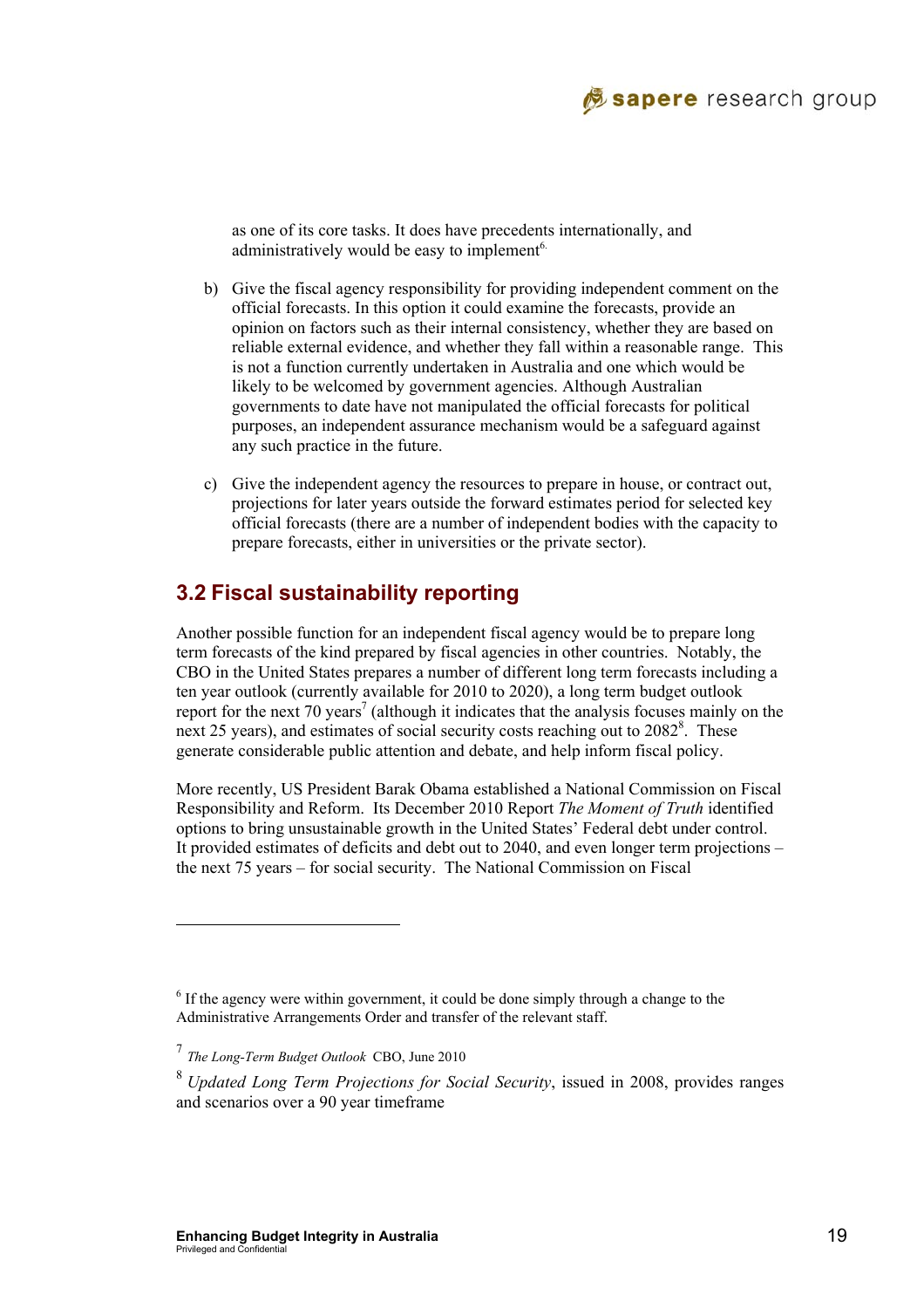

Responsibility and Reform drew heavily on CBO data, the best long term fiscal analyses available.

The Danish Environmental Economic Council has a particular focus on the interactions between environmental and economic sustainability, including in areas such as energy and agriculture.

#### **3.2.1 Current practice**

The *Intergenerational Report* prepared by the Treasury in Australia fulfils some of this long term forecasting function. Section 21 of the *Charter of Budget Honesty Act 1998* provides that:

"An intergenerational report is to assess the long term sustainability of current Government policies over the 40 years following the release of the report, including by taking account of the financial implications of demographic change."

Under the Act the report is to be prepared every five years, although the last report in 2010 was only three years after the previous report. The report covered a wide range of issues; although it was dominated (as a consequence of its mandate under the Act) by demographic issues, and especially the aging of the population, it also covered issues such as climate change, skills and social inclusion.

Unlike the CBO reports, or the report from the National Commission on Fiscal Responsibility and Reform in the USA, the *Intergenerational Report* does not provide long term forecasts of revenues and expenses. Instead it provides long term projections of key figures such as net debt, underlying cash balance and net worth expressed as percentages of GDP. This is useful information, but its significance is not always apparent to readers because it is a very different format to that used for numbers in the budget papers and other economic documents.

The 2010 report was more political in tone than some of the previous reports, and was used as an opportunity by the government to promote some of its programs such as the National Broadband Network and Carbon Pollution Reduction Scheme that at the time were subject of dispute politically.

#### **3.2.2 Options for the future**

Preparation of a report on fiscal sustainability, looking at longer term budget pressures and ways of dealing with them, would be a useful addition to the public debate in Australia. As well as the focus on population aging seen in the Intergenerational Report such a publication could examine questions such as: the future prospects for Australian industry, trends in international competitiveness, and their implications for tax revenue; pressures on government spending from growth in entitlement programs other than the aged pension; labour markets and education; options for making provision for unexpected future downturns that might affect the economy. It would also provide a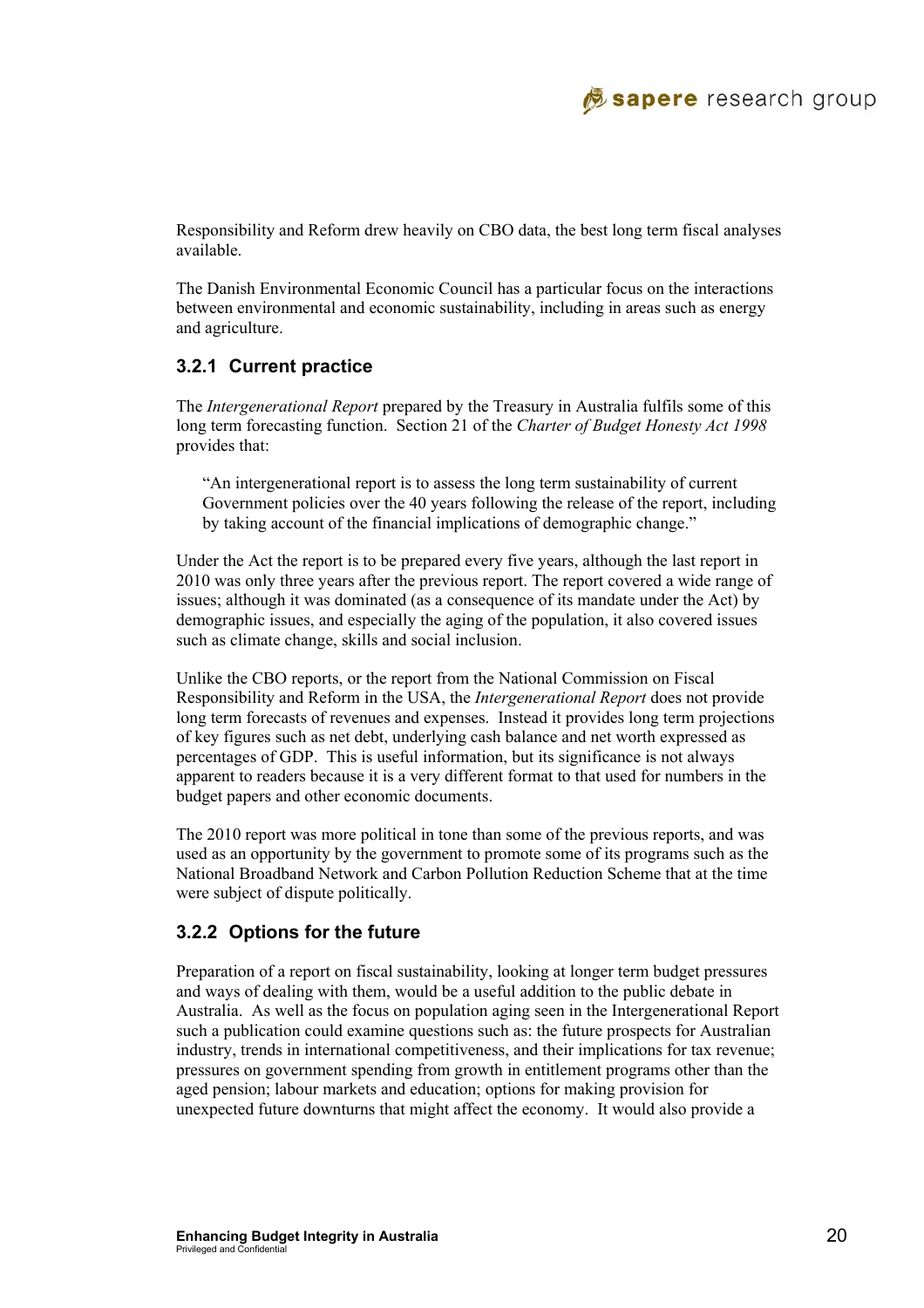

greater range of analytical tools to enable readers to understand how the longer term forecasts relate to the figures presented in the annual budget papers.

In some countries there is also reporting on the cyclical state of the budget – that is, whether taking into account economic cycles the budget is in a sustainable position. Simplistic debates about whether a budget is in a surplus or deficit are not helpful to public understanding of fiscal issues – neither is necessarily a good or bad budget balance. Whether a surplus or deficit in the budget bottom line is desirable depends on the state of the economy as a whole. Cyclical analyses can help illuminate this question, but need to be treated with caution – they have a wide margin of error, because while economic cycles can be discerned in retrospect, it is virtually impossible (except by chance) to predict the duration of a boom or downturn while it is underway.

Options for preparing more comprehensive sustainability reports could include:

- a) Amending the *Charter of Budget Honesty Act 1998* to make the Intergenerational Report a responsibility of the independent fiscal agency, and broaden the coverage of that report (perhaps renaming it a Fiscal Sustainability Report); or
- b) Publication by the independent fiscal agency on a regular basis of long term forecasts and commentary to contribute to debate on fiscal sustainability. These could draw on, but not duplicate, the work of the Intergenerational Report.

### **3.3 Policy costings**

#### **3.3.1 Current practice**

The *Charter of Budget Honesty Act 1998* provides for both the government and opposition to have policies costed by the Treasury or Department of Finance and Administration in the pre-election period. These provisions have been subject to criticism for their asymmetric affect: the government has access to the resources prior to the election being called, so can have all its policies in effect 'pre-costed', meaning it has little chance of being surprised by the results and (if the costs are too great) can amend its policies before they are released officially. The Opposition has no such access. The *Charter of Budget Honesty Act* also only mentions the Opposition; it does not contemplate costings being required by independents or minor parties.

In a statement of October 2005 titled 'Operation Sunlight – Improving Federal Government budget reporting', the then Shadow Minister for Finance Lindsay Tanner argued for fair access by non-government parties to resources to help them establish the costs of their policy proposals. He suggested that "there are benefits in giving equal access to costing resources well before the issue of writs for an election" and proposed that the *Charter of Budget Honesty Act 1998* be amended to "extend the period covered by the costing process to the 12 months prior to the last day on which election writs can be issued." In government, as Finance Minister, Lindsay Tanner continued to pursue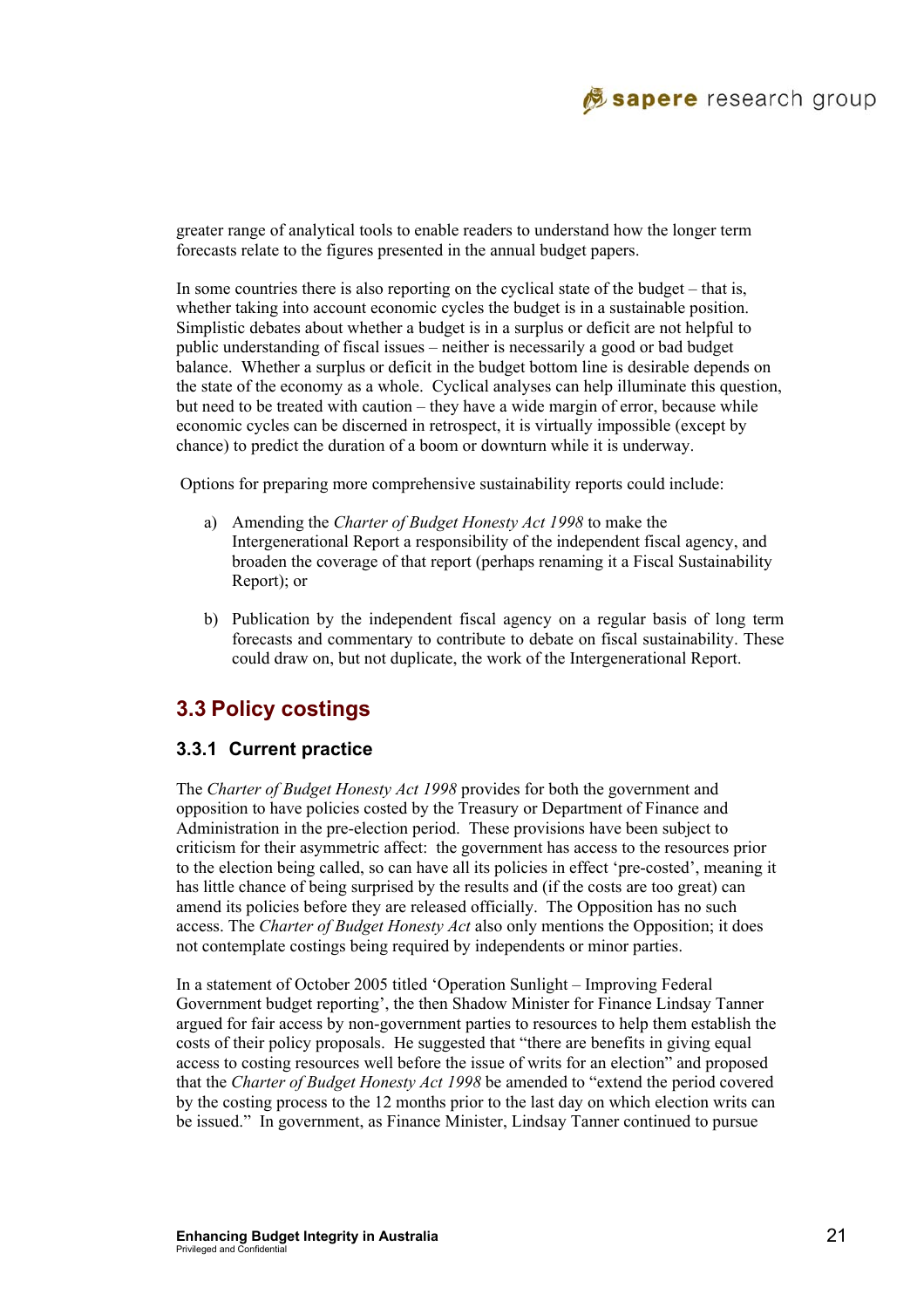

Operation Sunlight reforms. He commissioned former Senator Andrew Murray to conduct a review, which was released in December 2008.

Senator Murray drew attention to potential challenges under the Charter of Budget Honesty arrangements:

"additional costing access will require increased resources. More difficult to resolve are potential conflicts of interest. On the plus side, allowing the Opposition access to Government departments for costings a year out from the election would be good for policymaking and allow the major parties to enter the caretaker period on a more equal footing. On the negative side, potential conflict could arise for the public service if it had to balance two simultaneous requests from the Government and Opposition… the current approach of receiving requests via the Prime Minister would not be appropriate…Related to the confidentiality of the costing requests, further conflict for the public service could arise from meeting with the Opposition."

He also noted that:

 $\overline{\phantom{a}}$ 

"While the current system provides for the Opposition to obtain policy costings, at least potentially, it makes no provision for the needs of minor parties to do so… Minor parties are doubly disadvantaged; their inability to seek costings during elections is exacerbated by the lack of staffing resources with which they typically operate."

He recommended that "the Government implement the changes to access for election costings proposed in Operation Sunlight, and investigate options to make provision for reasonable access to these services by minor parties."

In response to the need identified for costing resources the May 2010 Budget announced that "The Government will provide \$0.5 million in both 2010-11 and 2013-14 to enhance the capacity of the Parliamentary Library to assist non-Government parties in developing policies in the lead-up to federal elections".

To give effect to the measure the Library established the Pre-Election Policy Unit, from 1 July 2010, which provided assistance to parliamentarians in the lead up to the election. That service was evaluated<sup>9</sup> and found to be successful within the limited time and budget available, but it would be more valuable to the policy development process if parliamentarians had access to this or a comparable service on an ongoing basis.

 $9$  The report is available online at http://www.aph.gov.au/library/pubs/PEPU/index.htm.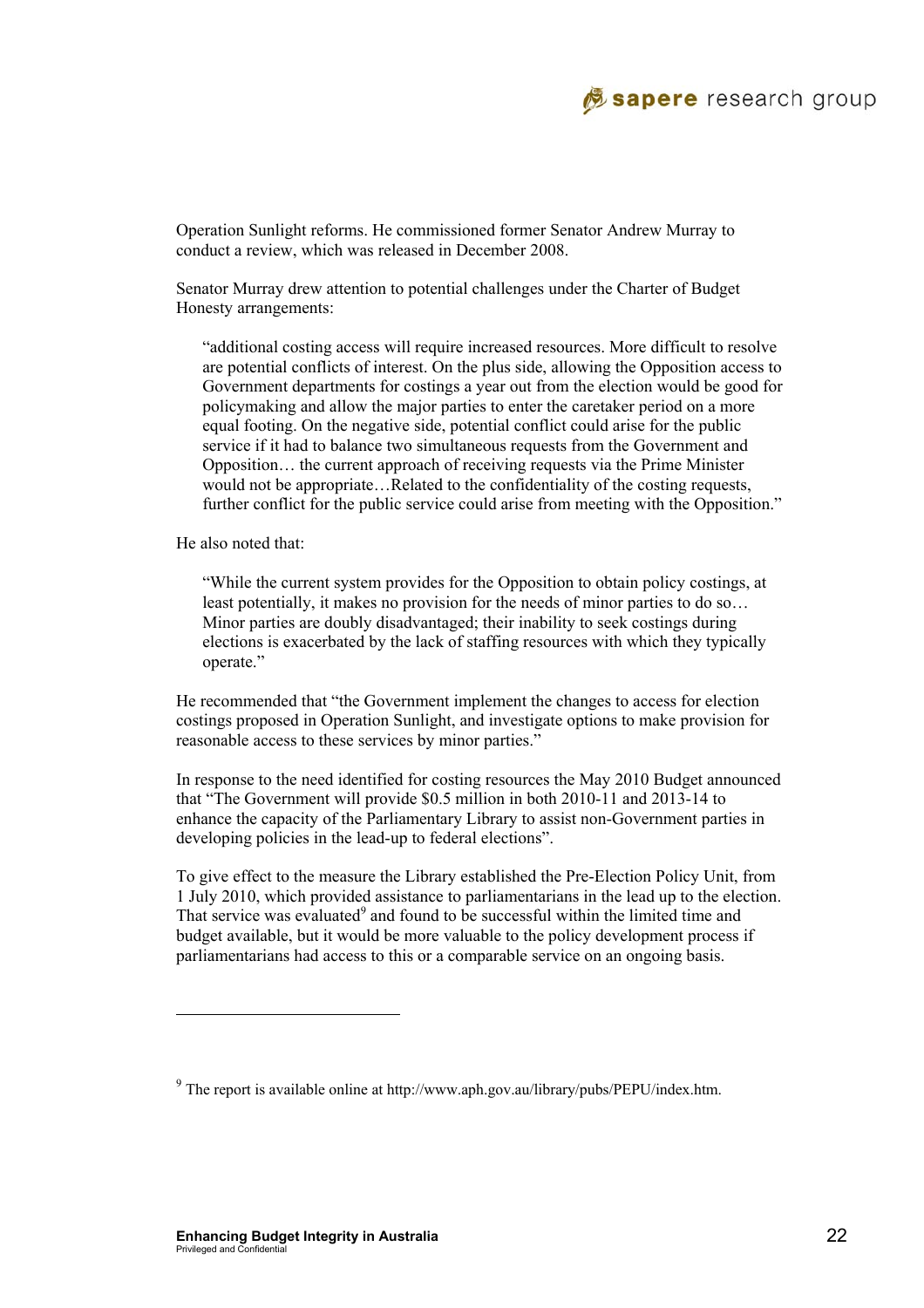

#### **3.3.2 Options for the future**

Most interviewees saw costing as the most problematic function for a new body (which most interviewees assumed would be a Parliamentary Budget Office) for two reasons: the politics surrounding costings and the resources required.

Costing of political parties' policies is inevitably high profile and highly disputed. In the event that the function were given to the independent office, there would have to be some mechanism put in place to ensure that its costings did not conflict with published Treasury/Finance costings. Neither the independent body nor the two departments would welcome being dragged into a political fight over whose costings were more accurate. It would drag down reputations on both sides of the fight.

There is a difficulty for the public service in becoming involved in costings outside of the caretaker period (the period after an election is called, when the public service is meant to operate in 'caretaker' mode against the possibilities that either the government will be re-elected or a new government will be elected). Outside that period departments work for their Minister – and so providing assistance with costings to other parties is difficult, for the reasons identified by Senator Murray (see above). If an Opposition requested assistance in developing its policies in an iterative fashion – that is, submit a draft, see how much it cost, revise it and resubmit and so on – then it would need a very firm assurance that this process and any draft proposals would be kept secret from the Minister; but for the public servants concerned, keeping secrets from their Minister is an uncomfortable position to be in.

The resources involved in costings are also considerable. In the period when Charter of Budget Honesty costings are undertaken literally hundreds of public servants are involved – not only in Treasury and Finance, but also in other agencies. Some costings are very complex – for example, any proposals to change social security arrangements requires highly detailed specification, and then has to be tested through the very large and complex model of how the system works that is maintained by FAHCSIA, in consultation with Finance. It would be highly costly – and probably impossible – to replicate that expertise.

This is not an easy question to resolve. One possibility would be to give full responsibility for all policy costings – including Charter of Budget Honesty costings – to the independent body. This would not be favoured by Treasury or Finance. It would also require the independent body to be able to compel Treasury, Finance and other departments to provide the information necessary to cost the policies.

Another possibility would be for the independent body to act as an intermediary between parliamentarians and the departments in costing outside the caretaker period – preserving anonymity in relation to requests, but leaving the costings to be done by the departments concerned using their normal methodologies. This could still involve potential difficulties in the event that a non-government politician released a policy based on such costings and the Treasury or Department of Finance then disagreed with it under the Charter of Budget Honesty process. It would be possible though to provide a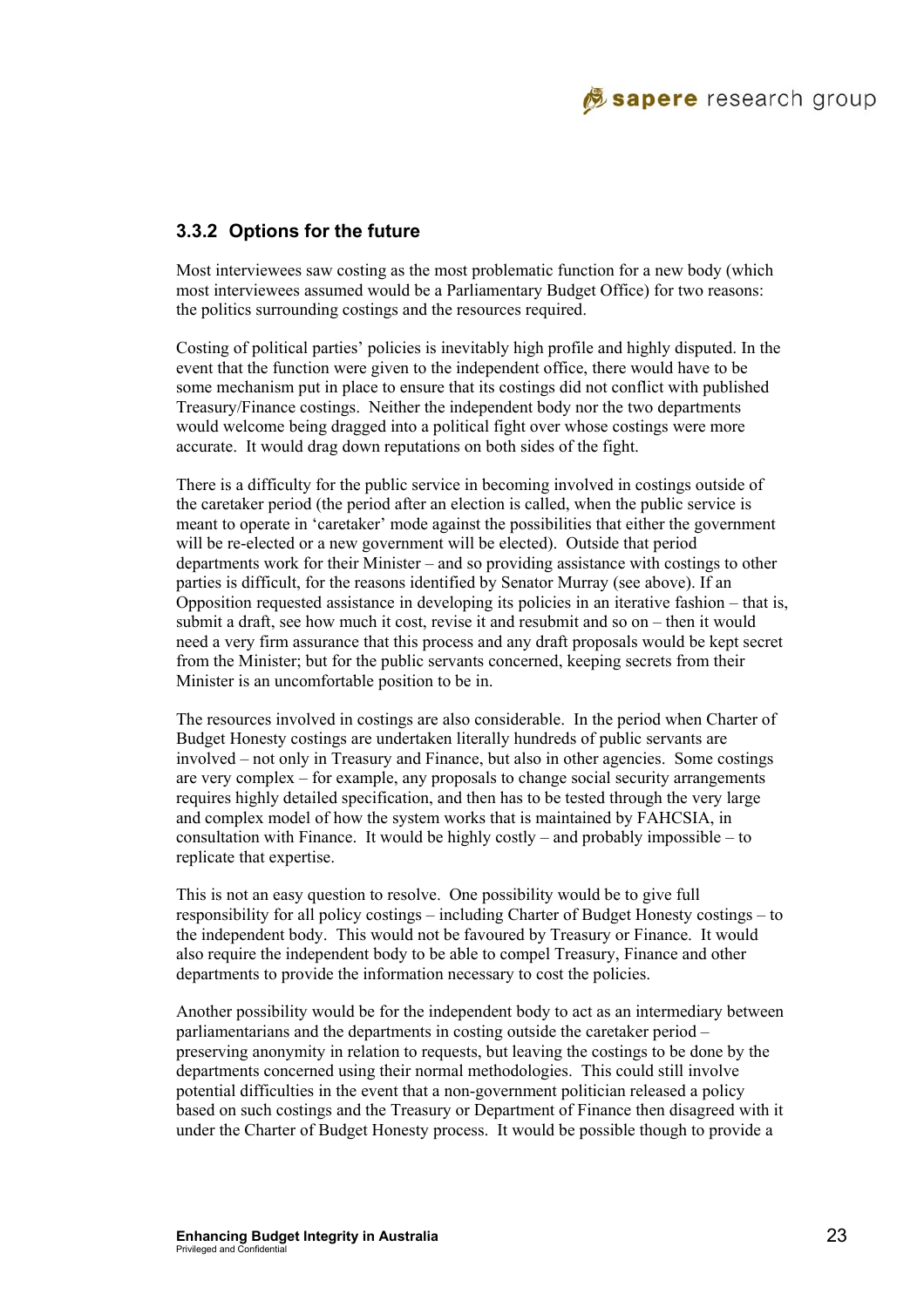mechanism to ensure that where changes that resulted from changed assumptions or the lapse of time, these differences would be spelt out in the official costing. It is an option that would need to be managed carefully to preserve trust and confidentiality, and would rely on strong communications between the new independent office and the key departments concerned.

Although costing is important for good policy development, all interviewees were of the view that it should not be the primary focus of an independent fiscal agency. If it were to become predominantly a free costing resource for non-government political parties its value to better fiscal management in Australia would be minimal.

# **3.4 Program evaluation**

#### **3.4.1 Current practice**

The Commonwealth government in the past had a requirement that all programs should be subject to an independent evaluation at least every three years. In 1996 this policy was discontinued, for a number of reasons. First, market testing was seen as a more effective mechanism for assessing the worth of government activities. Second, the strategy itself was becoming worn over time: evaluations were often seen as lacking independence, agencies were lax about complying with the timetable requirement, many programs were missed, and many of the reports were either not published or published in obscure and difficult to access locations.

Various mechanisms are still employed for program evaluation; however, few reports that reach the public domain have a specific focus on value for money. The current mechanisms include the following:

- The Australian National Audit Office (ANAO) conducts performance audits that in some senses have a similar function to an evaluation, albeit within an audit methodology framework and avoiding questions of policy, which the ANAO sees as matters for government.
- The government itself commissions external program evaluations in some cases (a recent prominent example being the evaluation of the Building the Education Revolution program).
- The Parliament conducts inquiries into particular areas of interest.
- The Productivity Commission may be asked to undertake evaluations on specified areas of government activity.
- Departments themselves may commission external evaluations of particular programs. Under s.44 of the *Financial Management and Accountability Act 1997*, chief executives of agencies are responsible for proper use of resources, defined as "efficient, effective and ethical use that is not inconsistent with the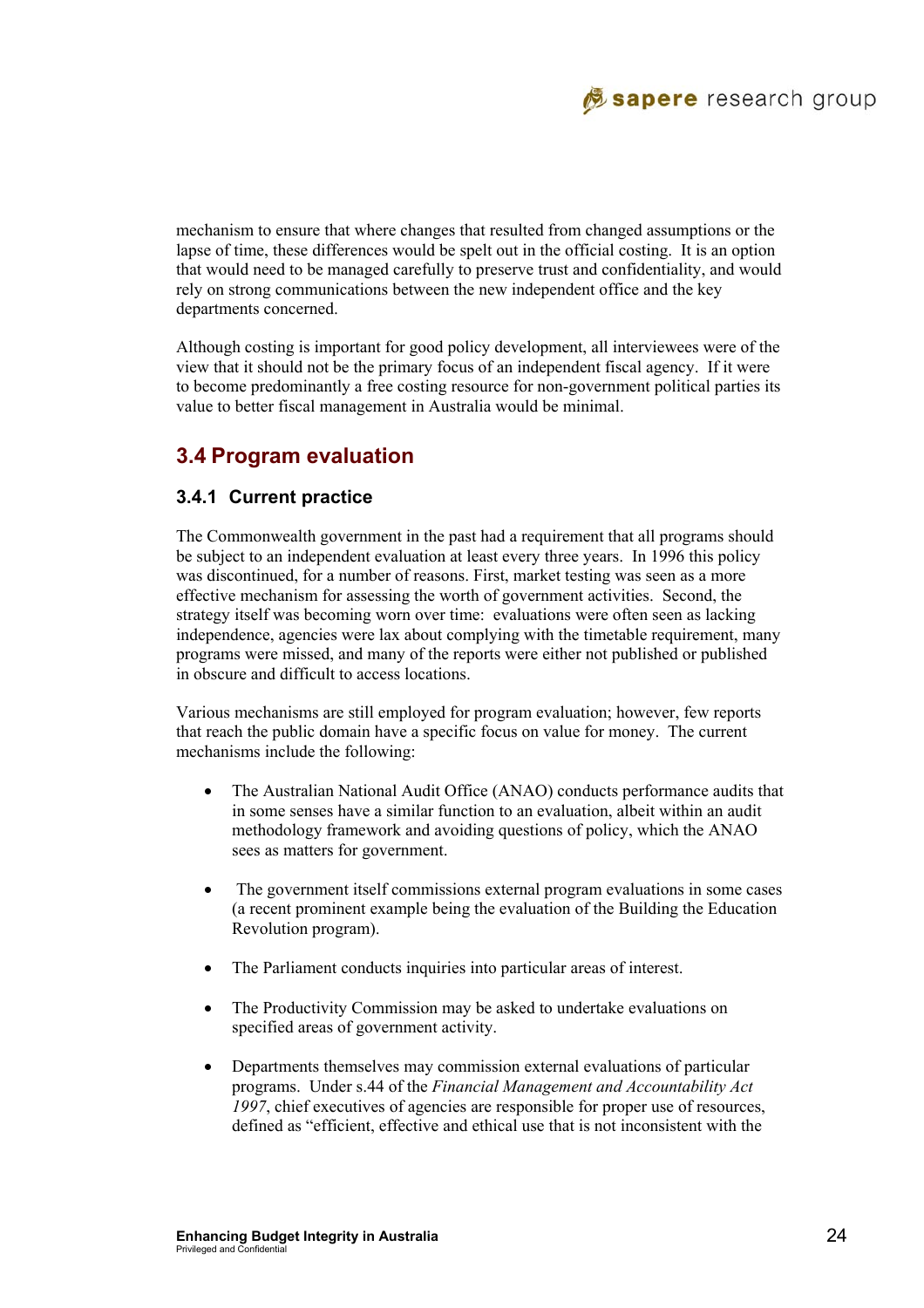

policies of the Commonwealth" – those who take this obligation seriously are generally supportive of external independent evaluations.

• Evaluations or program reviews may be commissioned from agencies during the budget process, often with the involvement of the Department of Finance and Deregulation, to inform future years' consideration of budget bids.

This is a crowded area of activity in terms of ex-post (after the event) reporting on program performance. There is however a gap in relation to the key fiscal priority of achieving best value for money in government spending. In that regard there are limitations to all of these avenues for program evaluation.

Most of the current mechanisms are not well suited to examining large systemic issues that cross departmental boundaries (such as urbanisation, population, social disadvantage, investment attractiveness, international competitiveness, and costs of tiers of government). These can be examined through the inquiry processes undertaken either by parliamentary committees or the Productivity Commission, but these are time consuming and resource intensive. There are thus limits to the number of programs that can be considered in this way. Inquiry-based mechanisms are also highly reliant on submissions received to provide the authority and justification for their conclusions.

Some of the mechanisms, including ANAO audits and many government commissioned inquiries, are backward looking. Although they can draw out lessons for the future, these lessons are couched mostly in terms of errors to avoid rather than policy changes that can deliver better value for money. The ANAO is also limited in the extent to which it can make comment on value for money in terms of government priorities. While it can consider the extent to which programs comply with legislated or regulatory frameworks and meet the objectives set for them, its reports do not comment on whether those objectives are a good means of achieving value for taxpayers.

Some areas of government spending have been ruled 'off limits' for outside evaluation for political reasons – for example, support through the tax system for owner-occupied housing, or growth over the past decade in spending on security and policing.

Most of the program reviews conducted inside government, especially if they relate to areas where potential savings can be realised, are kept confidential. In some cases this can be fiscally responsible, allowing government to take a decision without arousing special interests to campaign for a program to be retained; but in others it can become a means of keeping options out of the public arena and preserving those special interests instead.

In light of these limitations, there is a case for giving an independent agency responsibility for evaluating government programs with a view to better value for money. If it is to avoid duplication and overlap, the responsibility should be confined to significant areas of spending that would not otherwise we caught up in evaluation processes elsewhere in the Commonwealth. Some possible areas could include: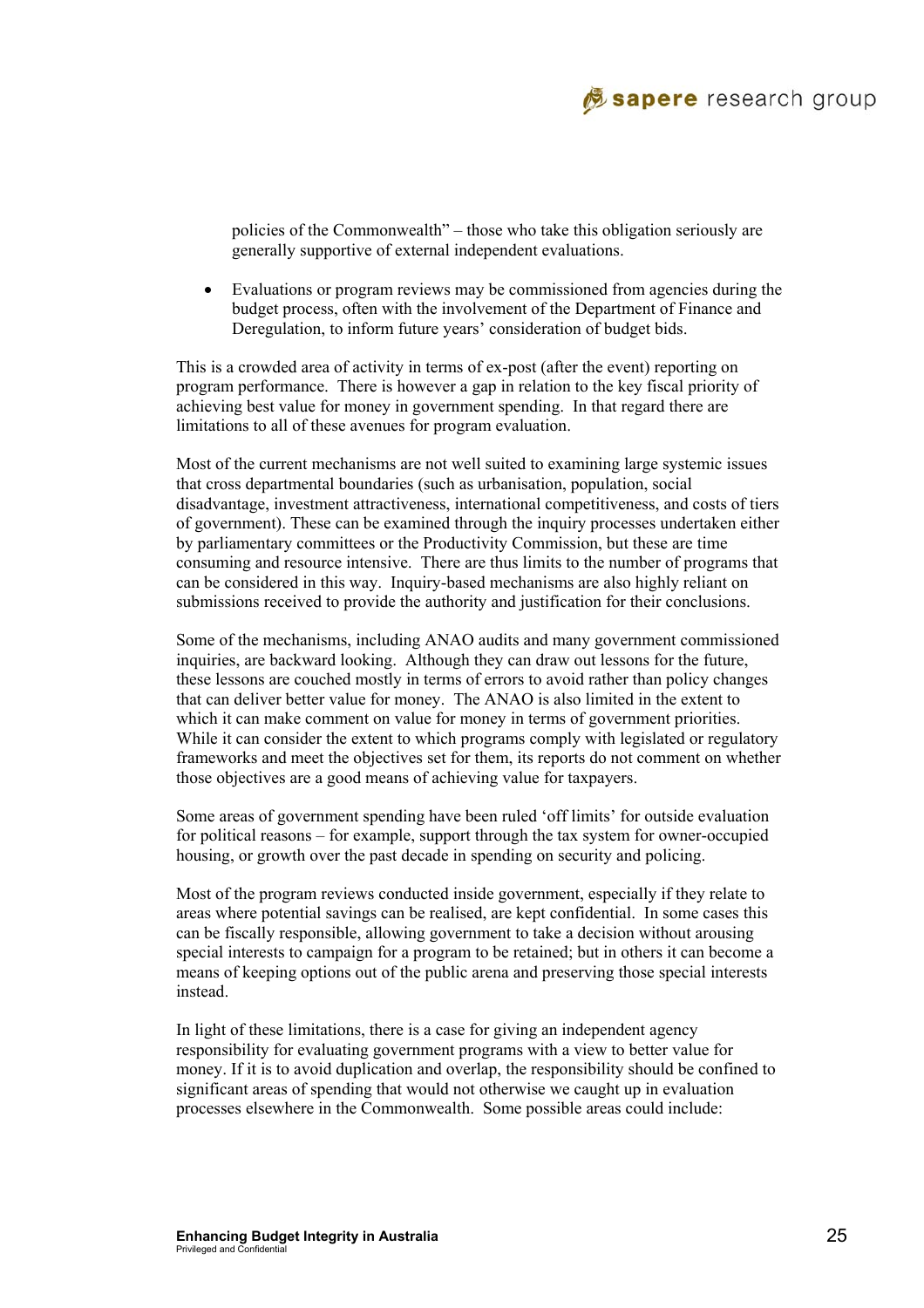

- Better targeting of social welfare payments, and the interactions between different elements of the social welfare system - in particular, examination of areas of rapid growth in spending such as disability support payments, and options for supporting payment recipients to return to work
- The costs of overlap between the Commonwealth and the States in health and education, and options for a clearer delineation of responsibilities
- Identification of the reasons for growth in public service staff to current levels (according to some measures, the highest on record, adjusted for changes in coverage<sup>10</sup>) and options to contain that growth.

These evaluations might not only be about areas where savings are to be made; for example, one priority could be consideration of how to fund increased investment in skills formation; another could be development of an approach to assessing value for money in competing areas of infrastructure spending that cross over between portfolios (e.g. tradeoffs between transport, communications, defence and housing infrastructure).

#### **Box 5 – How an independent value for money evaluation might be carried out**

Any fiscal scrutiny body should also demonstrate value money in its own practices. A possible methodology for an evaluation to be carried out by the body could be:

- Identify the area to be evaluated and the core problem to be examined, and post the problem definition online. Link to any previous reports or papers that have addressed the problem.
- Prepare and circulate discussion papers on options to solve the problem, either using own resources or on specific topics requiring subject matter expertise, potentially from one or more external bodies (academics, consultants, community groups or others).
- Seek commentary and drafting suggestions openly, either through open forums, on paper or online. As an online example, the wiki approach adopted in the recent Government 2.0 report proved highly effective.
- Independently assess the different inputs received, make a judgement on value for money aspects of the program concerned, and propose options to government on improving value for money in the future.

l

 $10$  There are various ways to measure the size of the public service; see Parliamentary Library *Background Note* 'How many *are* employed in the Commonwealth public sector?' Joanne Simon-Davies 26 November 2010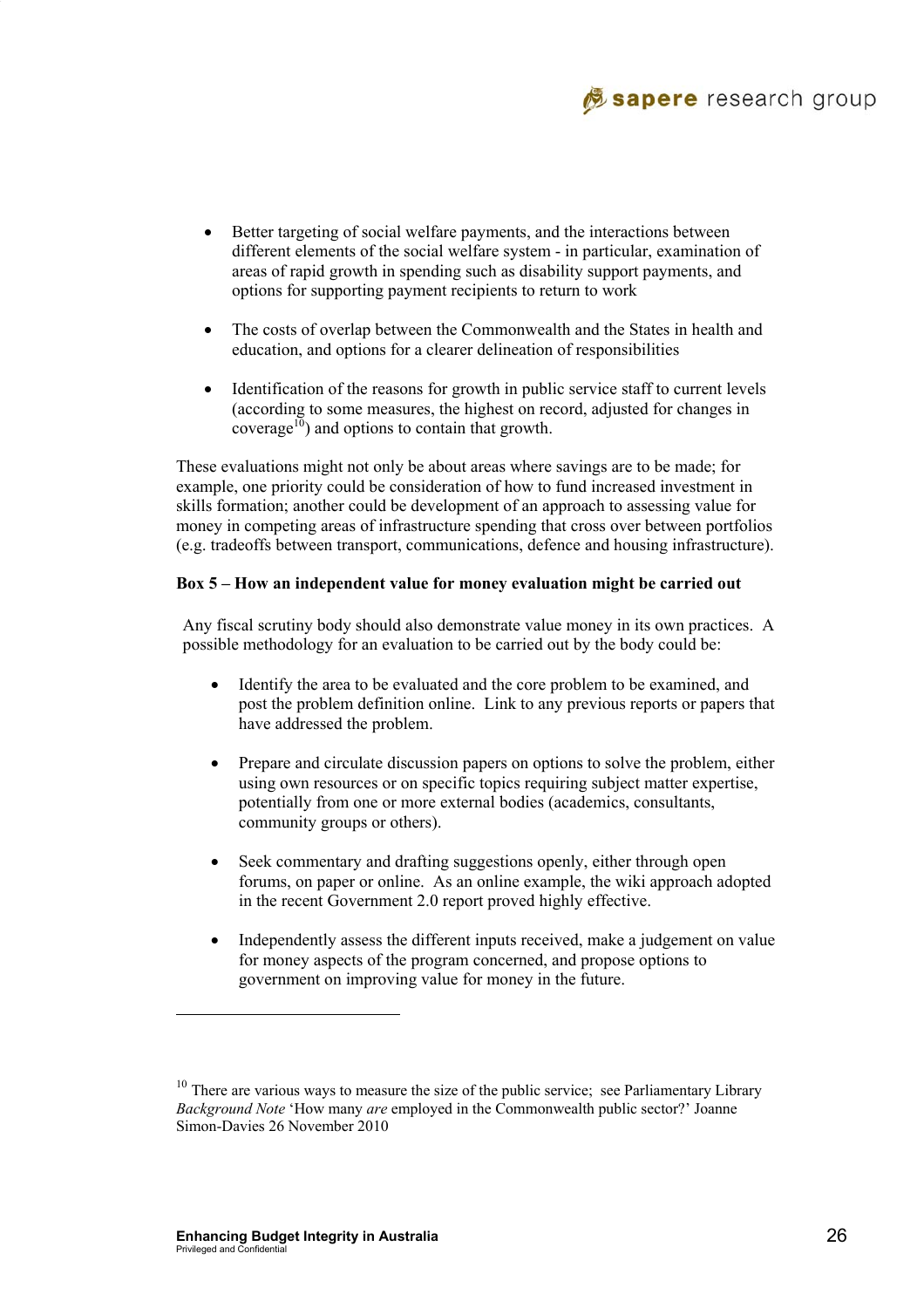### **3.5 Tax expenditures**

#### **3.5.1 Current practice**

Tax expenditures are the various concessions (deductions, exemptions, offsets, deferrals and so on) offered by government to taxpayers, individuals and corporate, that reduce the amount of tax collected. Because they have a similar effect to spending programs – they provide a benefit and they reduce the budget bottom line – they are often called tax expenditures, a term coined by former US Treasury official Stanley Surrey.

In Australia, there is a brief outline of tax expenditures in the annual budget papers (at Appendix F to Budget Statement 5 in Budget Paper One, page 5-48 in the 2010-11 Budget Papers). A more comprehensive *Tax Expenditures Statement* is published by Treasury annually, before the end of January in each year. The *Tax Expenditure Statement 2009*, issued on 29 January 2010, indicates that "Total tax expenditures are estimated at \$102 billion in 2008-09, or around 8.5 per cent of GDP".

This figure includes only tax expenditures that can be measured – there are others that cannot be estimated reliably. The largest tax expenditures that are quantified are concessions for owner occupied housing and for superannuation.

Despite being the equivalent to almost a third of total government spending (which amounted to \$324b in 2008-09) tax expenditures would be lucky to receive a hundredth of the attention given to budget spending. Their publication is generally relegated to interior pages or business sections of newspapers, and given little if any mention in electronic media news bulletins.

Tax expenditures are the unloved orphan of fiscal scrutiny, paid little attention and not well understood and analysed.

#### **3.5.2 Options for the future**

An independent office could have a valuable role in scrutiny of tax expenditures. It could help raise the profile of consideration of the various concessions now incorporated in the tax system, and compare their effectiveness with government spending programs.

It can often be the case that a tax expenditure and a direct expenditure directly substitute for each other. On occasion they can overlap or even potentially work in conflicting directions in relation to the same functional area of government activity. Careful scrutiny would show up the areas of overlap and make recommendations for how best to overcome them.

A useful option would be to incorporate regular review of tax expenditures in the remit of any independent fiscal office, in cooperation with Treasury and other agencies as required.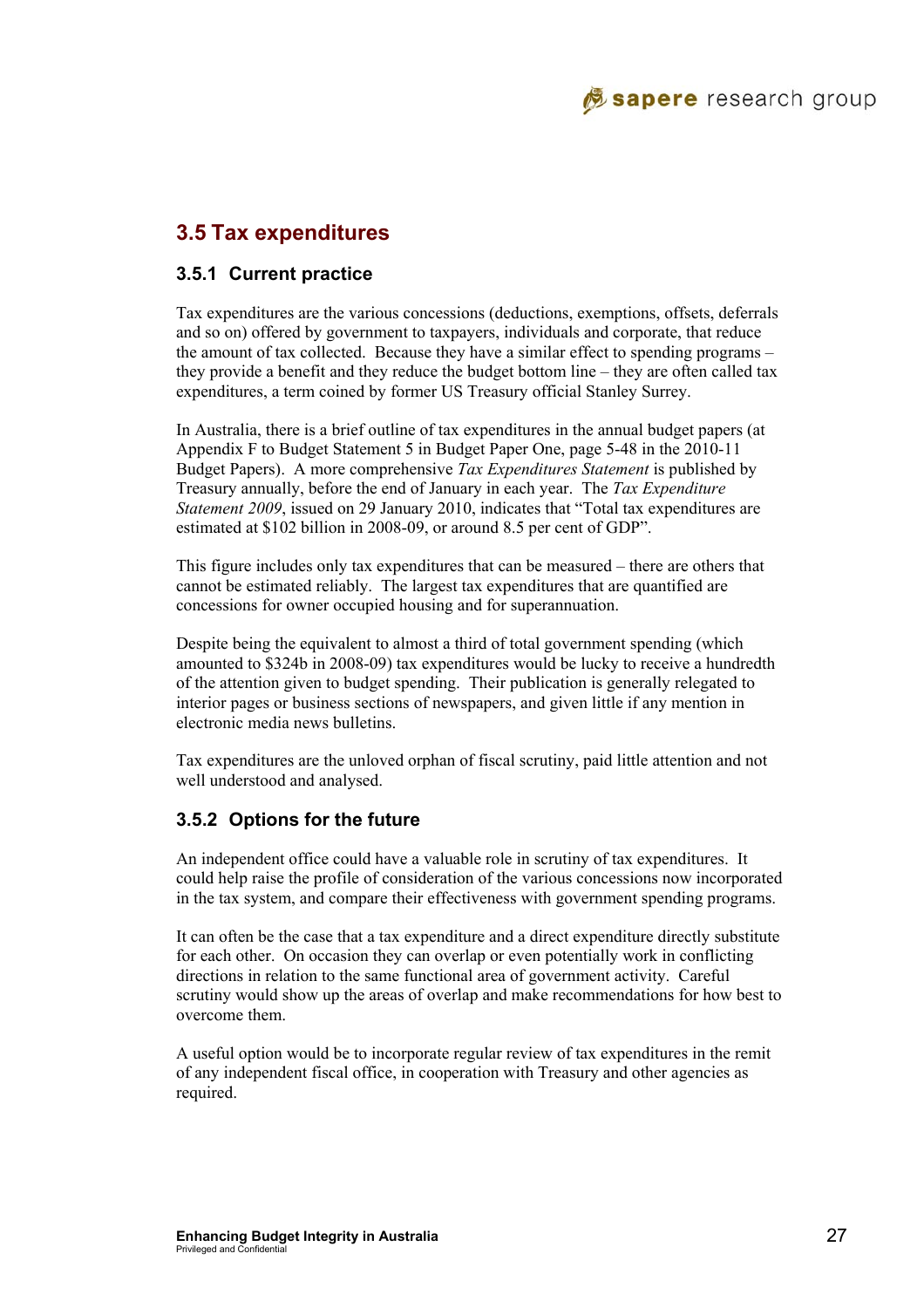### **3.6 Budget and other economic briefing and commentary**

#### **3.6.1 Current practice**

The annual budget is subject to commentary from numerous media outlets; in addition, large accounting firms and consultancies will often prepare their own media briefings for their clients. It is also analysed by academics with an interest in fiscal matters, by accountants seeking to understand changes in the tax system, and by interest groups that have sought funding.

There would seem at first to be little room for an independent fiscal office to add anything to this plethora of commentary. However, there is an example of independent analysis of a specific area of the budget that points to the possible value that an independent fiscal agency could provide. The work of the Australian Strategic Policy Institute in its annual review of the defence budget is an invaluable aid to those seeking to work their way through the complexities of this area (see Thomson, 2010). Although its main source of information is the budget papers themselves, the work helps readers understand what is in the budget, put it in context, and draw out implications. It also provides an analysis that brings out the significance of what would otherwise be simply figures in tables.

There is a good case for something similar in relation to the budget as a whole. It is clear from interviews conducted for the project that the budget is not well understood, including by parliamentarians who are required to vote on it.

A briefing that was able to explain its contents from a reliable and independent perspective would be welcomed not only by parliamentarians but by many others with an interest in government tax and spending.

There is a similar function to be performed in relation to other official papers including the Tax Expenditures Statement (see previous section) and the Mid-Year Economic and Fiscal Outlook.

It might also be valuable in the event of releases of new economic data released by the Australian Bureau of Statistics that showed trends at variance with official forecasts (for example, in relation to growth and inflation). In doing so it could also act as a corrective to the tendency among some commentators to take one month's set of figures – frequently subject to revision in the subsequent month – as cause for premature alarm or celebration.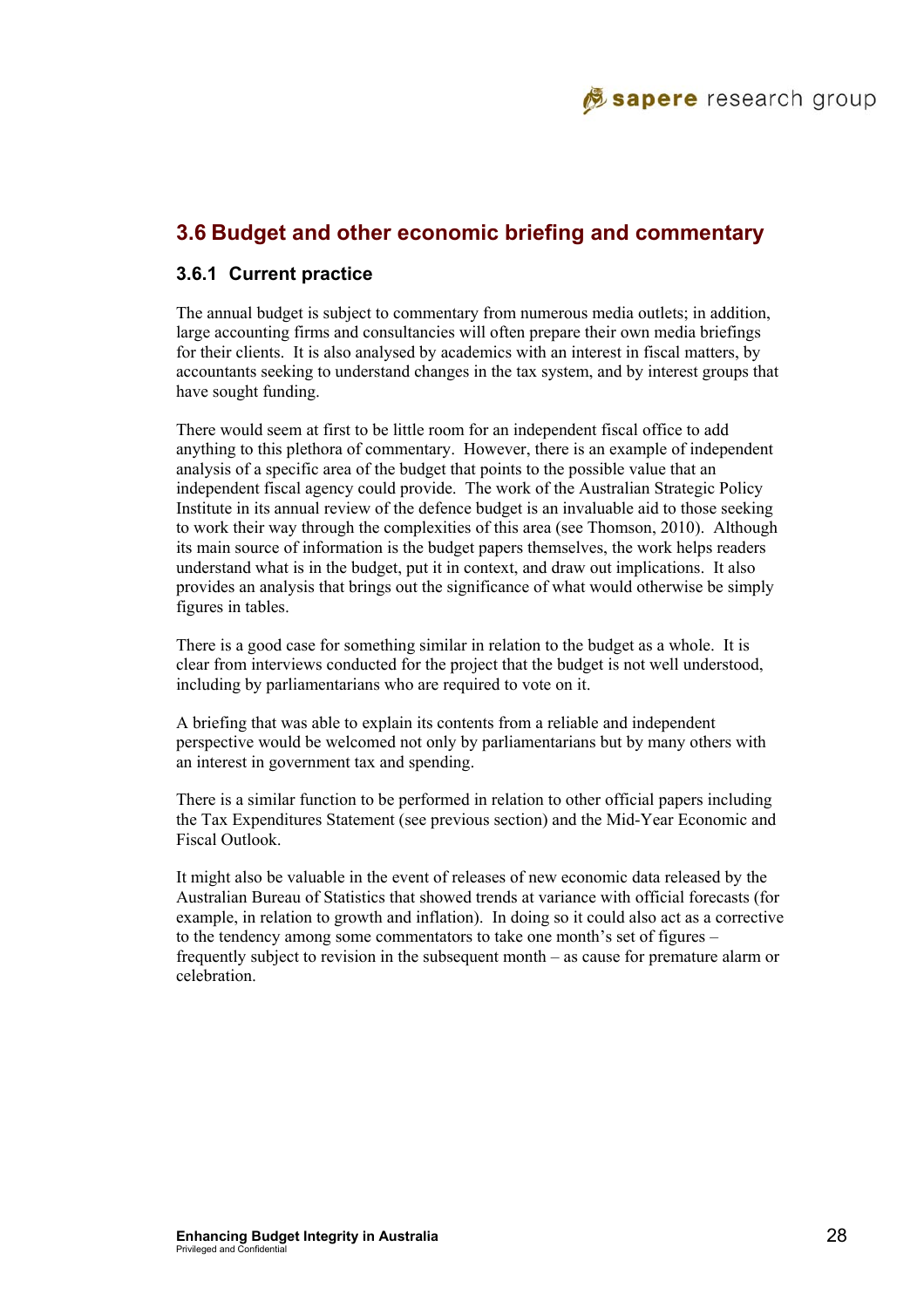

Another possible advantage of provision of this service within an independent fiscal office would be to reduce the unexpected and often unpredictable workload reportedly placed on the Treasury by demands for briefing from the current parliament:

#### **Box 6 – economic briefing demands on Treasury**

Treasury secretary Ken Henry… claims Treasury Department resources are under severe stress.

This is as a result of the demands from independents and the Greens.

Dr Henry told a private gathering of senior ex-Treasury officials… Treasury was now at the beck and call of the independents and Greens, creating a huge strain on the capacity of the department.

…one attendee told The Australian. "Dealing with a hung parliament was placing enormous pressure on the department as the government demanded they constantly brief not only the independents but the Greens also. And such briefings were being conducted at incredibly short notice..."

 *'Treasury swamped by demands: Ken Henry'* 

 *The Australian 9 December 2010* 

#### **3.6.2 Options for the future**

An independent office or commission would be well placed to issue period briefings explaining the budget and other major economic documents to readers. This would assist in raising the quality of economic debate in Australia.

In addition to responsive commentary on official documents, the body could also issue discussion papers in its own right on key fiscal issues. These could be targeted to current issues of key concern to fiscal sustainability, or to the fiscal implications of proposals that were the subject of widespread discussion in the media.

One valuable function that could be performed by an independent body outside of government or the political arena would be to raise the profile of an important issue that might otherwise be neglected because it was not part of the immediate campaign priorities of major political parties.

This would also imply a need for active engagement with media and other mechanisms to disseminate information such as online policy forums, seminars and conferences.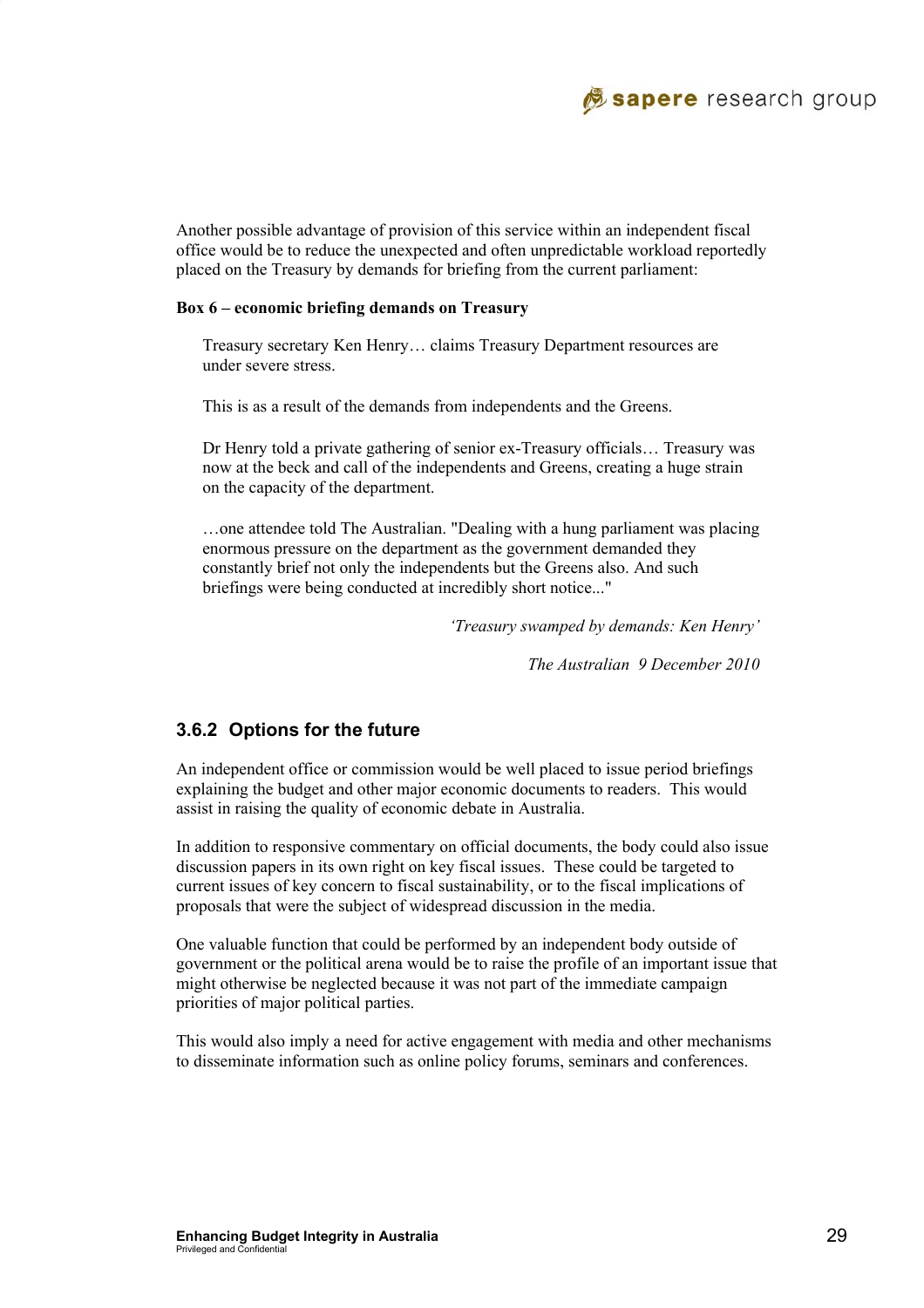

# **4 Options for structure, location and governance**

A key consideration is the need to avoid duplication and overlap between the new body and the Treasury, Department of Finance, ANAO, Productivity Commission and other government bodies. The discussion of possible functions in the previous section aimed to identify areas where these bodies are not currently active, or ways in which responsibilities might be transferred to a new independent agency. This section of the report examines structural options in more detail.

# **4.1 Structural options**

There are many different ways to structure functions which a government or parliament wants to have performed – both within government, and through purchase of those services from outside. The choice of structure and governance arrangement should be determined by the purpose for which it is intended (Bartos, 2004). As noted by DOFA (2005) "a clear and unambiguous purpose is fundamental to designing effective governance arrangements".

Any independent fiscal body – whether a PBO or Commission of Budget Integrity – will have a number of possible functions it could perform. A key starting point in deciding which of these functions are appropriate and where they should be housed is to ask what purpose they are intended to fulfil.

If the primary purpose is to provide support for parliamentarians in their consideration of legislation and policy, then a governance arrangement based on parliamentary structures is appropriate: the Parliamentary Library model (either as a unit within the Library or a separate unit working alongside the Library).

If the primary purpose is to support policy making by government– while retaining a degree of independence – then a separate agency within government is appropriate: the Productivity Commission model.

If the primary purpose is to foster public debate and understanding of fiscal issues, and act as an external source of scrutiny, then a body outside government would be appropriate: the ASPI or NATSEM model.

An approach that will not work well would be to attempt to achieve all of these purposes within the one body. What the Canadian experience shows is that an independent fiscal office needs to have a clear, explicit and unambiguous mandate, and a structure that matches its mandate.

While some goals might be met as an adjunct to achieving the body's main objective – for example, briefings to parliamentarians might also be made available to the public, or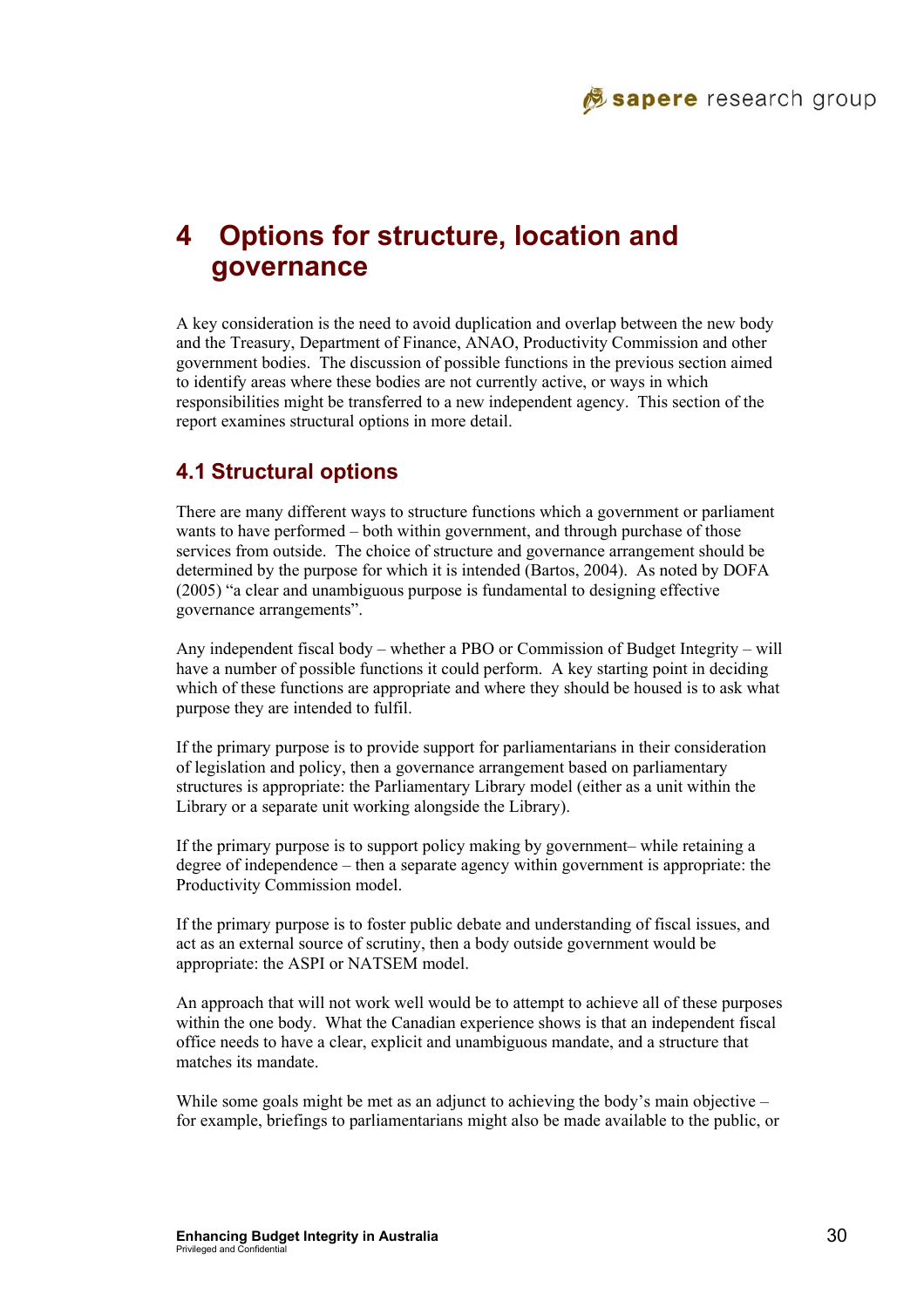

conversely reports published to assist in public debate would also assist parliamentarians – it should be clear what the primary objective of the body is to be.

A further attribute of the body has to be independence. This is vital if it is to contribute to better economic management, public trust and good governance as outlined in Section One of this report. As noted by Hagemann (2010) "The effectiveness of fiscal councils hinges on several factors, including having full autonomy within the scope of their mandates, active and unfettered dissemination of their analysis and their credibility."

Some possible structural options inside government (for example, establishing a fiscal scrutiny office as a branch within Treasury), although feasible, do not achieve this objective. They are therefore not considered.

Four options that would achieve the designated objectives are as follows:

- 1) Provision of a fiscal advisory service from inside the Parliamentary Library
- Advantages: access to a pool of other researchers for tasks as they arise; established culture of independence and integrity; could be done without legislative change; pre-existing governance arrangements could apply.
- Disadvantages: the priorities are likely to be driven by immediate parliamentary requests rather than underlying economic importance of issues; the body would be at risk of budget cuts (as in Canada); lack of own legislation undercuts its independent status
- 2) A separate independent parliamentary department
- Advantages: meets concerns of parliamentarians in current environment (agreement with Greens); preserves independence from the executive (as in the US CBO); could establish a constituency of parliamentary supporters of the office
- Disadvantages: as with 1, still driven by parliamentarians' requests for advice and assistance; may be under pressure not to publish information provided in confidence to clients; may not have capacity to undertake independent program evaluation.
- 3) A separate Commission of Budget Integrity inside government
- Advantages: a highly arms length and independent option. Would provide a high degree of transparency in resourcing and work program. Able to undertake work on the basis of economic judgement and advice. Would enlist a broader constituency in business and community groups.
- Disadvantages: Could be subject to attack from other agencies (for example, the former Economic Planning Advisory Council always had an uneasy relationship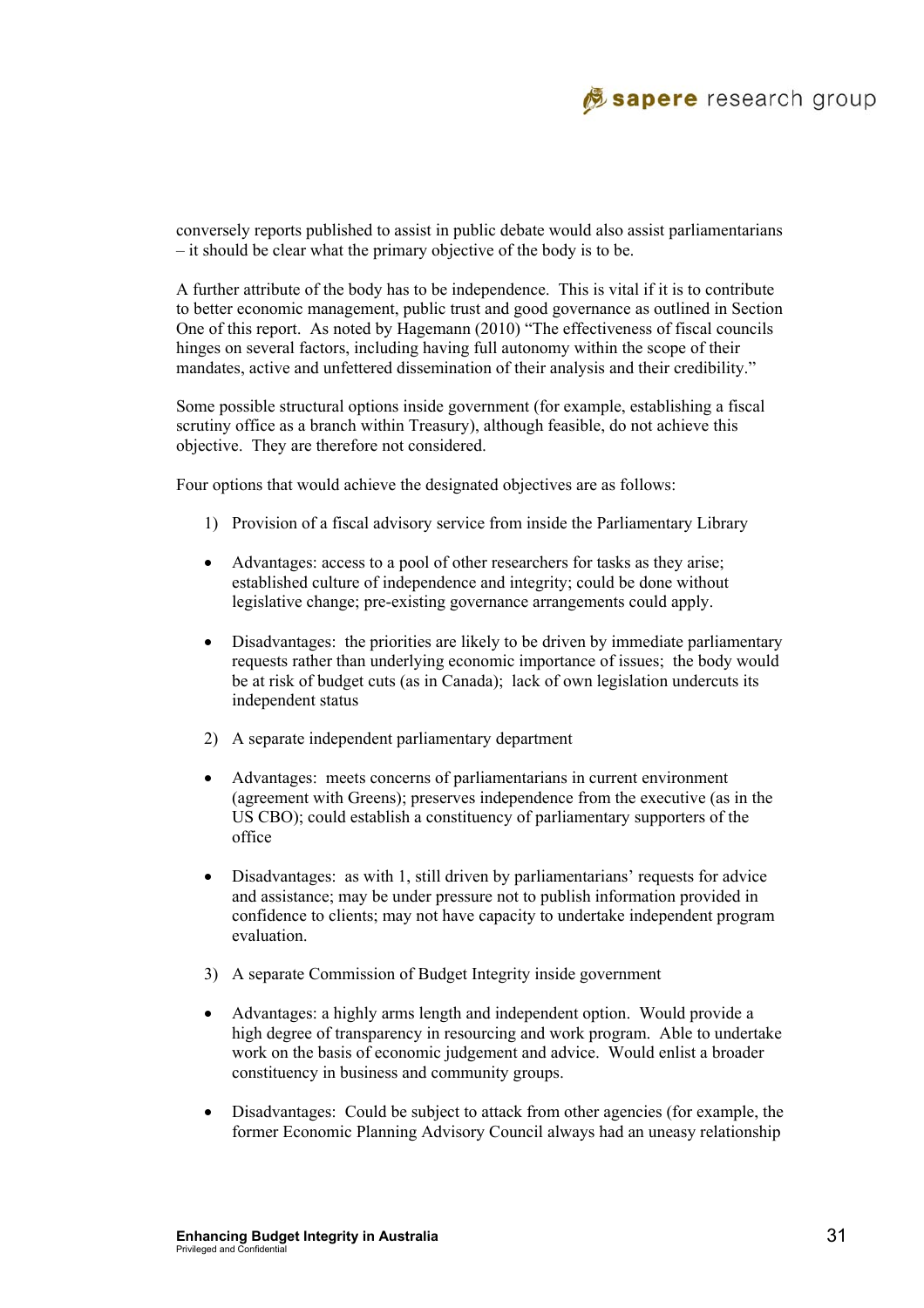

with the Treasury); would need strong governance through an independent Board.

- 4) A separate Commission of Budget Integrity funded by but outside of government.
- Advantages: the most arms length and independent option. Would allow the body greater flexibility to engage on controversial issues. Would undertake a wide range of work on the basis of its own judgement and independent advice, and not be driven by either government or Opposition priorities. .
- Disadvantages: As with option 3, could be subject to attack from other agencies and would need strong governance through an independent Board. Could be vulnerable to government withdrawing its funding if it produced reports critical of government.

Each of these options is outlined in more detail below.

#### **4.1.1 Fiscal advisory service inside the Parliamentary Library**

Under this option a fiscal advisory service could be established as a unit within the Parliamentary Library. This was an option favoured by some interviewees, primarily on the grounds that the Library has a strong culture of impartial, well researched advice. It will be important for the credibility of any new agency that it rapidly establishes a comparable reputation – as noted by one interviewee, perceptions of this kind of body are quickly set in concrete. Location inside the Library will predispose the body to have a similar culture and approach to its work. Other advantages include administrative ease of establishment, and that no new governance arrangements will need to be devised.

There were also misgivings expressed about the option. Some interviewees considered that it would be more difficult to recruit staff with high level fiscal policy skills and experience to a body that was not perceived as having a specialist and high profile economic advisory role. The location in the Library might also inhibit the body from taking a strong position on issues – for example, in a situation where it held a firm view that a future government's budget position was unsustainable, it would still feel compelled to present a balanced range of views on this question including the official government view. It would also be less likely to engage in public debate; while the Library plays a commendable role in encouraging vigorous debate, Library staff themselves do so rarely and instead let their reports speak for themselves.

The closest international parallel to this arrangement is the Canadian Parliamentary Budget Officer, located within the Canadian parliamentary Library. There is ongoing tension in the arrangements in Canada, because the present PBO considers that a condition of the office is that it has a separate and independent role that is not required to report through the Librarian. If a similar arrangement were put in place in Australia, it would be desirable to specify reporting arrangements and accountabilities from the outset, before any appointments are made.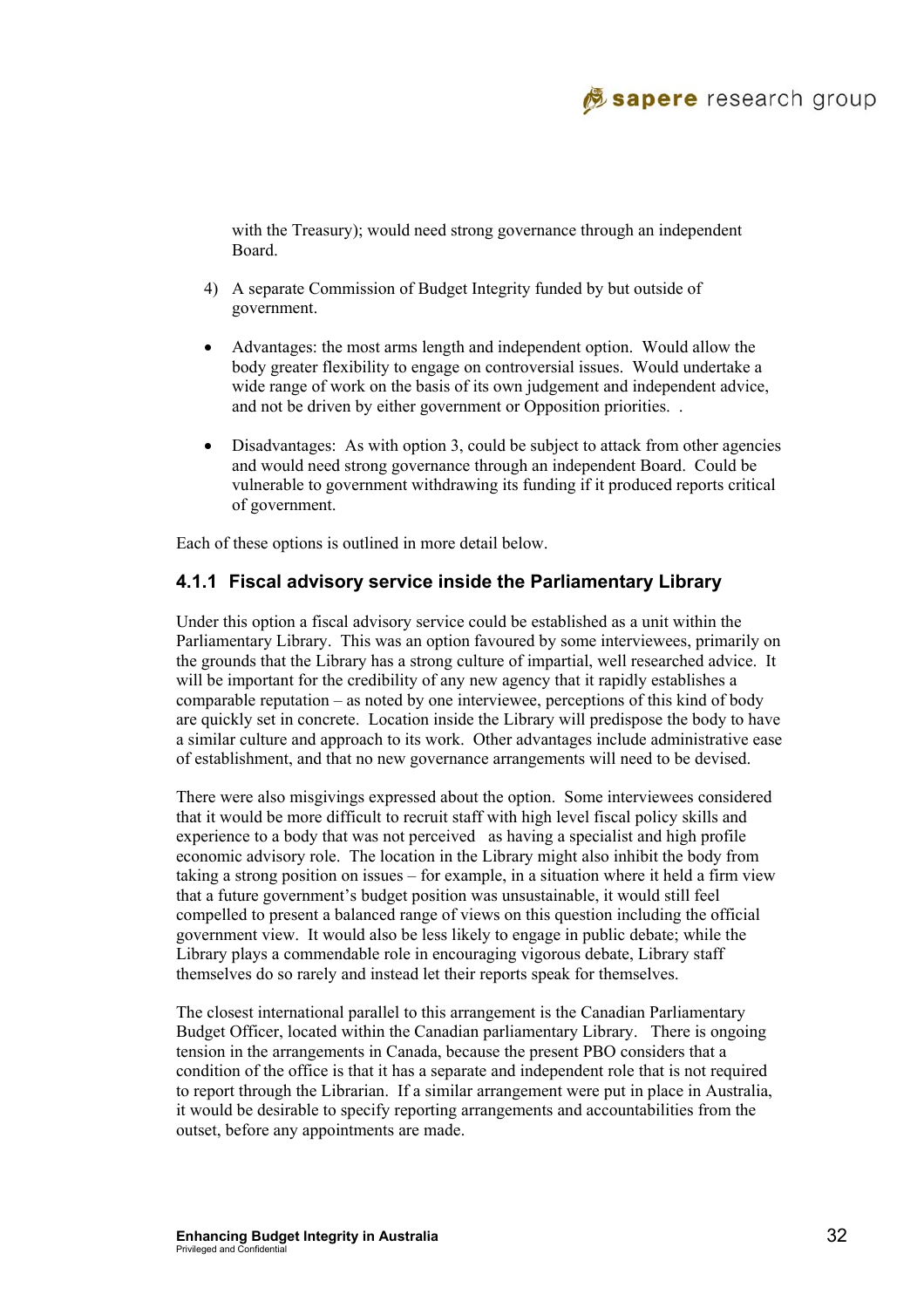

This is a model that would be well suited to provision of confidential briefing material to parliamentarians. That was however one of the sources of friction in the Canadian case, where the Parliamentary Budget Office took the view that all of its work should be made as transparent as possible, and was not comfortable with keeping information exclusively for the use of requesting parliamentarians.

One trap to avoid would be for the body to be dedicated solely to policy costings. As noted in section 3.3.1 above, the Parliamentary Library established a pre-election policy unit in 2010, to commission modelling reports to aid in the costing of non-government parliamentarians' policies. It would be easy for a body within the Library to assume its role was to continue this function and not provide analysis on other fiscal questions.

#### *Governance*

An independent parliamentary budget officer position could be created, reporting to the Parliamentary Librarian. The Librarian is a statutory office established by s38A of the *Parliamentary Service Act 1999*, appointed by the presiding officers of the parliament (the Speaker of the House of Representatives and the President of the Senate) for a 5 year term. The Librarian reports to the presiding officers and to the Joint Standing Committee on the Parliamentary Library.

There would be no barrier to creation of a position of a Parliamentary Budget Officer within the Parliamentary Library, with appropriate resourcing provided through an increase in the appropriation provided to the Department of Parliamentary Services. It would in effect amount to establishment of an additional arm of the Library providing specialist services in relation to fiscal matters.

#### **4.1.2 Fiscal advisory body as a separate organisation within the Department of parliamentary Services**

This would see the body established as a separate unit within the Parliament, of equivalent standing to the parliamentary Library. It could be established within the Department of Parliamentary Services, in the same way as the Parliamentary Library is part of that Department but largely autonomous in its operations. Physically it could either be located in Parliament House or in close proximity.

Establishment of the Office in this way would give it greater independent status, including through its own sections of legislation, and ensure that the Parliament spelt out clearly the purposes for which it was intended. It would have greater autonomy over its resourcing and staffing, which might be an advantage in creating a cadre of specialist fiscal analysts (although some interviewees commented that this could be a disadvantage, limiting the kind of thinking and perspectives provided through the Office).

The disadvantage would be creation of potential barriers between it and the Parliamentary Library on issues where cooperation would be desirable, and the need to establish its own culture and ways of operating without ready templates and examples to draw on.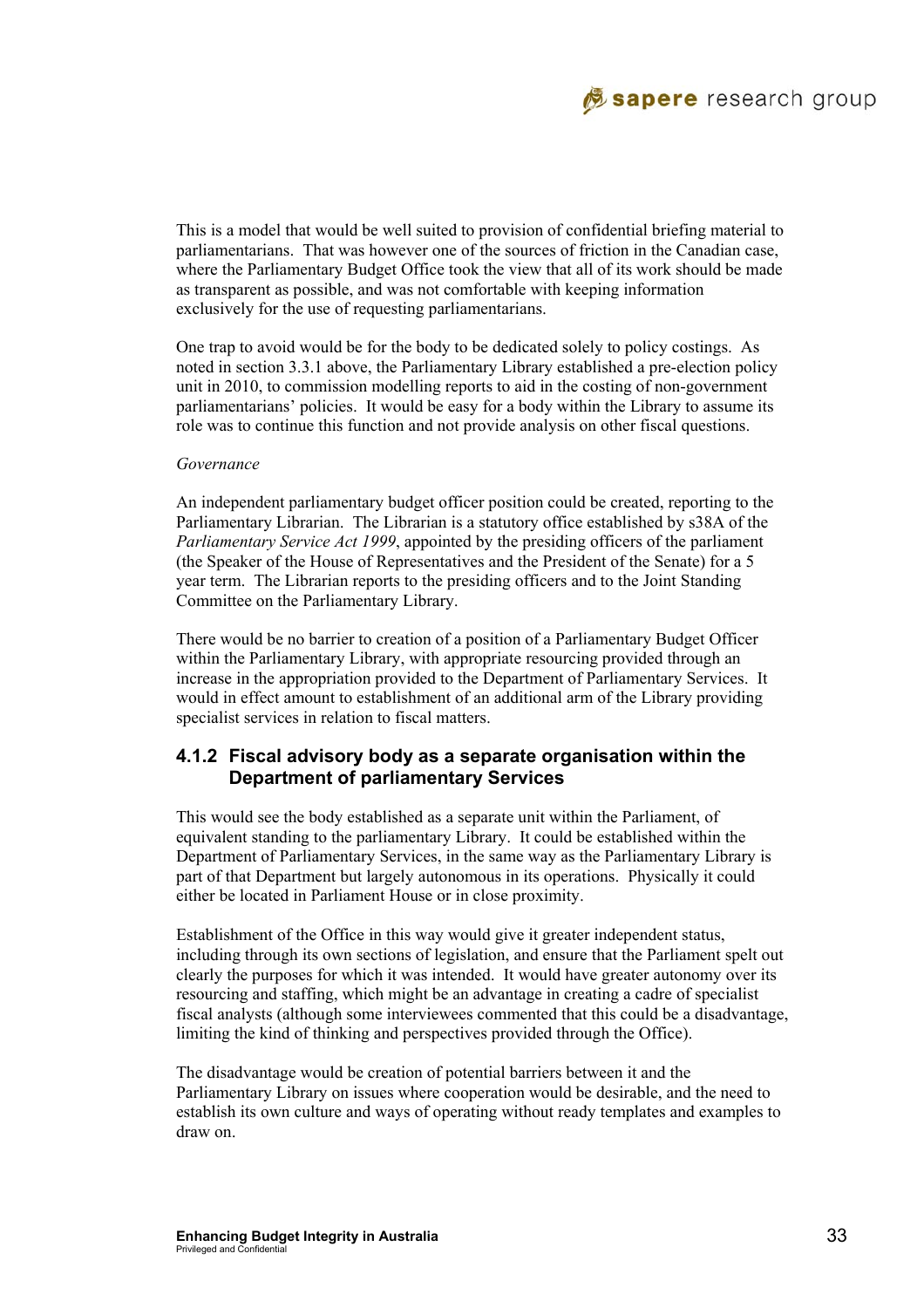

The closest international parallel is the United States, which has a separate Congressional Budget Office and a Congressional Research Service that both operate autonomously providing services to Congress. There are some areas, such as provision of briefing on bills, where they work together to provide complementary services, the former providing estimates of costs and the latter analysis of policy implications.

#### *Governance*

This option would require amendment of the *Parliamentary Service Act 1999* to establish a separate Parliamentary Budget Office, and specify its functions and its accountabilities. The process for appointment of a Parliamentary Budget Officer could be the same as for the Parliamentary Librarian, a responsibility of the Presiding Officers. It could have a reporting line to a committee of the parliament; an obvious candidate would the Joint Committee on Public Accounts and Audit, or alternatively the Parliament might consider creation of a separate committee on fiscal affairs.

#### **4.1.3 Fiscal policy agency within government.**

A frequent device used within government to promote arms length consideration of important issues is the establishment of agencies either inside a department with separate branding and identity, or outside the core department but within a Minister's portfolio, that have an independent role.

Examples at the Commonwealth level include the Productivity Commission, Australian Bureau of Agricultural and Resource Economics and Sciences (ABARES), and Bureau of Infrastructure, Transport and Regional Economics (BITRE).

Past examples include the former Economic Planning and Advisory Council (EPAC), which became part of the newly established Productivity Commission in 1998.

The advantage of creating a new Commission of Budget Integrity in this form would be an arms-length relationship with the Parliament. Rather than its workload being driven by requests for briefing from parliamentarians, it could have a more strategic focus to a workplan.

The option of establishing the body inside a government department (e.g. the ABARES within the Department of Agriculture Forestry and Fisheries Australia) is that it lacks the formal independence of a body with its own appropriation and legal form. It means that its location and organisational form can be shifted around internally within a department (for example, the former Australian Bureau of Agricultural and Resource Economics was amalgamated with the former Bureau of Rural Sciences in 2010 to form ABARES) and its CEO is part of the departmental executive structure. There are advantages in terms of flexibility and possible savings in terms of corporate support services, but these are outweighed by the disadvantage that the body would face possible abolition any time it produced reports at variance with official government policy.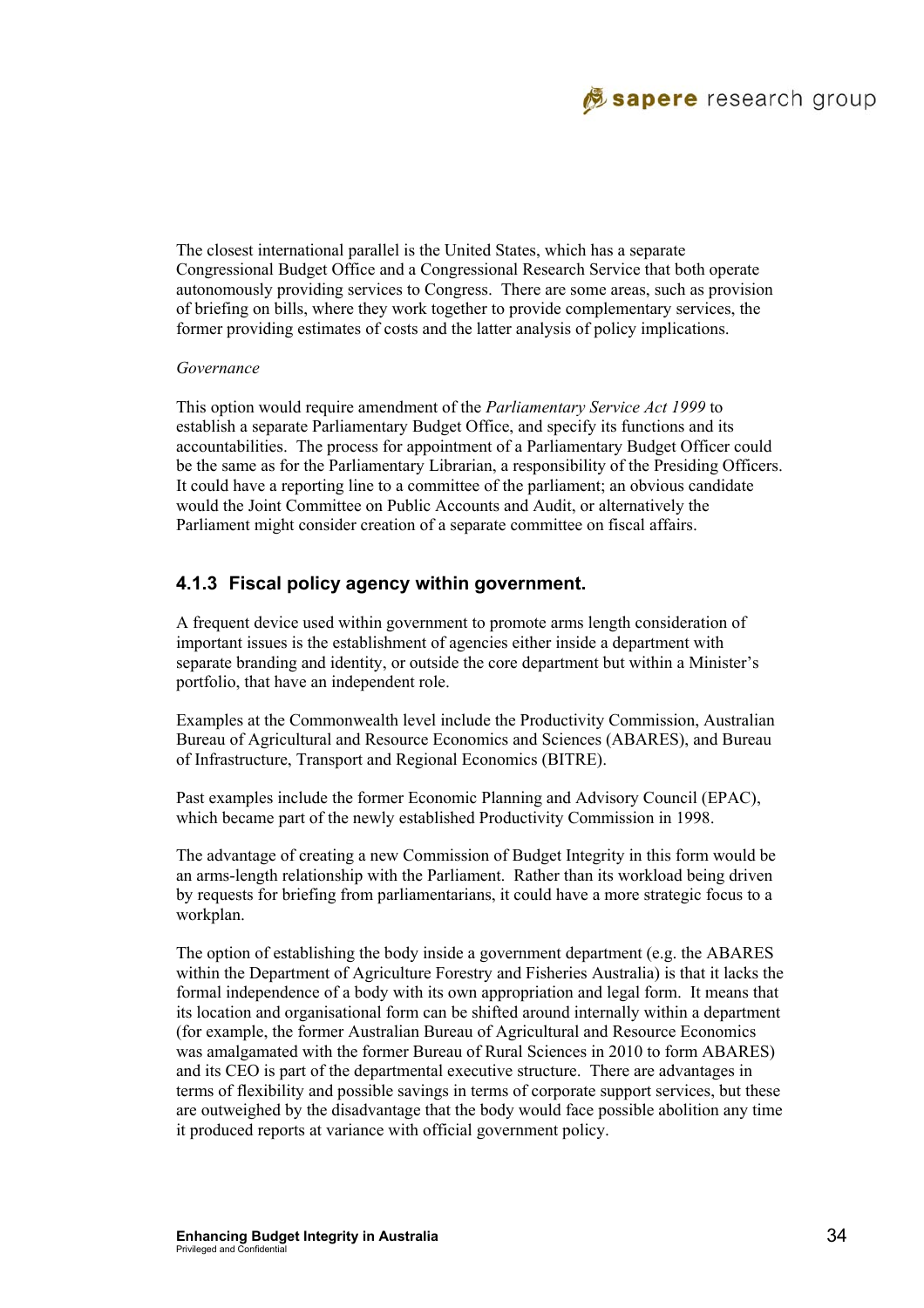

A more arms length relationship, such as that enjoyed by the Productivity Commission, would allow the body the freedom to provide independent reports and commentary. This is a position that could also be of considerable assistance to government in encouraging debate on reform options. The independent body would be able to raise awareness of uncomfortable or difficult fiscal questions and propose tough options for dealing with them, without the government necessarily having to take sides in that debate or commit itself prematurely to unpopular causes.

#### *Governance*

The two options for creation of bodies in the Commonwealth government are the *Financial Management and Accountability Act 1997 (FMA Act)* and the *Commonwealth Authorities and Companies Act 1997 (CAC Act).* Both Acts can allow for a body to have a high level of independence operationally. The main difference is that *CAC Act* bodies have a governing board, control their own assets, have a degree of independence from other government policies and generally have the power to engage staff outside the *Public Service Act 1999* (see DOFA 2005).

Given that a Commission of Budget Integrity would want to have a high level of autonomy, and a strong Board to provide guidance and direction, a CAC Act form would seem the most appropriate route. This would also allow the body to undertake work on a commercial basis if opportunities arose. The Finance department prefers the form of CAC Act agencies to be a statutory body – that is, established through an Act of the Parliament – rather than a company. Not only because of this preference, but also in light of the purpose of the body as a provider of independent analysis and reporting, a separate legislative foundation would be desirable.

There is an alternative option, which would be to establish the Commission under the FMA Act and with its own legislation, but with statutory independence and a reporting line direct to the Parliament rather than through a Minister. This is the model that applies to the Australian National Audit Office, another key integrity institution of the Commonwealth, under the *Auditor-General Act 1997*. The Auditor reports to the Joint Committee of Public Accounts and Audit.

#### **4.1.4 Fiscal policy agency outside government**

A Commission of Budget Integrity need not be created within government directly. It could be created either as a Commonwealth owned company, or as a unit within a tertiary institution with sufficient budget funding to allow it operate on a continuous basis.

There are a number of instances of bodies outside government that maintain strong links with government and provide independent services.

One example is Education Services Australia, a national not for profit company jointly owned by education Ministers of the Commonwealth, States and Territories. It operates at arm's length from any specific government, is commissioned to undertake work by a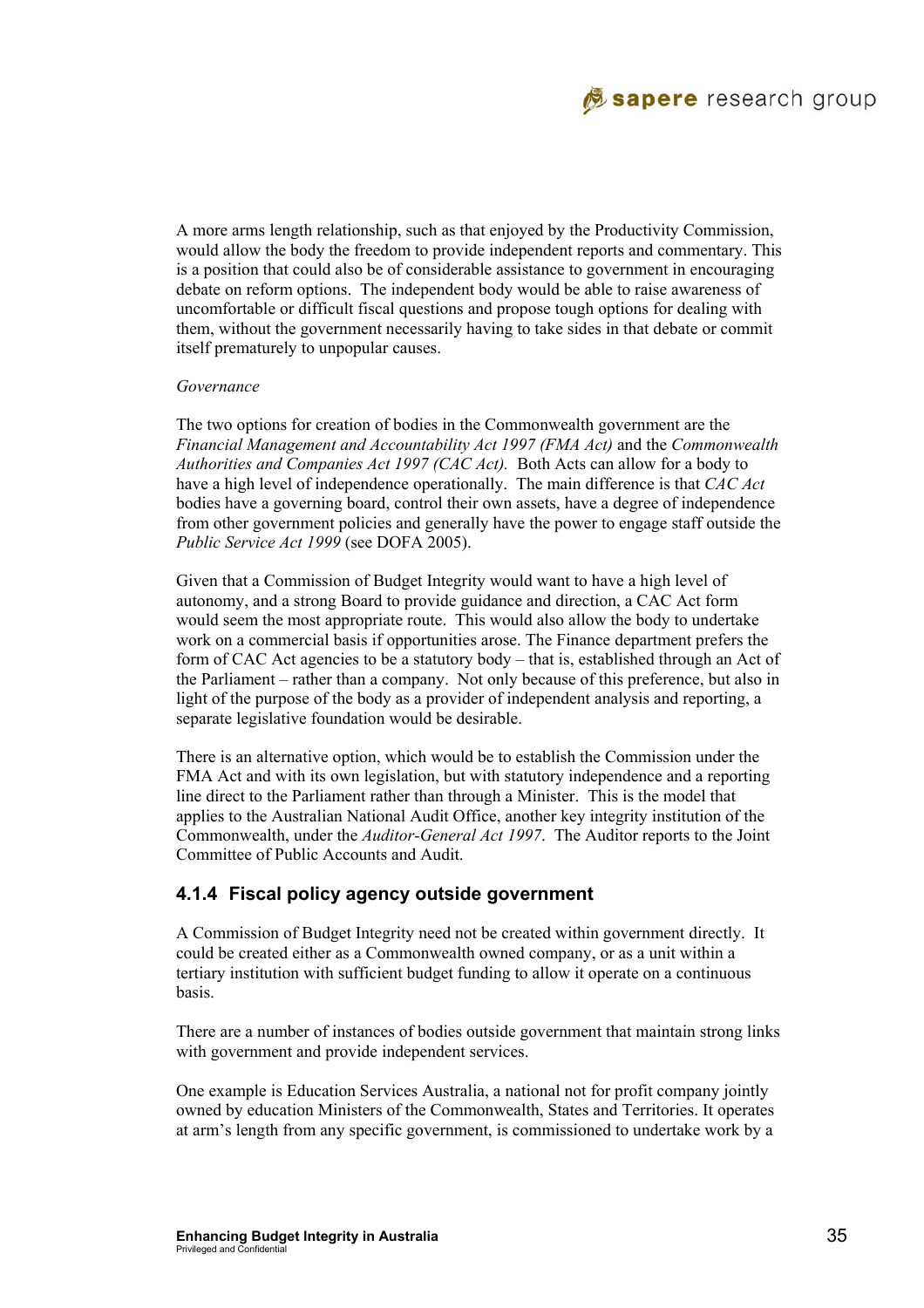

Ministerial Council, and has a board comprised of a mix of independents (including an independent chair) and representational appointees.

The National Centre for Social and Economic Modelling (NATSEM) is a research centre for economic and social modelling at the University of Canberra. Its primary source of income, through various indirect means, is from government, in the form of both grants and commissioned research. It was established by Dr. Ann Harding, a former Commonwealth public servant, in 1993, with the encouragement and support of her previous employer. NATSEM took on a modelling role that in some respects had previously been done in the then Department of Social Security, with the advantage of greater freedom to undertake independent research outside of public service restrictions.

The Australian Security Policy Institute is probably the most interesting recent development in creation of an independent agency outside of, but with strong support from, government.

#### **Box 7 – the ASPI model**

 From the outset there was a very deliberate strategy of creating policy contestability between ASPI and the Defence department.

 In his letter to the initial board members, then Minister Peter Reith said "The Government believes that contestability of advice is an important contributor to good public policy, and is concerned that in the strategic and defence policy arena the range of alternative views on which the government can draw is not well developed. ASPI is intended to help remedy this".

 ASPI relies on cooperation with Defence for the information required to do its job well; for that reason, it has depended on having high level supporters in the offices of both the senior and junior Ministers for the portfolio and at senior levels within the Defence hierarchy. Ministers' continued very strong support for ASPI has been essential to its survival.

One of the other elements behind the desire for an ASPI was that there was an increasing amount of ill informed debate on defence policy in the community, especially in light of Australia's international strategic stance at the time. Defence itself (being part of government) was not a credible source of counterbalance to the debate in public arenas and ASPI was seen as having an important role in injecting thoughtful, balanced analysis into the national policy debate.

ASPI receives the majority of its funding from the Commonwealth government through the Defence budget. It is a company limited by guarantee under the *CAC Act*, wholly owned by the Commonwealth. It has its own independent Board.

Since the creation of ASPI, reportedly (although this is purely anecdotal) the strategic policy advice provided by the Defence department itself has also improved markedly.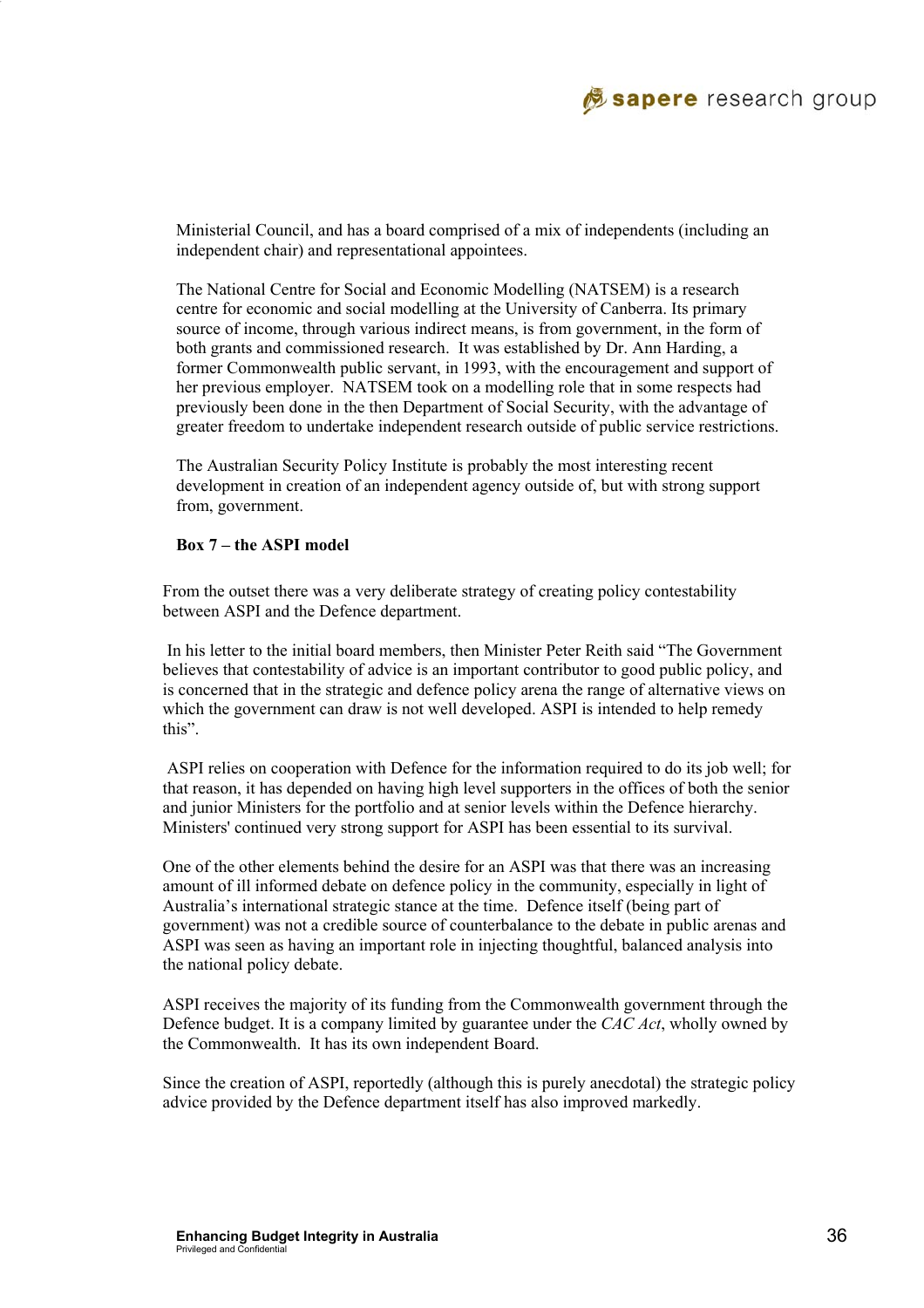

#### **Table 2 – matching form to function**

|                 | PBO inside | PBO in     | Fiscal advisory | Fiscal advisory |
|-----------------|------------|------------|-----------------|-----------------|
|                 | Library    | Parliament | agency within   | agency outside  |
|                 |            |            | government      | government      |
|                 |            |            |                 |                 |
| Confidential    | ***        | $**$       | $\ast$          | $\ast$          |
| briefings to    |            |            |                 |                 |
| MPs & Senators  |            |            |                 |                 |
| Macro           | $\ast$     | $\ast$     | $**$            | $\ast$          |
| Forecasting     |            |            |                 |                 |
| Assurance on    | $\ast$     | $\ast$     | $**$            | ***             |
| forecasts       |            |            |                 |                 |
| Costing of      | $\ast$     | $**$       | ***             | $**$            |
| policies        |            |            |                 |                 |
| Sustainability  | ***        | $\ast\ast$ | $***$           | ***             |
| reporting       |            |            |                 |                 |
| Evaluations     | $\ast$     | $\ast$     | ***             | $**$            |
|                 |            |            |                 |                 |
| Comment on      | $**$       | $**$       | $\ast$          | ***             |
| budgetary and   |            |            |                 |                 |
| economic policy |            |            |                 |                 |
| issues          |            |            |                 |                 |
| Published       | $**$       | $**$       | $**$            | ***             |
| reports and     |            |            |                 |                 |
| discussion      |            |            |                 |                 |
| papers          |            |            |                 |                 |
| Contributions   | $\ast$     | $**$       | $\ast$          | ***             |
| to media and    |            |            |                 |                 |
| external debate |            |            |                 |                 |

- \* Moderately Suitable
- \*\* Suitable
- \*\*\* Highly suitable

# **4.2 Workload, budget and staffing**

Other key considerations for the new body are how its functions translate into a work program, what resourcing it will require and how it should be staffed.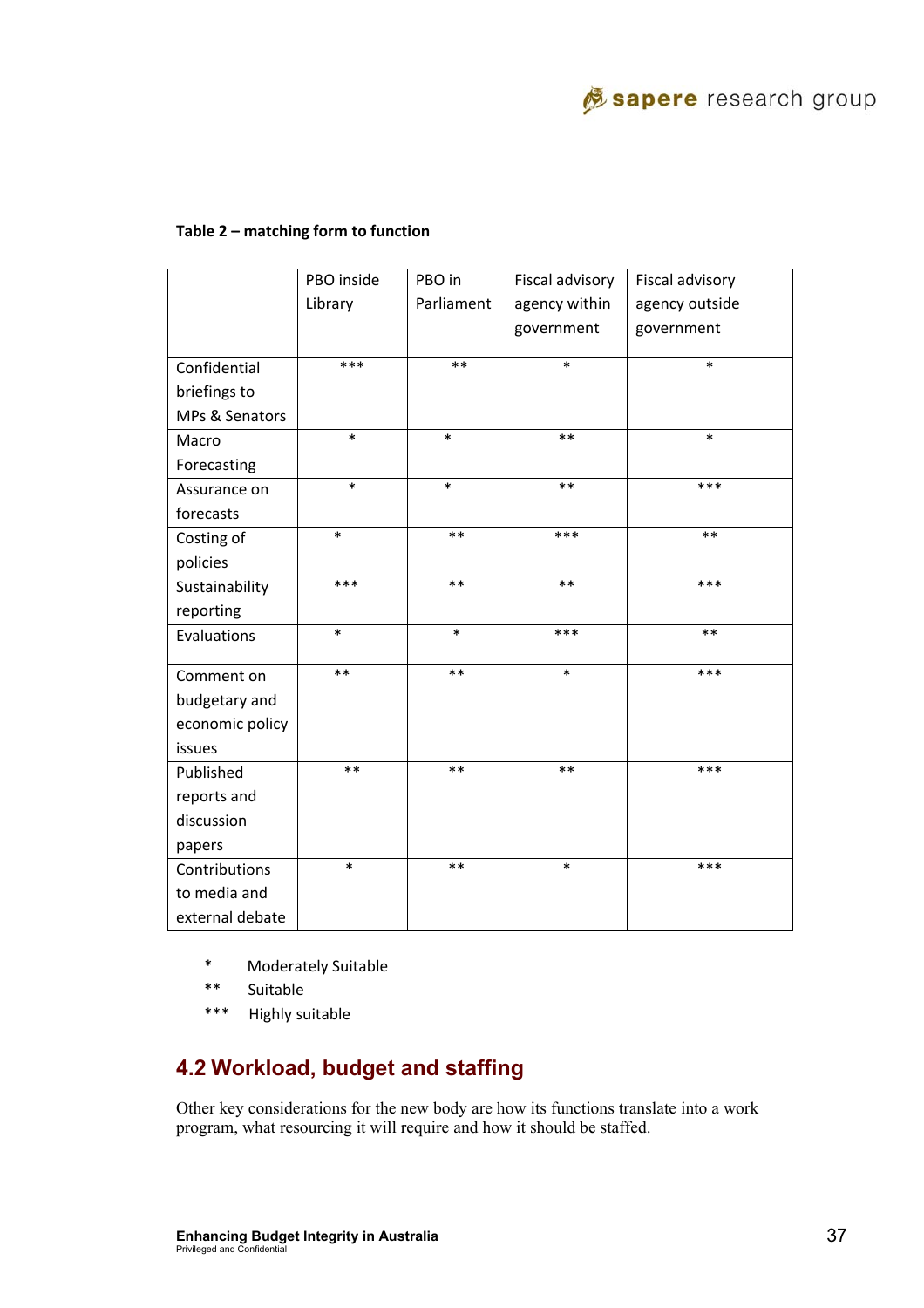

#### **4.2.1 Work program**

A potential danger for the body is that it its work program will be reactive, driven by immediate events and requests (especially if it is located within the Parliament) and not have the capacity to develop original thinking on key fiscal challenges facing Australia.

This is a perennial problem even within departments such as Finance and Deregulation, where the annual budget cycle with its continual round of estimates updates, briefings and publications tends to drive out longer term thinking. This led that Department to create the long term budget policy unit precisely to avoid the problem of policy being purely reactive.

In a Parliamentary Budget Office there is also the timetable pressure of the political cycle to contend with, which would affect workloads associated with costing of election proposals.

If a Commission of Budget Integrity were established with an independent Board, an important role for the Board would be to set priorities and ensure that forward looking analysis of key issues was undertaken.

Whatever the structure chosen, it would be desirable for the body to agree an annual work program with either the parliamentary committee or Board to which it reports. That would be published online, and the body would be responsible for publication of progress reports against that work program.

#### **4.2.2 Staffing**

This was the area of most concern among stakeholders consulted for the project, including overseas independent fiscal advisors. The skill set required for an office of this nature is not common. It requires staff with the capacity to understand budget documents, analyse fiscal issues, and then present reports in a way that allows nonexpert readers to understand and apply the information.

Finding suitable staff will be a challenge for the new agency. The most obvious sources of people with the necessary skills and expertise are the Departments of the Treasury and of Finance and Deregulation – but neither will be very comfortable with losing key staff to an independent agency. There are though alternatives, including secondments and temporary placements, which can overcome this problem. Ideally, the independent fiscal agency would become known as a good stepping stone in the careers of talented economists and budget analysts, exposing them to work they would otherwise not be able to do inside a department of state.

The body should also have the authority and resources to obtain services on a consultancy basis to meet short term demands or in order to prepare briefing and advice in areas of specialist expertise.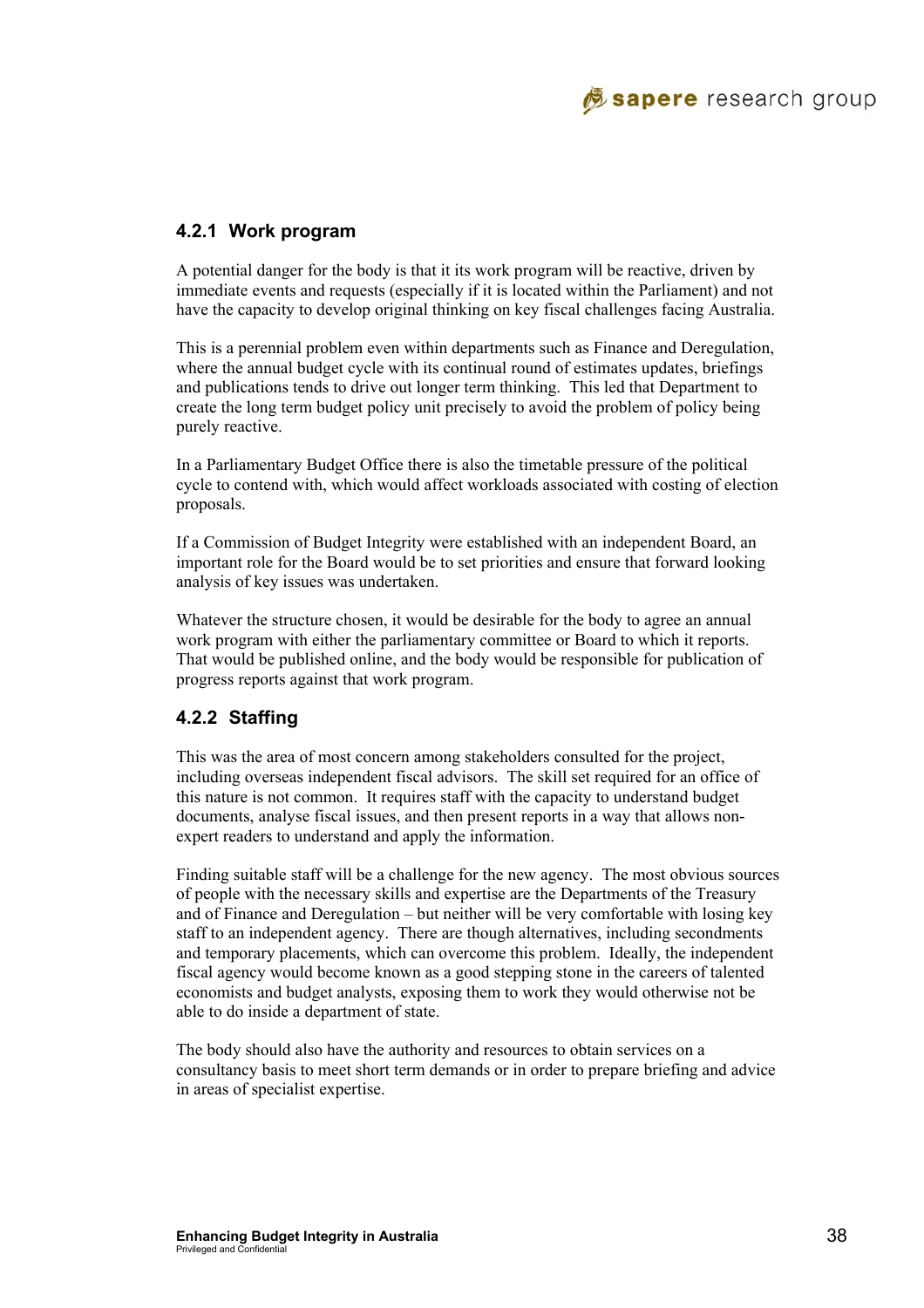

### **4.2.3 Funding**

The decision on levels of funding will be up to the government and Parliament, depending on the role they perceive as appropriate for the new body. An indicative outline of the kinds of roles that might be supported is below.

| Funding level | Number and type of staff<br>and other resources                                                                                                                                                                                                         | Scope of activities                                                                                                                                                                                                                                       |
|---------------|---------------------------------------------------------------------------------------------------------------------------------------------------------------------------------------------------------------------------------------------------------|-----------------------------------------------------------------------------------------------------------------------------------------------------------------------------------------------------------------------------------------------------------|
| \$3m          | Around 10-12 staff, one<br>SES, no Board, limited IT,<br>limited access to<br>information, use of existing<br>websites (e.g. in the<br>Parliamentary Library) to<br>disseminate information                                                             | Mainly advisory, handling<br>ad hoc requests, costing of<br>proposals, commissioning a<br>limited amount of external<br>research                                                                                                                          |
| \$10m         | Around 30-40 staff, 2<br>senior executive, Board,<br>access to journals and<br>online databases, own<br>website, access to frequent<br>consultancy or research<br>advice                                                                                | As above, plus stronger role<br>in economic forecasting and<br>commentary, some<br>examination of government<br>spending programs                                                                                                                         |
| \$20m         | Around 60-80 staff, high<br>powered Board, library<br>resources (mainly online),<br>interactive website to<br>encourage extensive public<br>engagement, strong<br>publications capacity,<br>strong IT capacity to<br>support modelling and<br>analysis. | As above, with a significant<br>research capacity, ability to<br>scrutinise government<br>programs, searching<br>examination of underlying<br>fiscal and budget issues and<br>scrutiny of the full range of<br>revenues, expenses and tax<br>expenditures |

|  |  |  |  |  |  | Table 3 – Funding a PBO or Commission of Budget Integrity |  |
|--|--|--|--|--|--|-----------------------------------------------------------|--|
|  |  |  |  |  |  |                                                           |  |

These figures are derived from a comparison with a variety of other Commonwealth bodies: the Productivity Commission (expenses \$38.8m, average staffing level 190); National Water Commission (\$21.3m, ASL 50); Australian Office of Financial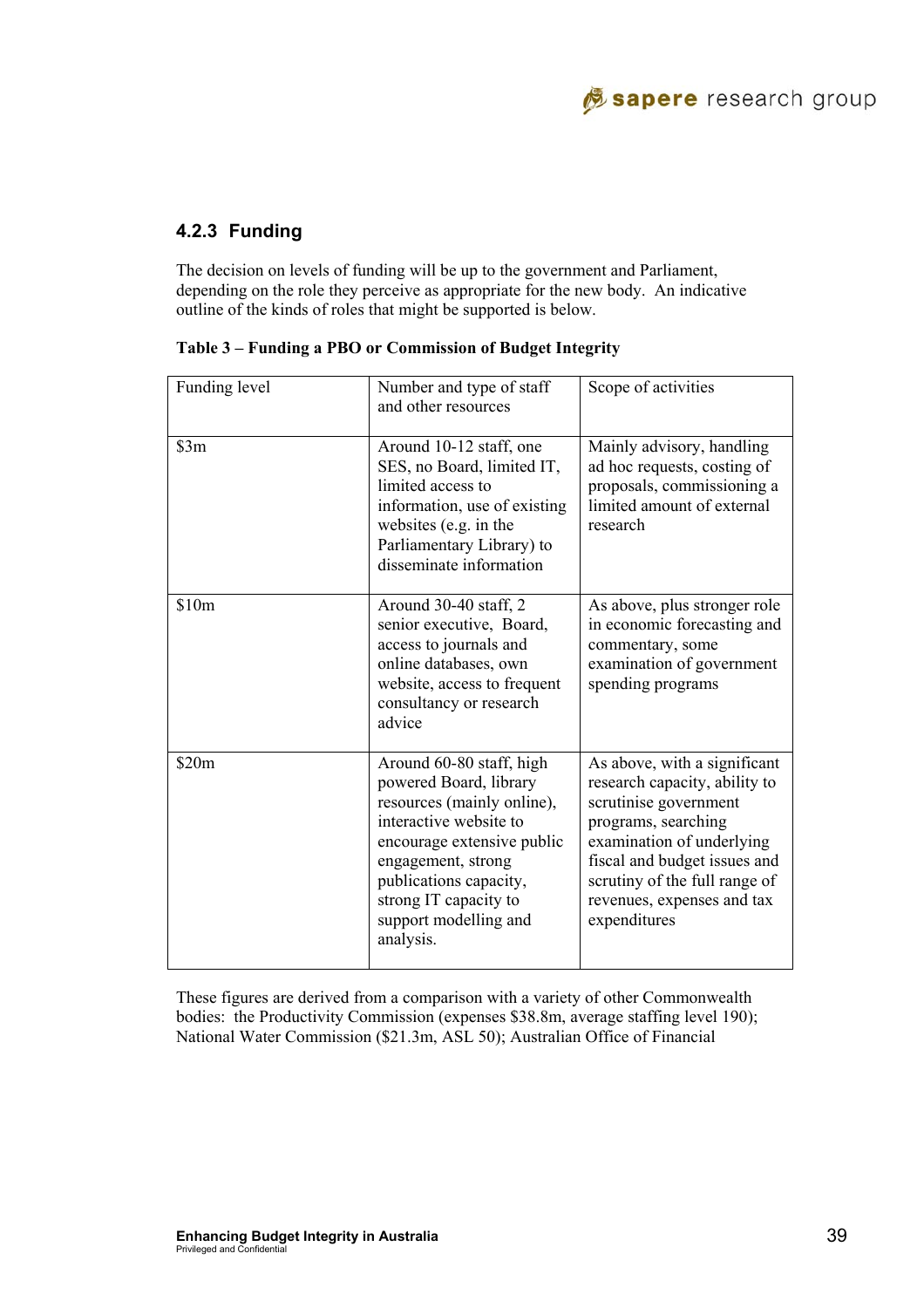

Management (\$9.6m,  $37$  ASL)<sup>11</sup>. They also take account of overseas experience, although direct comparisons are not possible due to different accounting and budgeting methodologies between countries.

Staffing levels vary considerably depending on the nature of the work undertaken, the extent to which use is made of resources other than public servants, and availability of economies of scale. This makes inter-agency comparisons, especially between agencies of different size, fraught with potential for misinterpretation. The figures presented are only indicative, and a detailed costing of the office would have to be developed were it to proceed, taking account of the mandate and functions agreed for the body.

It should be possible to fund the agency through savings elsewhere in the budget. Moreover, to the extent that an independent fiscal agency enabled consideration of areas of comparative fiscal neglect, it could be expected in any case to result in a net positive benefit to the budget balance over time.

# **4.3 Comparing the options**

Determining the appropriate functions and therefore structure for the independent fiscal agency will involve tradeoffs between different priorities. Discussions to date have focused largely on its potential role in support of parliamentarians; however, as noted with commendable self awareness by one staff member of a parliamentarian "we can sometimes be too inward looking and think that this [Parliament House] is the only place that matters". The contribution of the independent office to better budget management will have broader benefits to all Australians.

In that light, the criteria for determining what functions are most important (and therefore how the body should be structured) could focus more on what added value it would bring to national fiscal performance. One way to do this would be to ask what function it could perform that is not presently provided through other institutional arrangements. Against this test, the functional priorities would be preparation of fiscal sustainability reports, independent validation of economic forecasts, and evaluation from a value for money perspective - of neglected or problematic areas of government activity.

l

<sup>&</sup>lt;sup>11</sup> Source: *Budget Paper No. 4 2010-11*, Agency Resourcing, and Table C:5 Estimates of average staffing level (ASL) of agencies in the Australian general government sector, Appendix C, Budget Paper 6, *Budget Paper No. 1 2010-11*. Australian Government, Canberra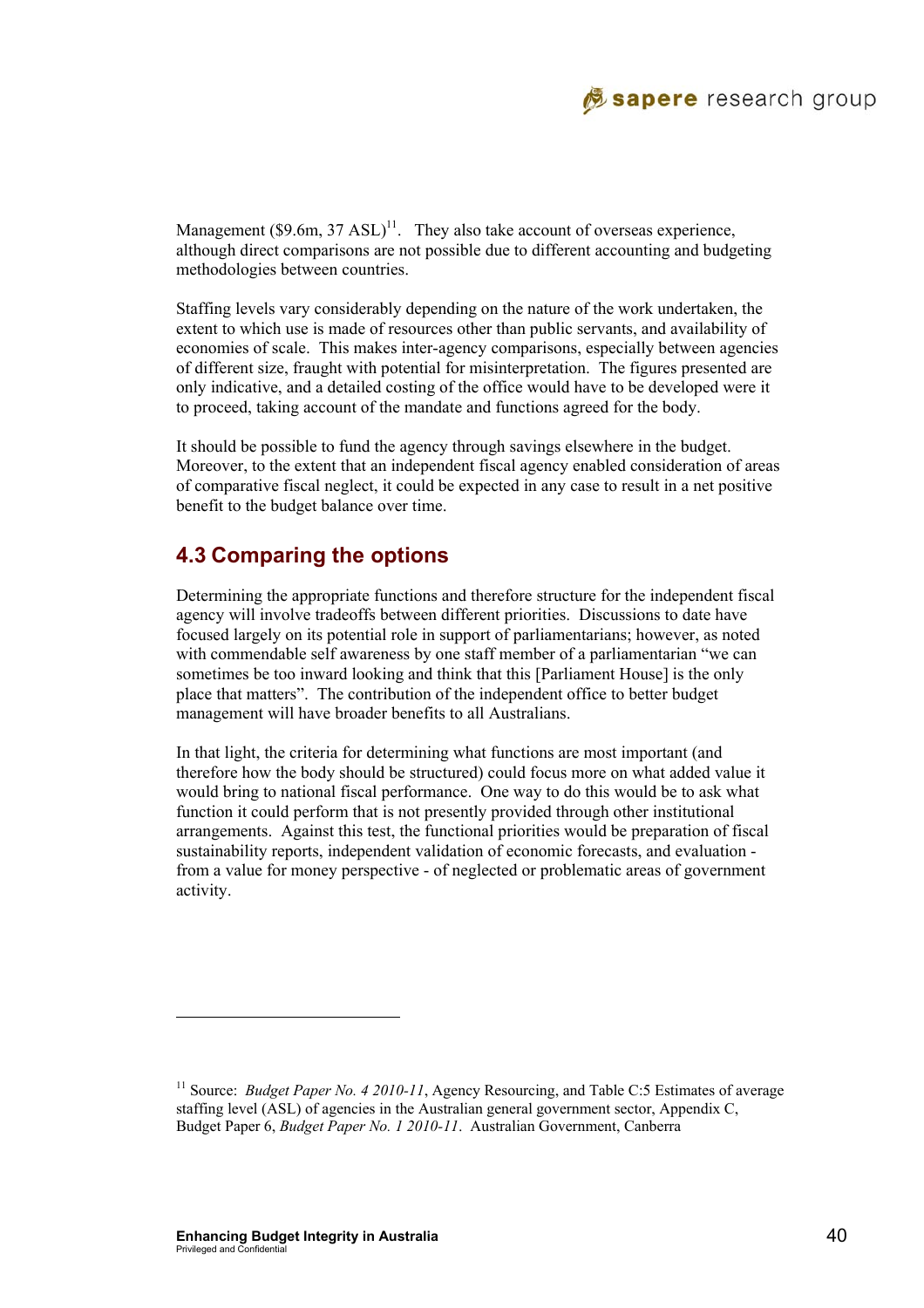

# **5 Attachments**

#### *Attachment A*

#### *Proposals for independent fiscal offices in Australia*

There has been a sporadic debate in Australia on the need for an independent fiscal agency, in various forms and for different purposes, over at least the past ten years.

Economist Nicholas Gruen (1997, 2000, 2001) has been a long time advocate for the creation of an independent fiscal policy agency within government with the kind of institutional independence enjoyed by the Reserve Bank in relation to monetary policy, to determine annual targets for the discretionary use of fiscal policy by governments. This was a theme also taken up by the Business Council of Australia (1999) in the context of a broader discussion paper on economic management.

In a 2003 paper on fiscal rules Ric Simes of the Chifley Institute argued for the creation of an independent 'Institute for Fiscal Affairs' charged with "monitoring the performance of fiscal policy against the Government's fiscal rules and principles; conducting research into policies relating to intergenerational matters; and promoting debate on how various policy agendas interact with fiscal policy". He proposed this be established outside government, through a tender process.

Carling and Kirchner (2009) argued that the Charter of budget Honesty had failed to restrain growth in government spending and debt, and argued for creation of a Fiscal Commission "to enhance the independence, transparency and accountability of the federal budget process". An innovative aspect of this proposal was that "The Fiscal Commission would enforce compliance with the fiscal policy rules…and have powers to impose pecuniary penalties on members of the federal parliament for non-compliance… A one percentage point breach of the budget balance, net debt, or expenditure and revenue shares of GDP would be penalised on each count by a 1% reduction in politicians' remuneration…". Aside from the punitive powers, the arrangement proposed has some features in common with a number of European fiscal Councils.

More recently, there has been considerable debate around the creation of an independent Parliamentary Budget Office (PBO). While this debate has been given additional impetus by the agreement reached with independent MPs as part of the formation of the current government, it had been discussed in various forums previously and was a prominent Coalition policy commitment<sup>12</sup> in 2010.

l

<sup>12</sup> Media Release, Andrew Robb MP, *Coalition to Ensure Taxpayers Get Better Value for Money* 23 June 2010.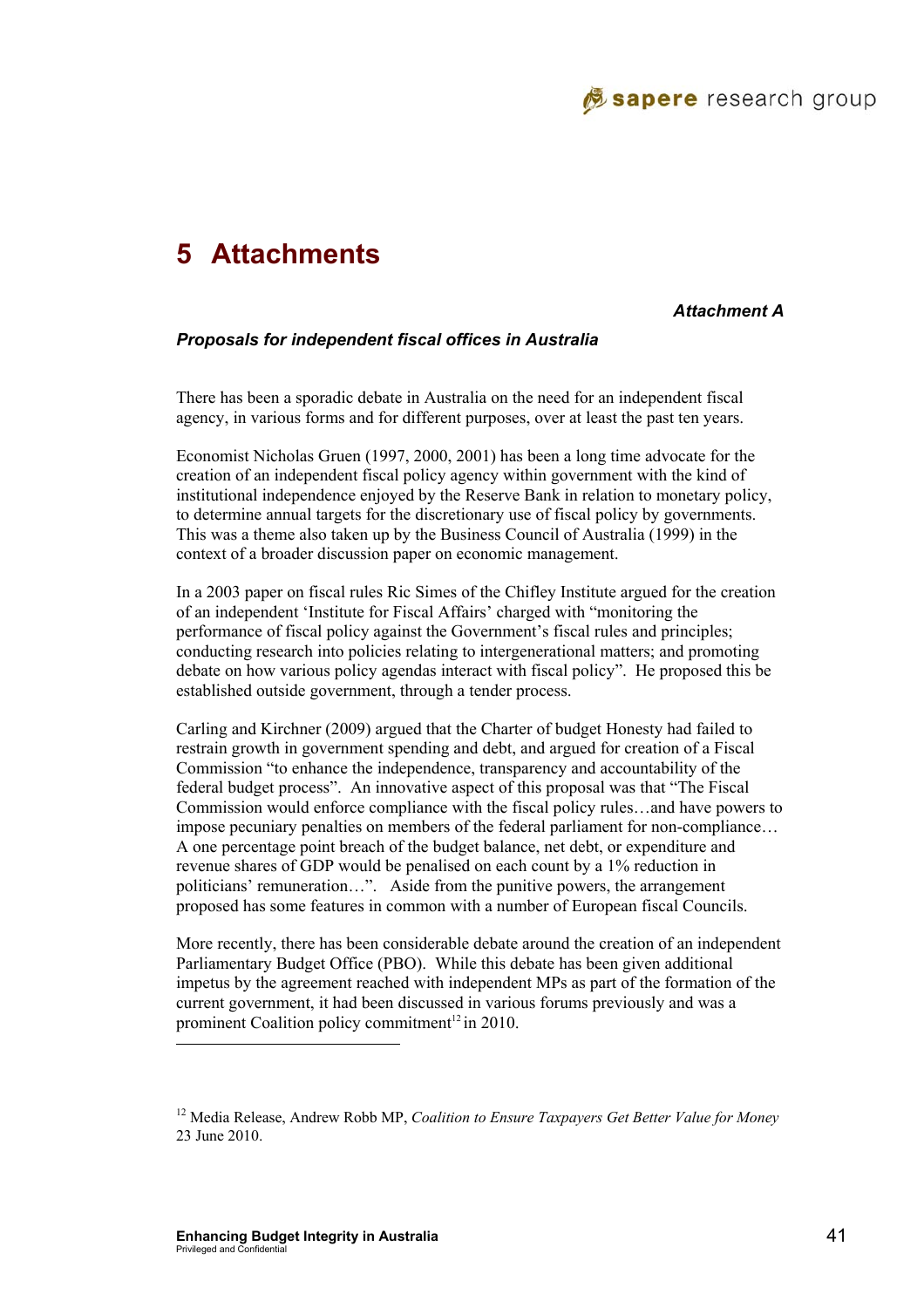

#### *Attachment B*

#### *European independent fiscal advisory bodies.*

A summary of the arrangements applying to a number of European fiscal councils or equivalent bodies is set out below. It draws extensively on the excellent website on fiscal councils developed and maintained by Prof. Simon Wren-Lewis at Oxford University, supplemented by materials derived from the websites of individual countries' Councils.

#### **Netherlands**

The Netherlands Bureau for Economic Policy Analysis (CPB) was founded in 1945. It is an independent research institute and has its own independent external advisory body. It provides economic and fiscal forecasts as inputs into the budgetary planning process. It also evaluates the election programme of government and opposition parties (at those parties' requests). The Bureau also provides economic expertise on a wide range of specific issues, such as labour market reform.

#### **Denmark**

l

Denmark has had an Economic Council since 1962, joined more recently in 2007 by an Environmental Economic Council. The two Councils have a common chairmanship of four senior professors –the Councils' website notes these chairpersons are usually called the "wise men". The Councils each have 17 members. The members of the Economic Council are drawn from government, the Danish Central Bank, academe, unions and "employers federations" (although some of the latter would be more akin in Australia to industry lobby groups). The membership of the Environmental Economic Council is similar but also includes environmental non-government organisations.

The objective of the Economic Council is "to monitor the Danish economy and analyze the long-term economic development. Another objective of the Council is to improve coordination between the different economic interests in the Danish society. Therefore the Council plays an important role in the public debate on economic policy issues in Denmark"<sup>13</sup>

The Economic Council meets twice a year, and the Environmental Economic Council meets once a year. The Economic Council considers reports from the Chairmanship which contain medium term economic forecasts for the Danish economy and special analyses of selected topics such as labour markets, the welfare state or the European Monetary Union.

<sup>&</sup>lt;sup>13</sup> From http://www.dors.dk/sw3018.asp viewed 6 December 2010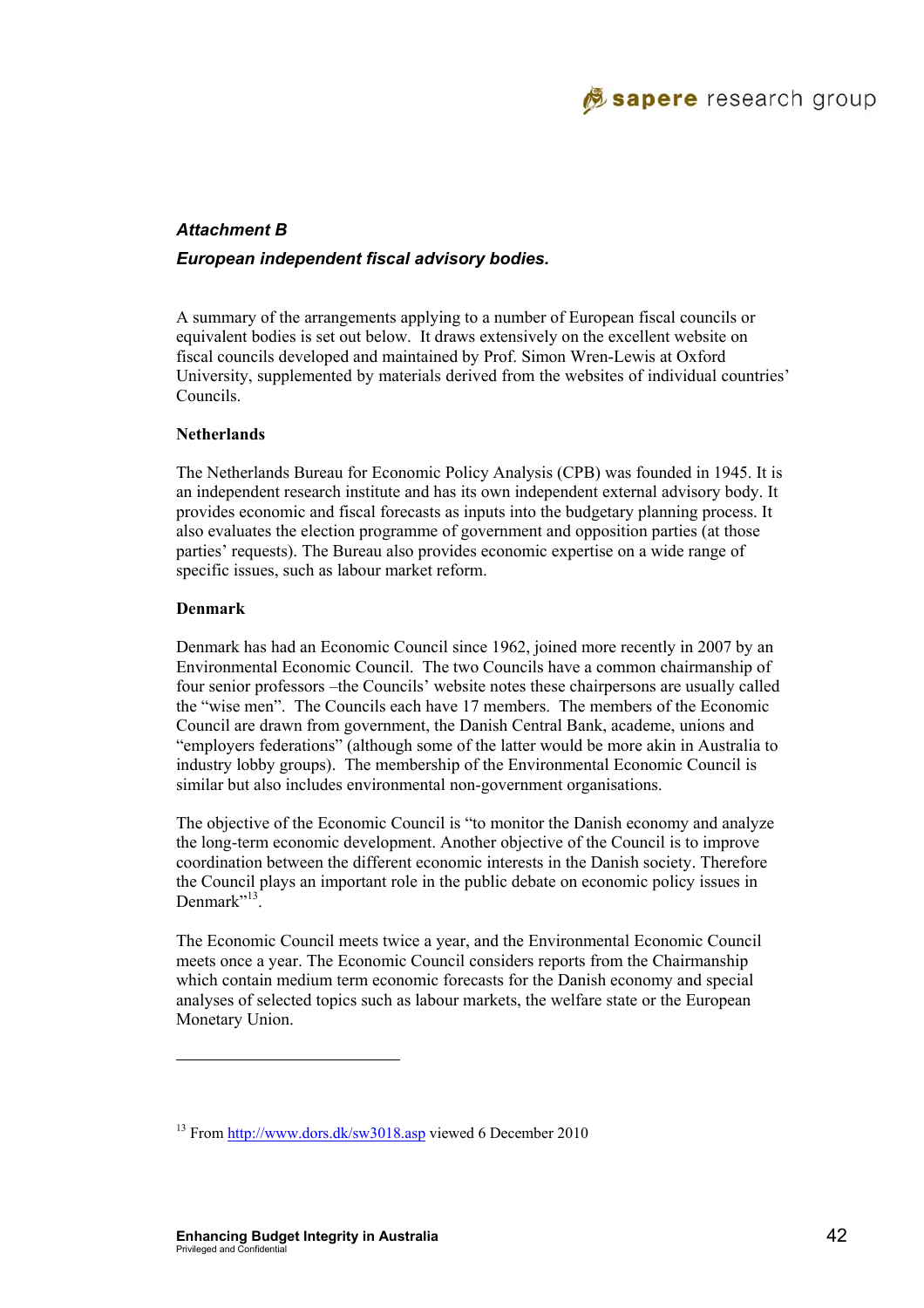

The Councils are supported by a secretariat of 20, mainly economists or environmental economists.

The approach reflects differences in Nordic systems of governance that emphasise greater consultation across society, and joint decision making between government, unions and employers (often described as a 'corporatist' approach to government). This kind of tripartite decision making has been a feature of specific areas of policy making by some previous Australian governments, but has never been institutionalised to the extent it has in many Scandinavian countries.

#### **Belgium**

The Federal Planning Bureau, established in 1994, provides a range of services along similar lines to the CPB in the Netherlands. In addition, the High Council of Finance, which was reformed in 1989, overseas the coordination of regional and national fiscal policy. It sets medium term objectives for regional and national budget deficits, and proposes annual targets, which form the basis for government negotiations. The High Council is chaired by the Minister of Finance, but has representatives from inside and outside government. Although it has no formal decision making power, it does exert considerable influence.

#### **Sweden**

The Swedish Fiscal Policy Council, established in 2007, has small resources but a broad remit. In addition to monitoring the long-run sustainability of fiscal policy, the council evaluates the short-run fiscal stance from a cyclical perspective. The council also analyses long-run employment and growth developments. Another task is to evaluate the motives, explanations and research basis for government policies. The council plays a "supervisory" role in the country's general economic policy debate, helping to raise the standards of discussion.

As in Denmark, the leading role played by the Fiscal Policy Council in economic debate is a reflection of the greater consensus tradition in Swedish governance. It may not be a function easily translatable to the more adversarial Australian political system.

#### **Hungary**

The Fiscal Council of the Republic of Hungary was set up in 2009 as 'an independent state institution that endeavours to ensure the responsible management of public resources.' It prepares macroeconomic forecasts which represent the baseline for budgetary decisions. It also provides comment and advice on fiscal planning more generally, within the context of existing fiscal rules.

#### **Slovenia**

A Fiscal Council was established in 2009 "as a consultative body for independent assessment of the fiscal policy and implementation of structural reforms". Its tasks include assessment of: the sustainability of fiscal policy, efficiency in the use of public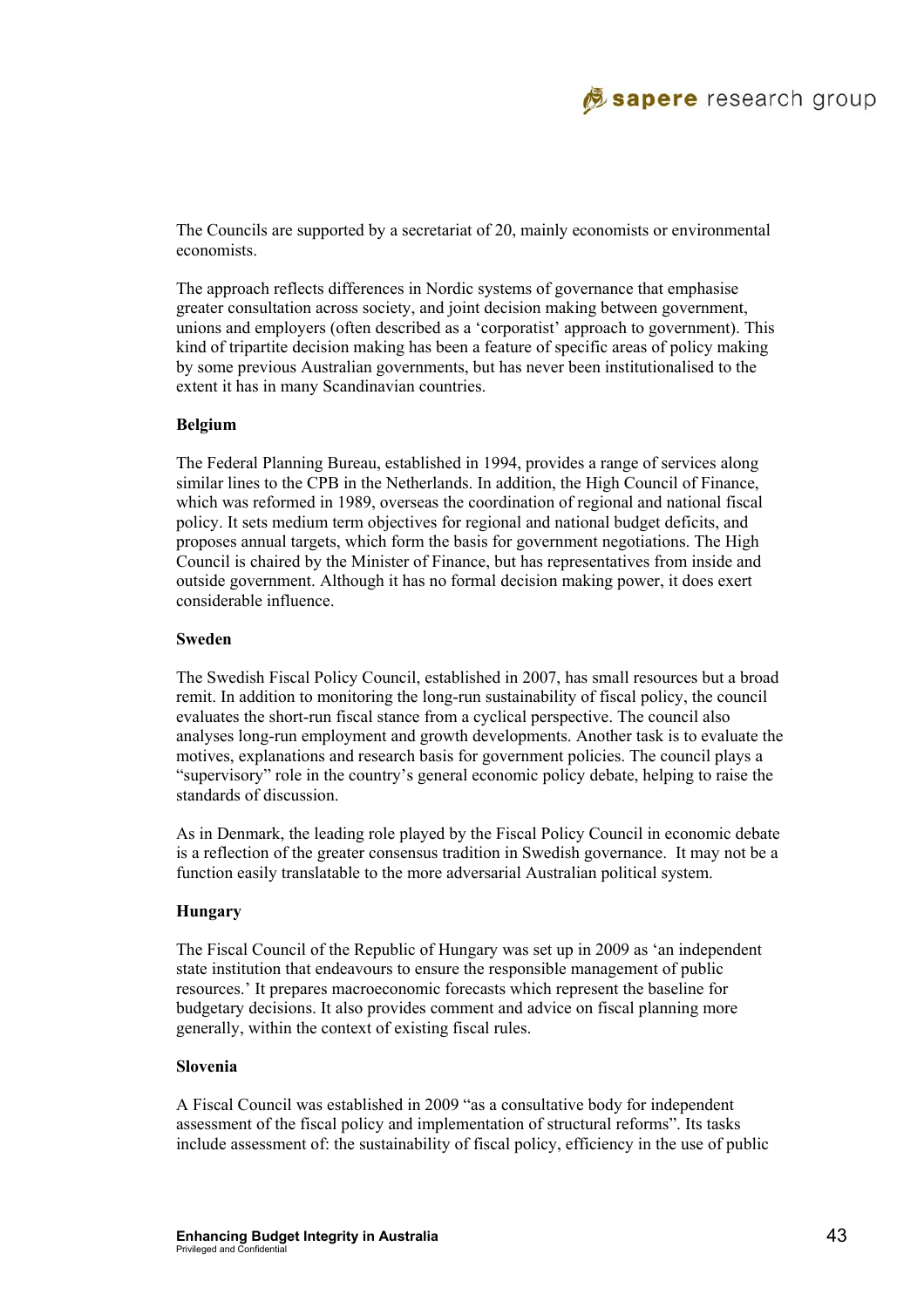

funds, trends in revenue and expenditure, transparency in finances, the quality of economic forecasts, borrowing and guarantees.

Its establishment followed a proposal advanced in the 2009 OECD Country Survey of Slovenia, which argued that "the rationale of a fiscal council is that it mitigates the information asymmetry problem between the government and its electorate and hence it helps the electorate to judge the government's fiscal decisions" (a rationale that can be applied more broadly to independent budget commissions or offices in any country).

The members of the Fiscal Council are appointed by the Government and include economists, bankers and a former head of tax. It is not yet clear how broadly the body will interpret its mandate and whether or not it will undertake fundamental assessment of government; its main products appear from press reports to have been fiscal updates.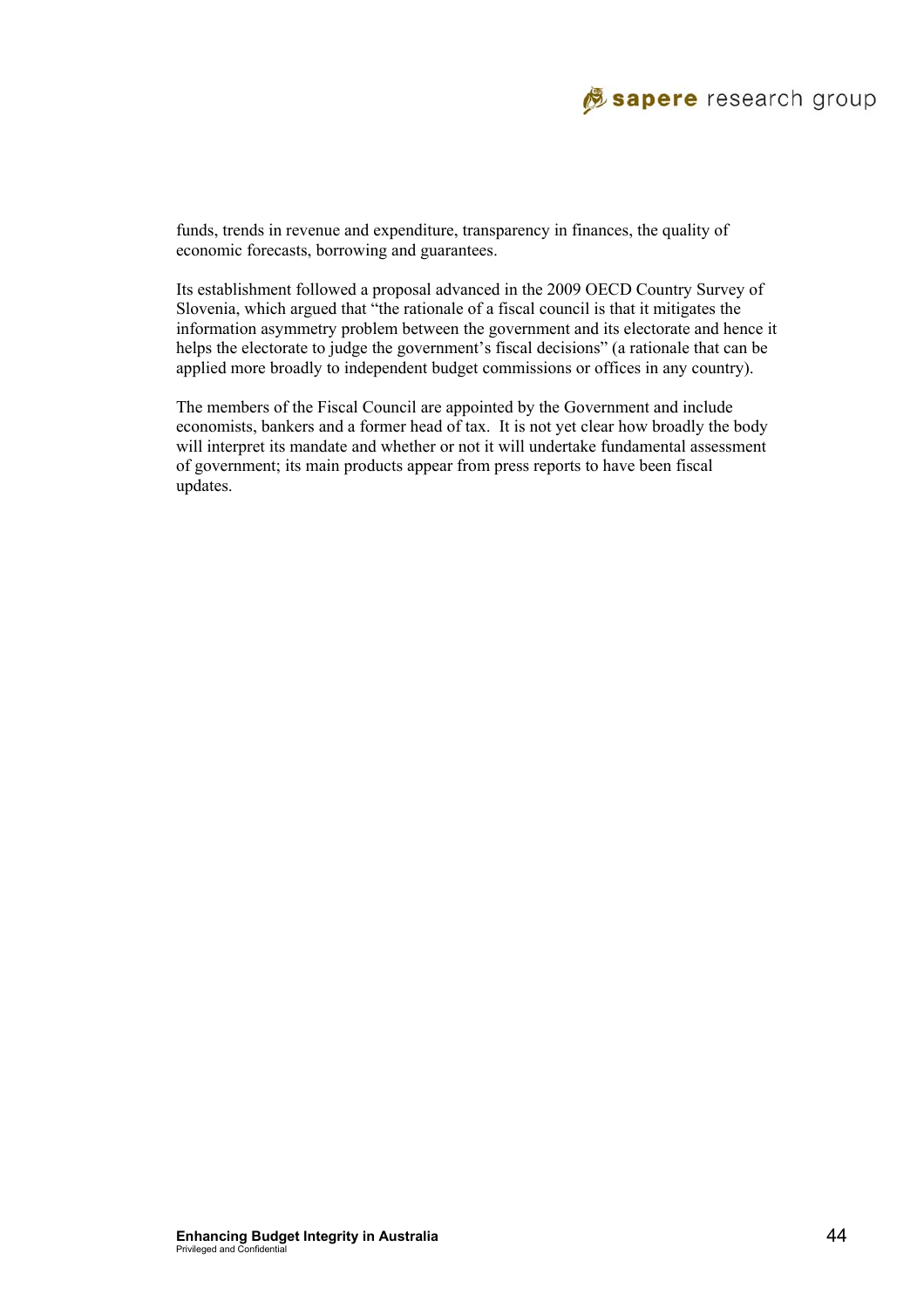

#### *Attachment C*

#### *Review of fiscal agency literature*

Inspired partly by the success of delegation in monetary policy, fiscal agencies now form a strong feature of a comprehensive macro-prudential framework in a growing number of countries. This attachment presents a summary of the recent literature on fiscal agencies, with a focus on:

- their benefits and disadvantages compared to other fiscal instruments (section 1),
- their potential impacts on accountability and transparency in government and informed public debate (section 2), and
- the key features of such agencies (section 3).

This paper was prepared by Carole Canler of the Auckland office of the Sapere Research Group. It is strongly inspired by a recent literature review on independent fiscal agencies conducted by Debrun, Hauner and Kumar at the International Monetary Fund.

#### **Section 1 - Comparison of fiscal instruments**

The lack of fiscal discipline in many countries has been a strong focus in the literature, even more so recently following the financial crisis. It is argued that policy makers tend to focus primarily on the short-term consequences of their actions. In addition, there is a possible conflict between political agenda of a constituency or group and fiscal restraint. A third factor is the time inconsistency - or lags in decision making and in implementing policy measures after a shock has been identified.

These factors create a bias towards over spending, giving way to public deficits and potentially procyclical policies. A number of different instruments and approaches have the potential to improve the incentives for policymakers to use discretion responsibility, reduce deficit bias and improve fiscal outcomes. They can be categorised as: fiscal rules, fiscal responsibility laws, and independent fiscal agencies.

The initial reaction to the problem of deficit bias, both in government and academia, was to explore the use of fiscal rules that might provide a constraint on governments<sup>14.</sup> Probably the most notable example is the Stability and Growth Pact of the Euro zone.

 $14$  Fat'ás & al. (2003)

l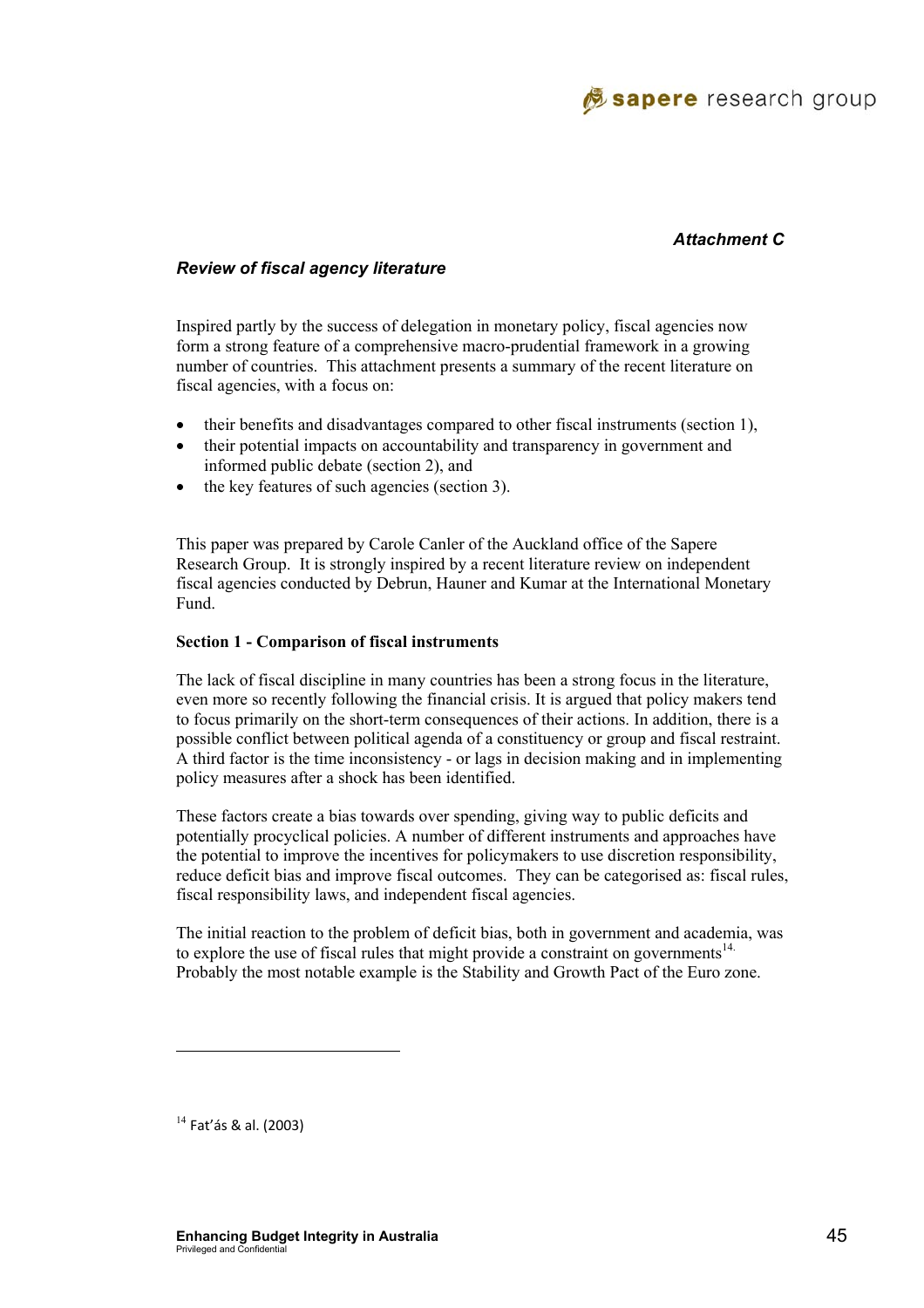

Fiscal rules have however not been very successful, in the sense that they have not been adhered to. One of the problems with fiscal rules is that simple rules are clearly suboptimal, but more complex rules are difficult to monitor. In addition, numerical rules might be simple but they come at a cost: lack of flexibility. Strict numerical rules on budget balances of government debt have the advantage of being simple and transparent. But because of their inability to adapt to changing economic conditions, they are likely to lead to credibility crises. There is an almost perfect parallel with fixed exchange rate regimes as simple rules to conduct monetary policy<sup>15</sup>.

 $Wv p l_0$  compares rules-based with institution-based fiscal discipline, and strongly supports the latter over the former. He argues that institutions can have the flexibility that rules do not have, and can use judgment, which rules cannot.

His view is strongly supported by the literature, which suggests that rather than removing policymakers' discretionary power (through the use of rules for example), institutional reforms aimed at improving or correcting incentives would be preferable. They provide a framework and institutional guarantees that significantly reduce the likelihood that discretionary could be misused.

#### **Section 2 - Accountability, transparency and credibility**

Transparency of policy has been interpreted by fiscal authorities as referring to tracking how tax revenues get spent, achieving 'value for money' from government programmes, following accepted accounting standards, and conducting policy in an open and public way.

Fiscal transparency seems to be more about establishing the integrity of the fiscal process than it is about helping the public to form expectations of future tax and spending policies." Along many important dimensions, monetary and fiscal policies have more similarities than dissimilarities. Leeper<sup>17</sup> argues that this is "the minimal" standards that a democratic society should expect from its government".

The literature makes many parallel between monetary and fiscal policies<sup>18</sup>, both in terms of transparency standards and institutional frameworks. Monetary policies are scrutinised by legislators, economists and the public. This intense scrutiny has led the most transparent central banks to reveal to the public in written documents, public

<sup>15</sup> *Ibid*

 $\overline{\phantom{a}}$ 

 $17$  Leeper E M (2009)

18 Debrun & al. (2008)

<sup>16</sup> Wyplosz C (2002)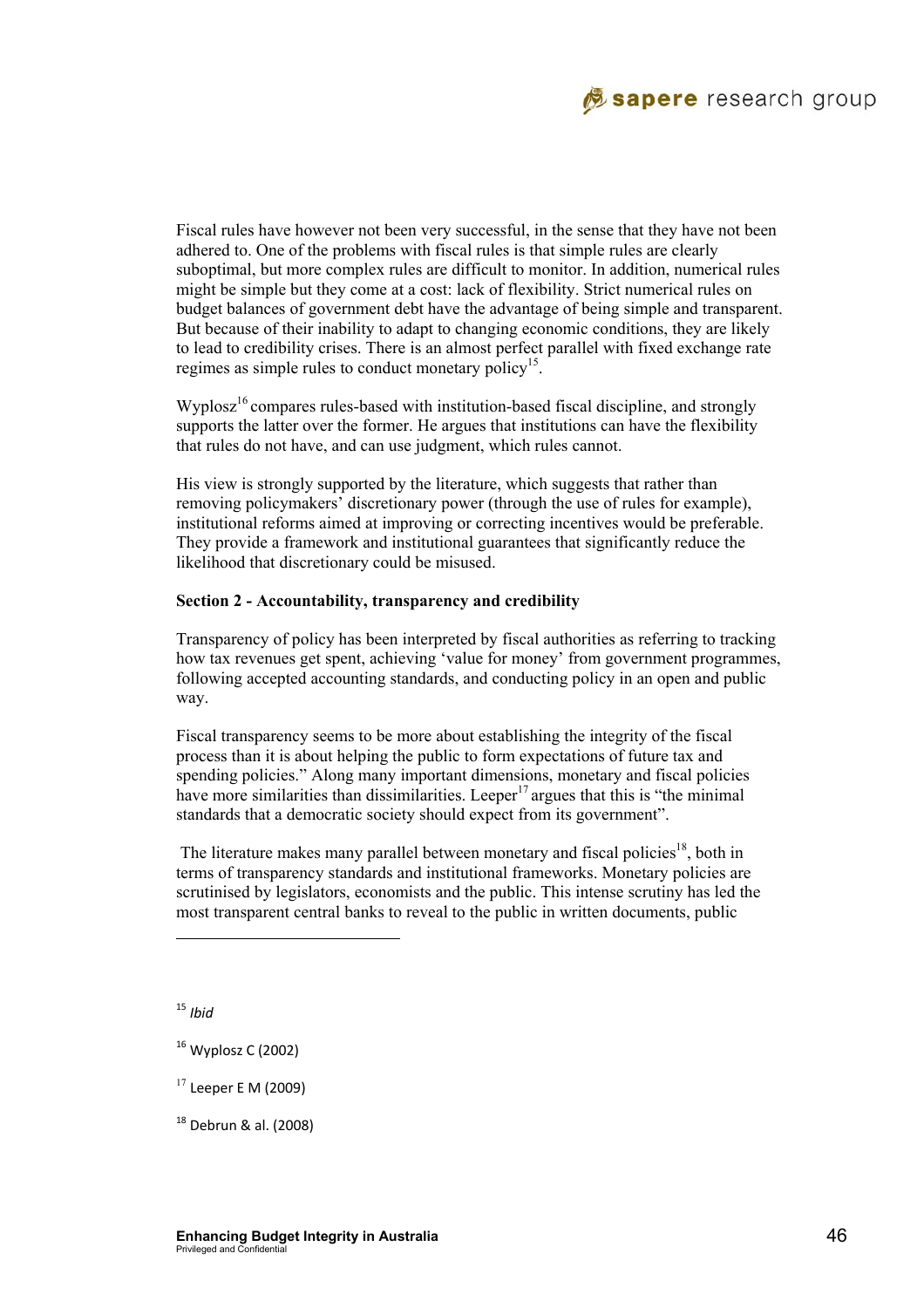

speeches, and news conferences three key aspects of their decision making processes: the objectives of monetary policy and the means by which the central bank tries to achieve the objectives; the central bank's views of the current state of the economy, including its understanding of the sources of shocks to the economy in the recent past; and the central bank's forecasts of important economic variables, including at least some discussion of where future policy is likely to head.

Some authors recommend using monetary transparency standards as a benchmark for fiscal transparency<sup>19</sup>. They recognise that such a level of transparency might not be achievable, but that agencies should use those as targets. They argue that enhanced fiscal transparency can be beneficial in macro-economic terms. It can help anchor expectations of fiscal policy, raise the level of discourse about fiscal policy effects and financing options, and make fiscal actions more predictable and effective. Transparency reduces macroeconomic uncertainty by taking some of the guesswork out of policy intentions.

A question relevant to this paper is whether the separation between an institution, such as an independent fiscal agency, and the executive level improves public governance in terms of transparency, openness and accountability. Leeper argues that "the arguments that have led countries to make dramatic reforms to their monetary policy institutions apply with equal – or possibly greater – force to fiscal policy<sup> $n20$ </sup>.

Mihailov and Ullrich<sup>21</sup> analyse the effects of fiscal (and monetary) agencies on accountability in the form of possible overriding by the government of economic policy decisions delegated to a committee of experts with mandates in the fiscal and monetary area. Accountability is only reasonable if the institution to be made responsible is sufficiently autonomous in the first place.

The authors test for different degrees of independence and interaction of the appointed committees, each taken in its entirety as a policymaking unit or agent, and the elected government, as principal. They then compare the equilibrium outcomes of these alternative institution-design frameworks compared and ranked according to key macroeconomic performance criteria such as inflation expectations, inflation, output and the budget deficit. The authors conclude that if the priority is to manage inflation and inflation expectations, a society should opt for independent monetary policy which is not constrained by the threat of its decisions being overridden, no matter whether fiscal policy is similarly independent or fully dependent. If, on the other hand, a society would prefer to mitigate the fluctuations of output and employment, policymaking by expert committees should be additionally constrained either by accountability mechanisms

<sup>20</sup> *Ibid*

l

<sup>19</sup> Leeper E M (2009)

 $21$  Mihailov A & Ullrich K (2008)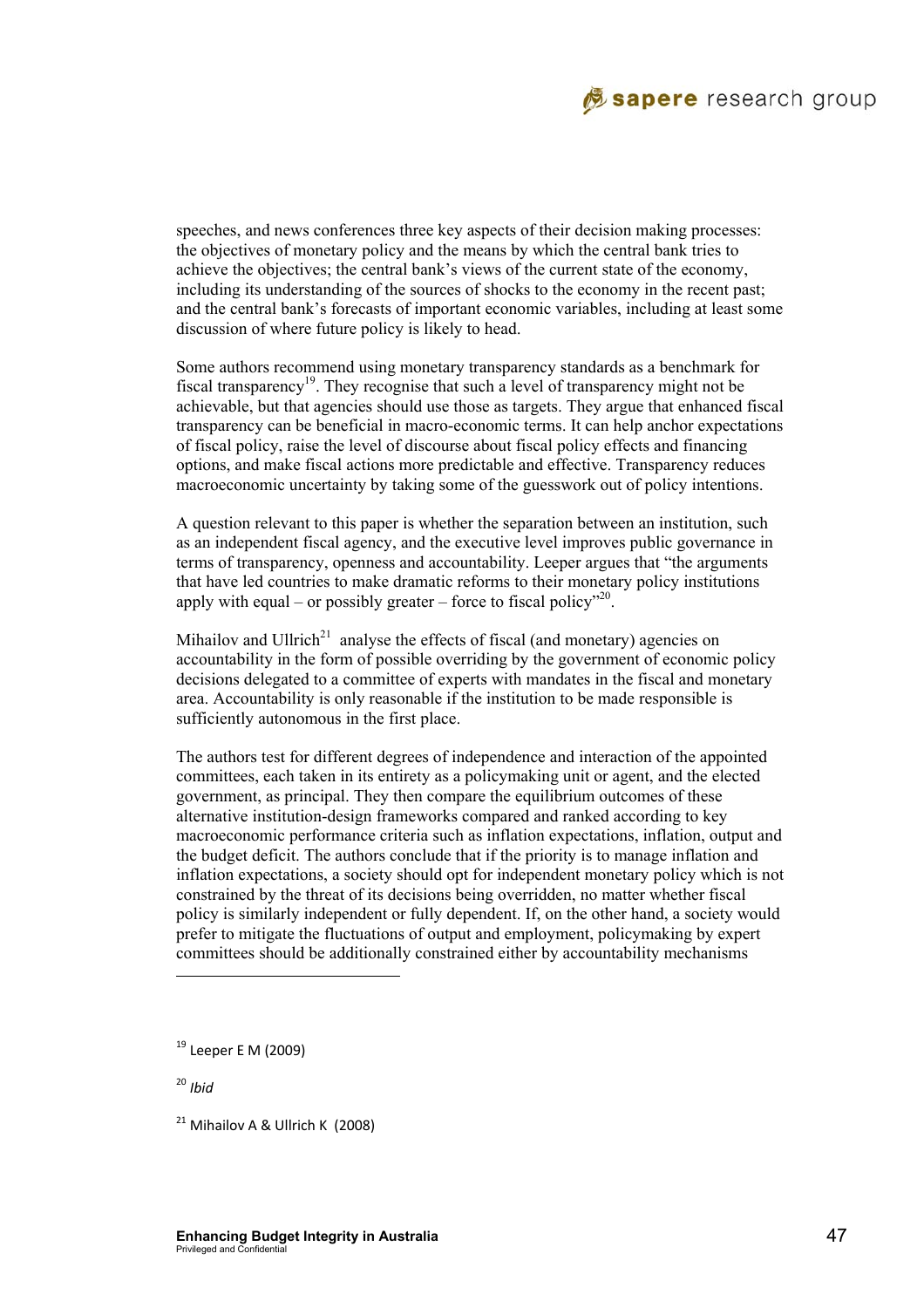(such as override clauses or similar) or by permitting instrument but not goal independence as, for instance, in popular inflation targeting regimes of monetary policy. One can argue that similar rules could apply to fiscal agencies.

#### **Section 3 - Role of independent fiscal agencies**

The literature distinguishes between independent fiscal agencies, and fiscal councils, the difference being whether the agency's mandate includes policy development.

| <b>Independent Fiscal Agencies</b>              | <b>Fiscal Councils</b>               |
|-------------------------------------------------|--------------------------------------|
|                                                 |                                      |
| Set long-term objectives (e.g. debt targets)    | Provide objective analysis of fiscal |
| and short-term targets consistent with them     | policies                             |
| (e.g. fiscal balance)                           |                                      |
|                                                 | Provide independent budget forecasts |
| Set targets (for fiscal balance) in the context |                                      |
| of a fiscal rule                                | Provide normative assessment and     |
|                                                 | recommendations                      |
| Adjust some pre-determined tax and              |                                      |
| expenditure packages                            |                                      |
|                                                 |                                      |

Independent Fiscal Agencies can provide technical expertise and help inform, analyse, develop, assess and implement fiscal policies. Wyplosz<sup>22</sup> argues that fiscal policies should be taken out of the hands of policymakers. "Democratic control is essential for deciding the size of government, the distribution of spending and the structure of taxation, but it has proven inefficient to set the size of the budget deficit. Taking the deficit and the debt out of the standard democratic process does not imply any loss of democratic control where it is fully justified. The macroeconomic aspect of fiscal policy is not different from that of monetary policy".

To date, however, no country has established an Independent Fiscal Agency. The fact that there is no existing Independent Fiscal Agencies suggests that "policymakers might be reluctant to delegate such a significant element of their policy mandate and that their implication may raise issues of democratic accountability<sup> $23$ </sup>. Fiscal Councils are generally more acceptable and have the potential to improve fiscal discipline. We discuss below the potential mandate for a Fiscal Council, common institutional set-ups and lessons learnt in terms of their effectiveness.

<sup>22</sup> Wyplosz C (2002)

 $\overline{\phantom{a}}$ 

 $^{23}$  Debrun & al. (2008)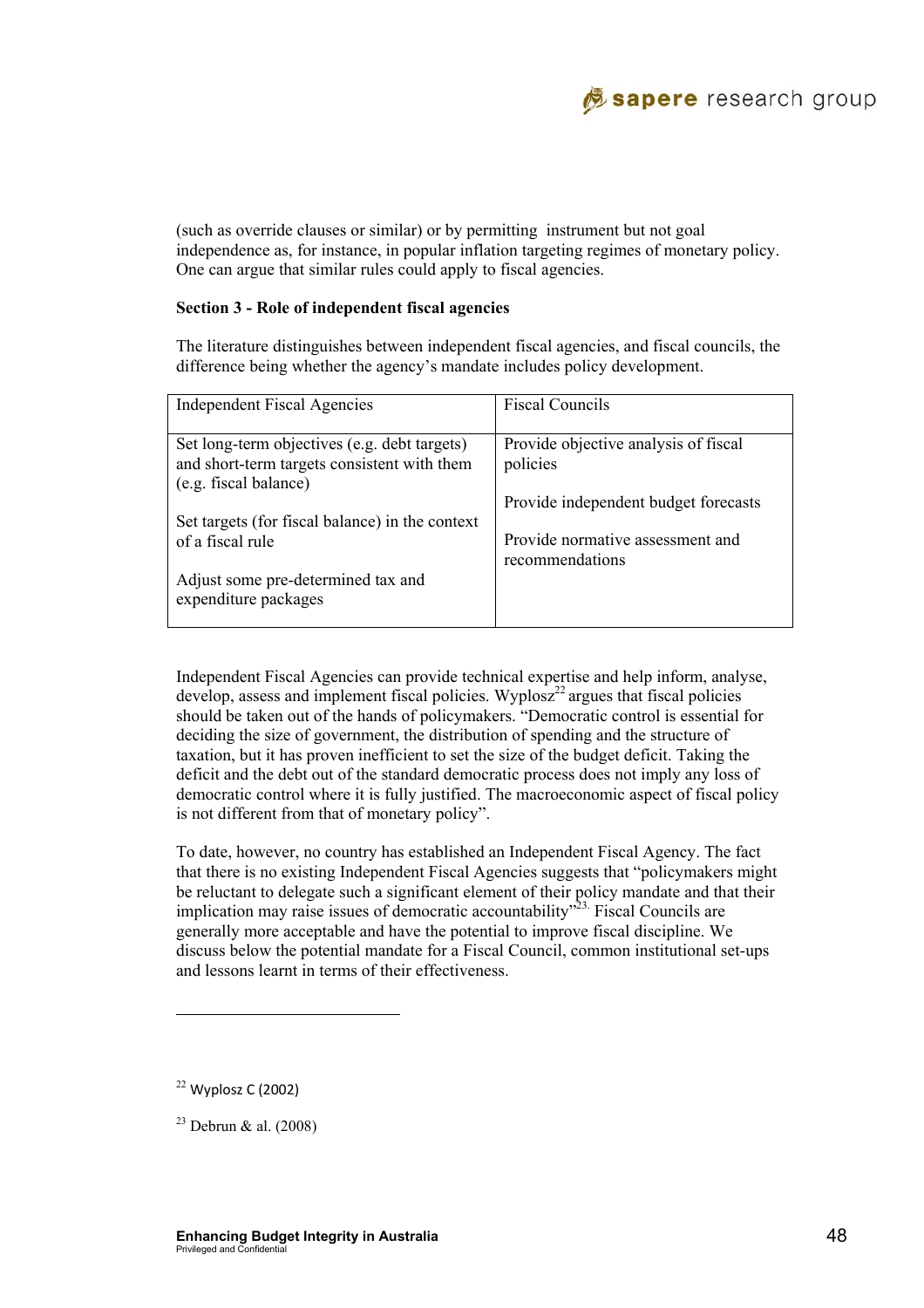

#### **Mandate:**

An important point in the literature is that the mandate of the fiscal agency depends on the severity of the fiscal problems, and the existing institutional framework. The Swedish experience shows that "the broader the remit, the more difficult it is to penetrate an issue in depth. But the appropriate tradeoff depends on the environment in which a fiscal agency operates<sup>"24</sup>

A review of proposals to establish Fiscal Councils highlights three types of activities:

- 1. The most common function is to assess budgetary performance relative to fiscal rules and to suggest adjustments if necessary<sup>25</sup>. This equals to a strengthening of the commitment to existing fiscal rules through a Fiscal Council type of institution. Fat' as <sup>26</sup> concludes that "the lack of continuous short-term monitoring designed to ensure that the country will meet its loosely-defined long-term goal is likely to lead to loss of credibility". In this respect, a Fiscal Council has the potential to remedy this shortfall. The OECD also argues that, in the context of tax reforms necessary to address growing public deficits, "there is often a role for independent bodies charged with assessing the likely impact of proposed reforms on taxpayer behaviour, revenues, equity and ease of administration".
- 2. Some proposals go a step further and suggest combining a Fiscal Council's assessment of the observance of fiscal rules with sanctions imposed by the judiciary<sup>27</sup>. Ultimately, the idea is to make fiscal rules that were established through the political process legally binding like any other constitutional provision.
- 3. Some proposals suggest the independent preparation of fiscal and macroeconomic forecasts by a Fiscal Council<sup>28</sup>. The OECD states that "the most significant risk to any fiscal strategy is the use of inaccurate economic forecasts, notably the use of "optimistic" ones which make additional revenue seemingly available and thus reduce overall discipline. The independence of the preparers of economic forecasts needs to be assured<sup>329</sup>. The use of separate independent bodies to prepare economic

 $24$  Calmfors L (2010)

l

 $26$  Fat'ás & al. (2004)

 $29$  OCEC (Nov 2010)

<sup>&</sup>lt;sup>25</sup> Committee on Stabilization Policy (2002), Fat'ás et al. (2003), European Commission (2004), Ubide (2004)

 $27$  De Haan et al. (2004), Inman (1996)

 $28$  Jonung and Larch (2006), Ubide (2004) and Wyplosz (2005)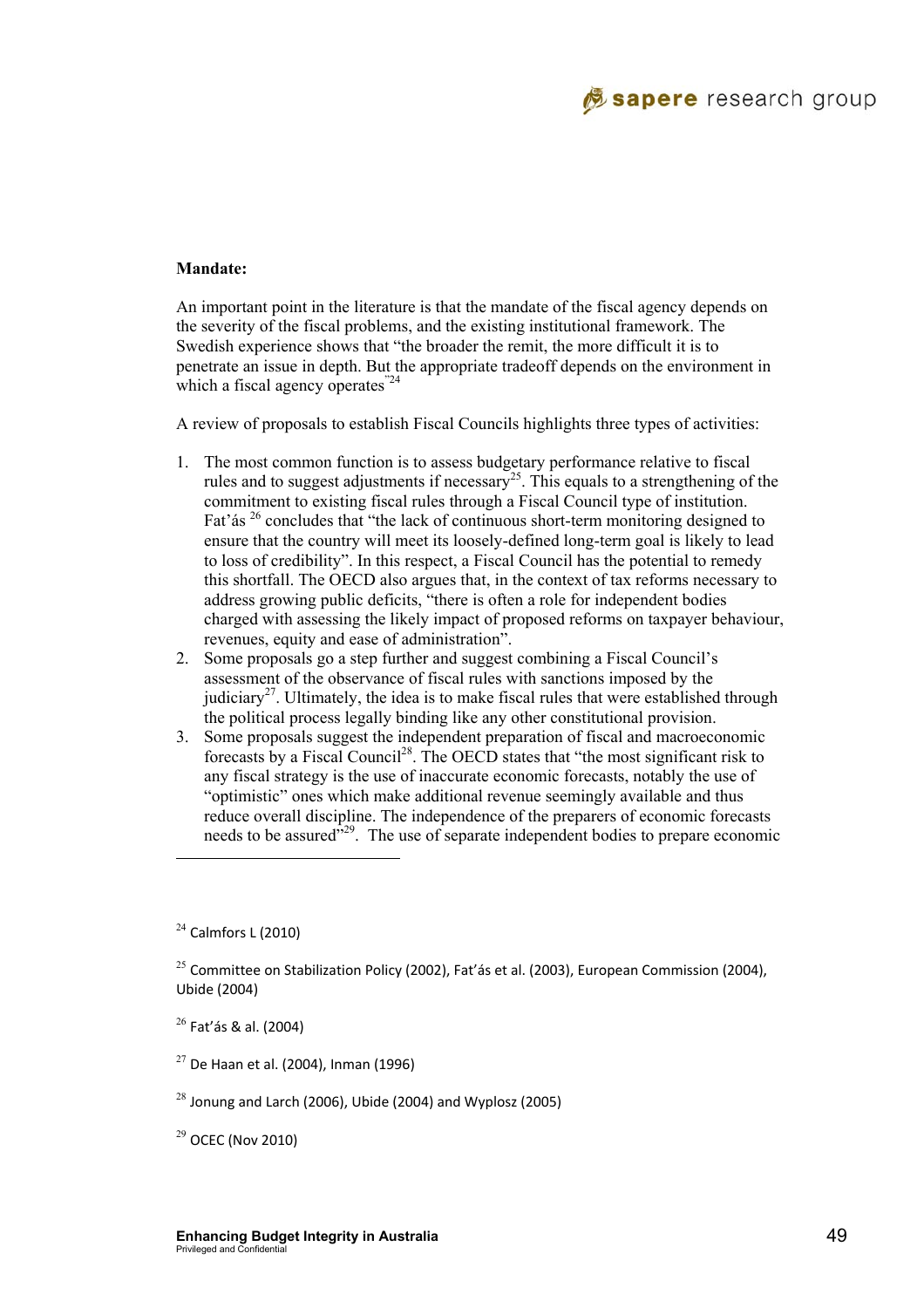

forecasts is a notable trend. Such bodies can also play an important role in assuring the observance of any fiscal rule.

The Fiscal Council would prepare forecasts on a continuous basis that could increase the transparency of the budget and of fiscal performance throughout the year. The essential difference between these forecasts and those by the private sector or academic forecasters would be that the Fiscal Council would be legally mandated, and would thus have both statutory obligations and full access to information on actual policy goals and motivations. The forecasts could be revisited during the year to adjust the fiscal stance where needed. While the ultimate decision on the budget forecasts could be left to the government, the impact of independent forecasts on fiscal discipline would be enhanced if their use for the budget were mandatory.

4. A potential fourth function is independent arbitration between the central and subnational levels of governments. This assumes substantial fiscal decentralisation.

#### **Institutional arrangements:**

The proposed institutional arrangements for Fiscal Councils vary, but autonomy is a general consideration. Most proposals envisage that Fiscal Councils would consist of economic policy experts from academia and the public sector, whose autonomy could be bolstered by a number of provisions, not unlike those in place for many independent central banks.

Accountability could be enhanced if Fiscal Councils were instituted by parliament and required to explain recommendations in comprehensive public reports.

Moreover, a Fiscal Council's influence on policy and its contribution to public debate would depend on the credibility of its assessment. The credibility of the fiscal agency is paramount if it is to exert influence and contribute to the public debate.

#### **Effectiveness:**

The literature strongly emphasises that a Fiscal Council should have an explicit mandate, have discretion to fulfil its mandate, be accountable to the executive agencies using expost control, and be independent using explicit guarantees against ex ante political control.

Debrun<sup>30</sup> argues that a number of conditions could strengthen the effectiveness of a Fiscal Council, given that it would exert influence primarily through the public debate:

30 Debrun & al. (2008)

l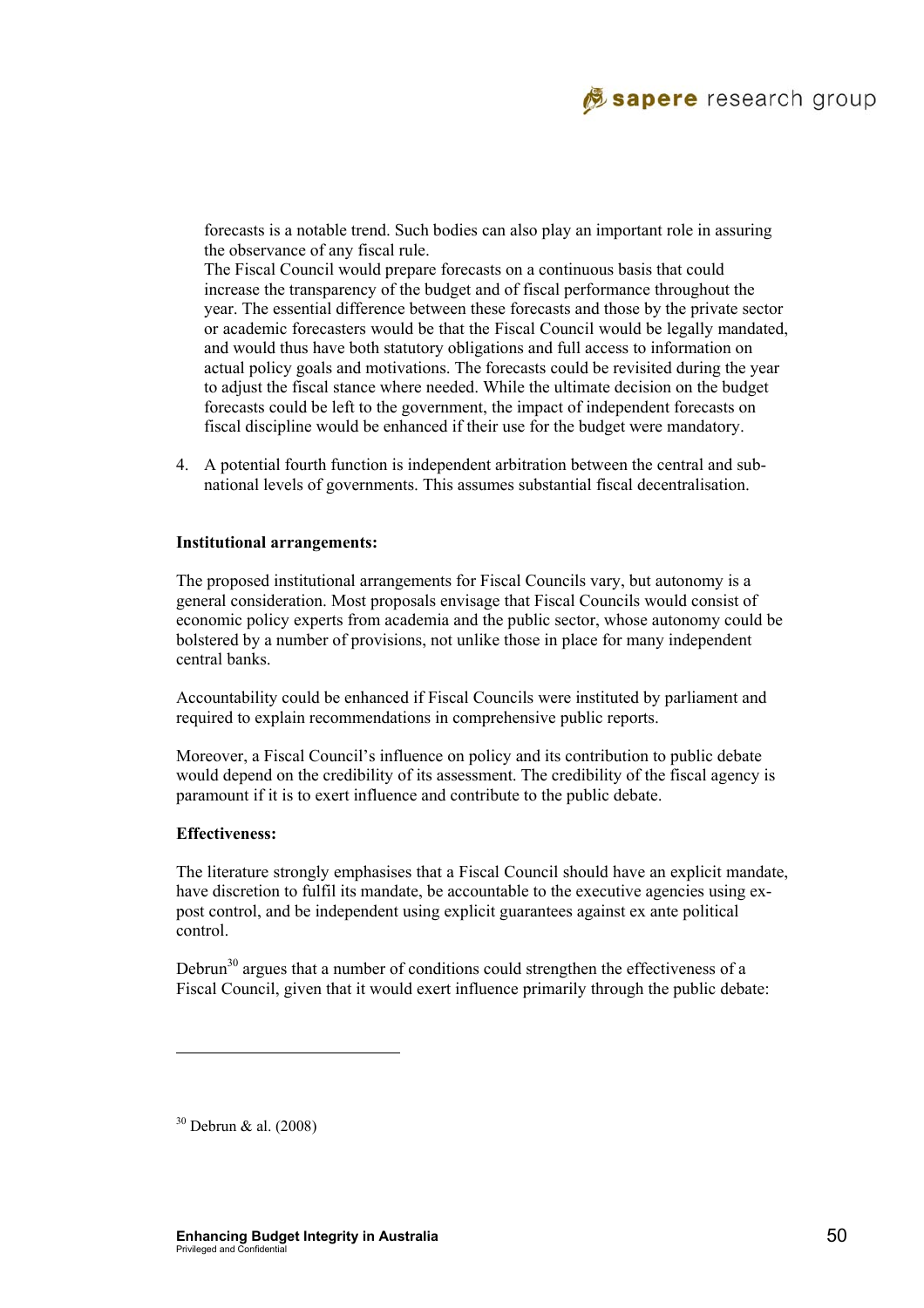

- its mandate needs to be clearly defined and reflect a relatively broad social consensus on what constitutes sound policy
- the government must be willing to integrate the Fiscal Council into its work  $$ perhaps even by using it to bolster its case for unpopular measures or reforms
- the existence of fiscal rules, because they provide a clear benchmark against which the government's policies can be assessed
- a central role for the Fiscal Council in the budget process, for example the budget vote could require a hearing with the Fiscal Council or an explanation from the government if its recommendations are ignored
- legislated provisions regarding the Fiscal Council, because they could bolster its position in a possibly unfavorable political environment.

Fiscal agencies seem to work best when there is a certain degree of separation from the executive. In addition, a degree of public engagement is desirable. Fiscal Councils must insist that insight into fiscal decisions and their consequences, before political decisions are made, extends beyond the decision-makers and a narrow circle of experts, and should be open to the general public as well. This is broadly supported by the  $OECD<sup>31</sup>$ which states that public policies, including fiscal policies, are more legitimate, credible and effective if they meet the expectations and needs of the people for whom they are intended. Well-designed public engagement helps to design and deliver effective public policy and services while strengthening trust in government. In addition, and because of their role to improve the public debate on tax policy, the Fiscal Council needs a high degree of credibility if it is to be effective. This is best achieved through independence, transparency and technical expertise.

Alice Rivlin<sup>32</sup>, the first director of the US-based Congressional Budget Office (CBO) provides some interesting insight as to the CBO's effectiveness:

"CBO's acceptance by the political players rests on four aspects of its structure and history.

- It has had strong professional leadership and attracted high quality analytical staff.
- It has been aggressively non-partisan and never allowed politicians to appoint members of the staff.
- It never makes recommendations on policy matters, but offers estimates of budgetary costs or analysis of options and alternatives. It has always tried to help politicians evaluate their choices and steadfastly refused to tell them how to choose.
- It makes all of its reports and analyses available to the public and the press and tries hard to make them clear and readable."

 $\overline{\phantom{a}}$ 

 $31$  OECD (2004)

 $32$  Rivlin A M (2010)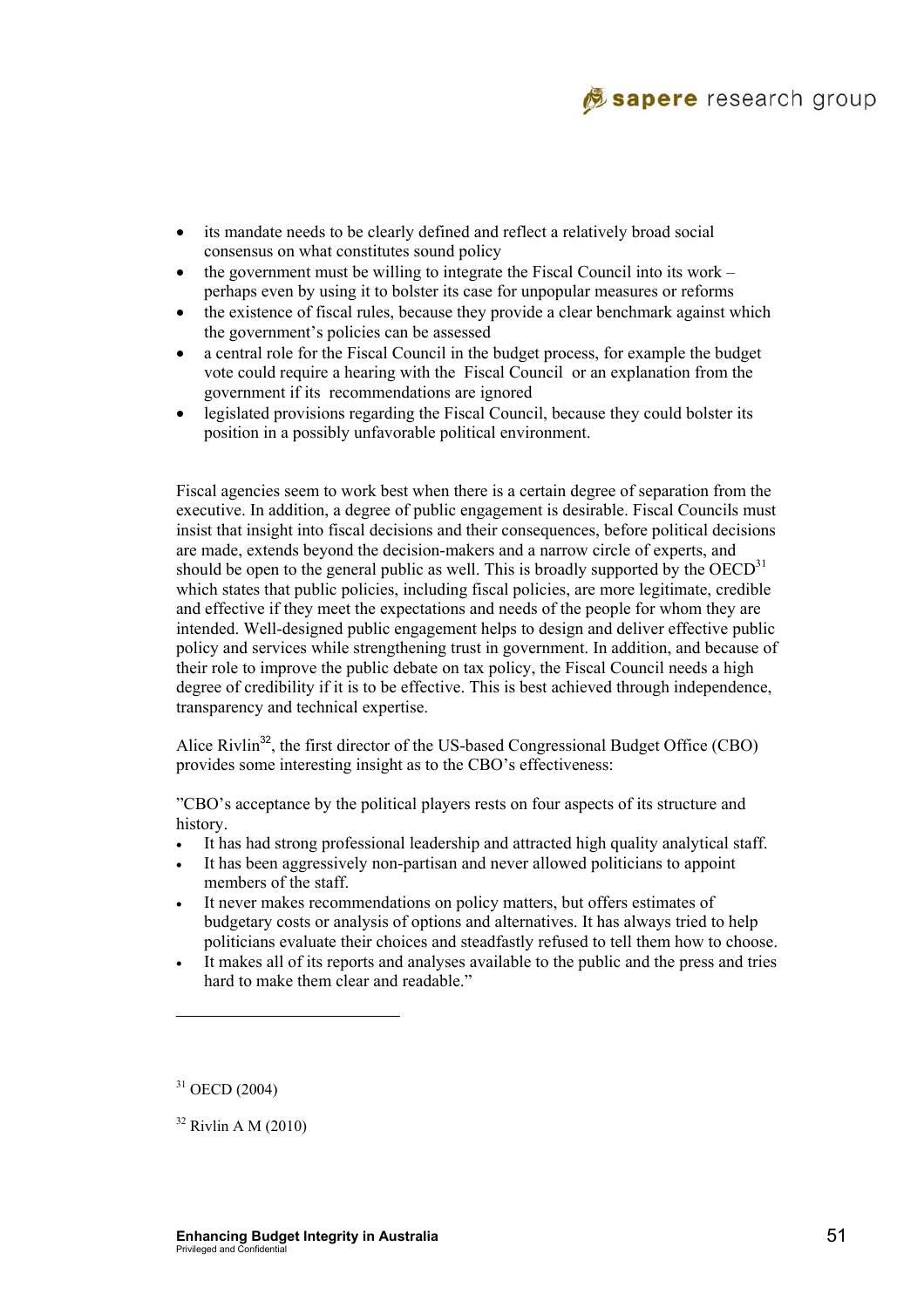

#### *Attachment D*

#### *References*

Allen, Richard (2008) Reforming Fiscal Institutions: the Elusive Art of the Budget Adviser *OECD Journal on budgeting* Vol 2008/3 Paris

Ayuso-i-Casals J, Deroose S, Flores E, and Moulin L (2007), "The role of fiscal rules and institutions in shaping budgetary outcomes", *European Economy Economic Papers* 275

BCA 1999 Discussion paper 'Avoiding boom/bust: macroeconomic reform for a globalised economy' BCA, Sydney

Bartos, S (2004) *Public Sector Governance Australia* CCH Sydney

Blind, Peri K. *Building Trust in Government in the Twenty-first Century: Review of Literature and Emerging Issues*

Calmfors L (2010), "The Swedish Fiscal Policy Council – Experiences and Lessons", Swedish Fiscal Policy Council and Stockholm University, Paper for Conference on Independent Fiscal Policy Institutions, Budapest, 18-19 March 2010

Carling R & Kirchner S (2009) *Fiscal Rules for Limited Government: Reforming Australia's Fiscal Responsibility Legislation* CIS Policy Monograph PM98 Centre for Independent Studies, Sydney

Cogan, John F., Timothy J. Muris, and Allen Schick. *The Budget Puzzle: Understanding Federal Spending*. Stanford, CA: Stanford University Press, 1974.

Committee on Stabilization Policy for Full Employment if Sweden Joins the Monetary Union (2002), "Stabilization Policy in the Monetary Union – Summary of the Report", Stockholm: Fritzes

Debrun X, Hauner D and Kumar M S (2008) - "Independent Fiscal Agencies", *Journal of Economics Surveys* (2009) Vol. 23, No.1, pp44-81

Debrun X and Kumar M S (2007), "The discipline-enhancing role of fiscal institutions", International Monetary Fund Working Paper 07/171

Department of Finance and Administration – DOFA (2005) *Governance arrangements for Australian government bodies* Canberra

European Commission (2004), "Strengthening Economic Governance and Clarifying the Implementation of the Stability and Growth Pact", Communication from the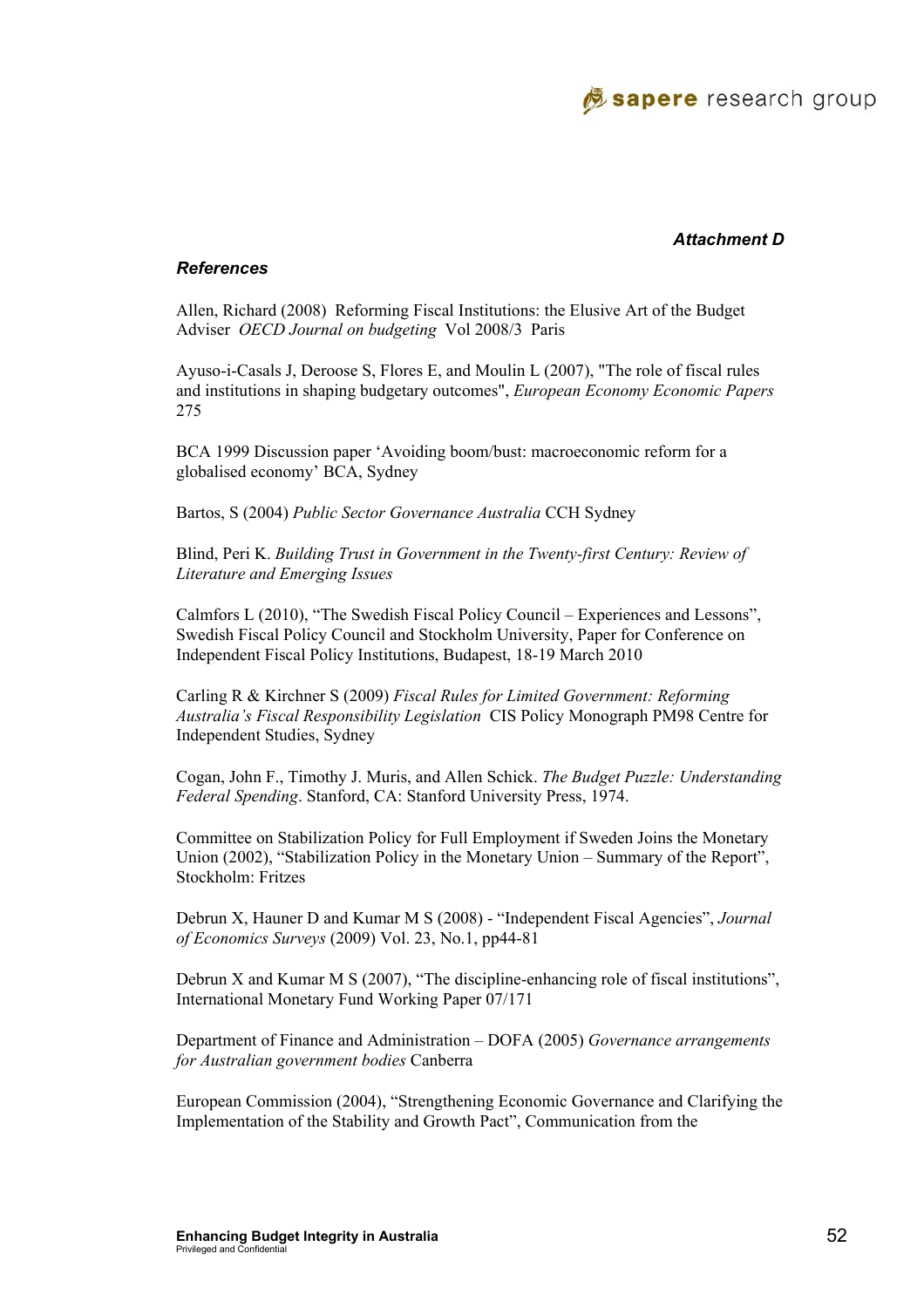

Commission to the Council and the European Parliament, Brussels: European Commission

Fat'ás A and Mihov I (2004), "Fiscal Discipline, Volatility and Growth", INSEAD and CEPR

Fat'ás A, von Hagen J, Hughes Hallett A, Strauch R. and Sibert A (2003), "Stability and growth in Europe: towards a better pact", Monitoring European Integration 13

Fisher, Louis. *The Politics of Shared Power*. College Station: Texas A & M University Press, 1998.

Gilmour, John B. *Reconcilable Differences? Congress, the Budget Process, and the Deficit*. Berkeley: University of California Press, 1990.

Gruen, Nicholas (2000) Odysseus and the Sirens – a vision of our fiscal future Agenda, vol 7 no. 3

Gruen, N (2001) Greater Independence for Fiscal Institutions *OECD Journal on budgeting* 2001 Paris

N Gruen 1997 'Making Fiscal Policy Flexibly Independent of Government', *Agenda*. 4(3):297-307

Hagemann, Robert (2010) *Improving Fiscal Performance Through Fiscal Councils* OECD Economic Department working Papers No 829, OECD, Paris

Hawkins, J (2005) 'Economic forecasting: history and procedures' *Economic Roundup*, Autumn, 2005, at www.treasury.gov.au

Jonung L and Larch M (2006), "Improving fiscal policy in the EU: the case for independent forecasts", *Economic Policy* 21: 491–534

King, M et al (2010) Uncertainty in macroeconomic policy making: art or science? Paper to The Royal Society Conference on "Handling Uncertainty in Science" 22 March 2010, at http://www.bankofengland.co.uk/publications/speeches/2010/speech432.pdf viewed on 8 December 2010.

Leeper E M (2009), "Anchoring Fiscal Expectations", *Reserve Bank of New Zealand Bulletin*, 72:3, 17-

Leith C and Wren-Lewis S (2006), "Fiscal Stabilisation Policy and Fiscal Institutions", *Oxford Review of Economic Pol*icy, 21, pp 584-597

Markus, A (2010) *Mapping social cohesion The Scanlon foundation surveys Summary report 2010* at www.globalmovements.monash.edu.au viewed 6 December 2010